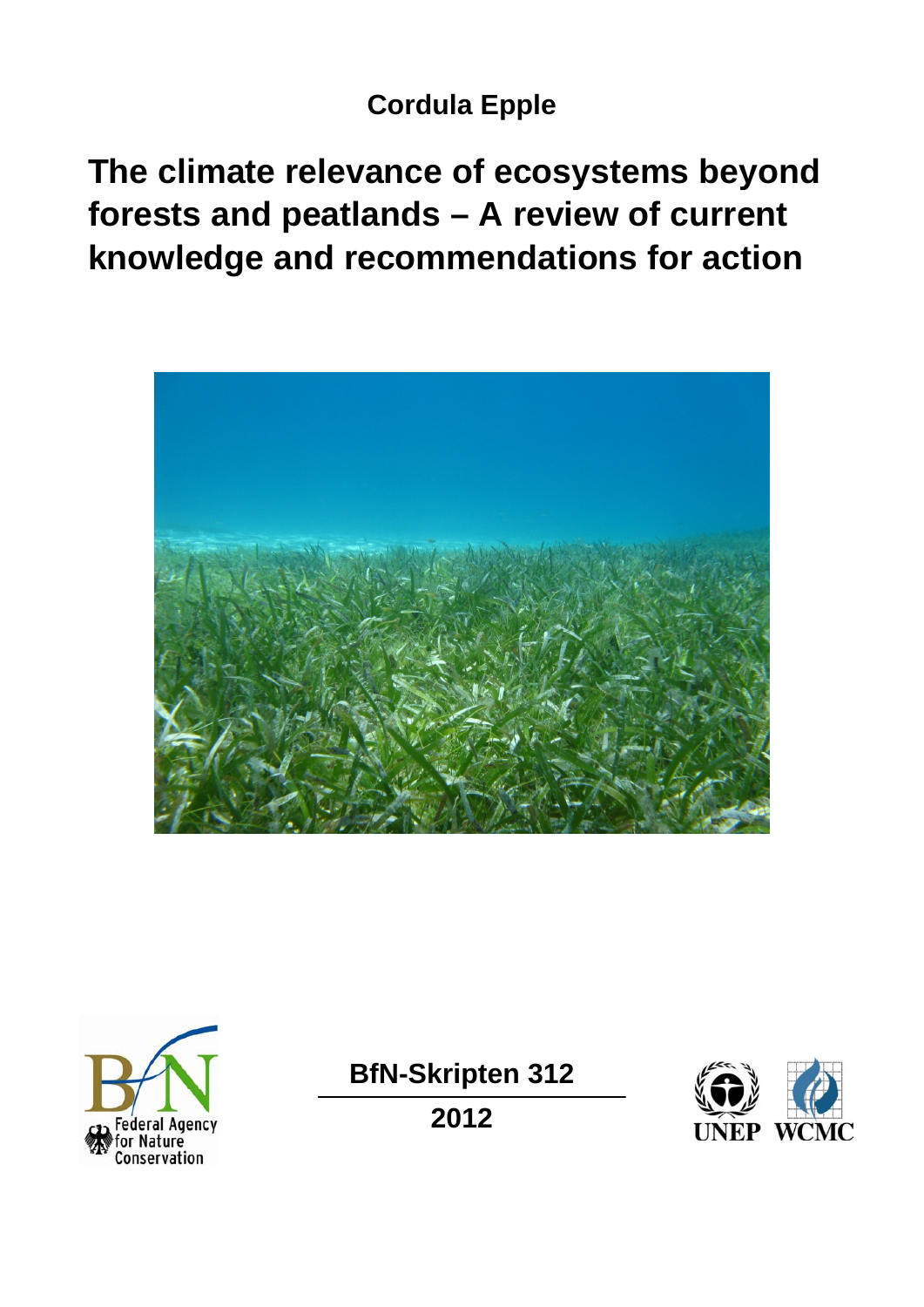# **The climate relevance of ecosystems beyond forests and peatlands – A review of current knowledge and recommendations for action**

**Cordula Epple** 

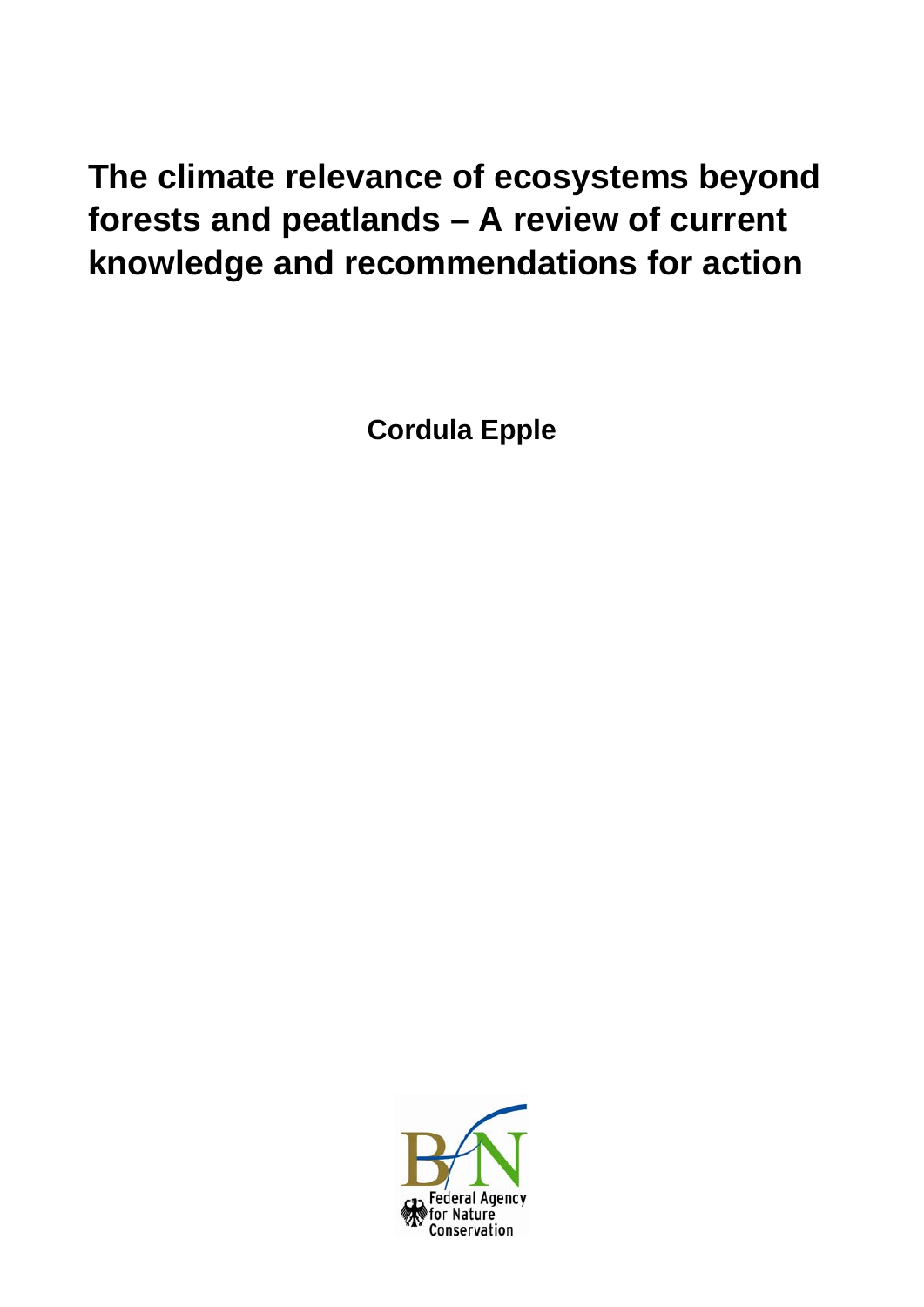**Cover picture:** Seagrass meadows (J. Fourqurean)

#### **Author's address:**

Cordula Epple UNEP-WCMC

219 Huntingdon Rd Cambridge CB3 ODL United Kingdom

#### **Scientific Supervisor:**

Andrea Strauss Bundesamt für Naturschutz, Gisela Stolpe FG II 5.3 "International Academy for Nature Conservation"

#### **Suggested citation:**

Epple, C. (2012): The climate relevance of ecosystems beyond forests and peatlands. A review of current knowledge and recommendations for action. – BfN-Skripten 312. Bonn (German Federal Agency for Nature Conservation), 52 p.

This publication is included in the literature database *"DNL-online"* (www.dnl-online.de)

BfN-Skripten are not available in book trade but can be downloaded in a pdf version from the internet at: http://www.bfn.de/0502\_skripten.html

Publisher: Bundesamt für Naturschutz (BfN) Federal Agency for Nature Conservation Konstantinstrasse 110 53179 Bonn, Germany URL: http://www.bfn.de

All rights reserved by BfN

The publisher takes no guarantee for correctness, details and completeness of statements and views in this report as well as no guarantee for respecting private rights of third parties. Views expressed in the papers published in this issue of BfN-Skripten are those of the authors and do not necessarily represent those of the publisher.

No part of the material protected by this copyright notice may be reproduced or utilized in any form or by any means, electronic or mechanical, including photocopying, recording or by any information storage and retrieval system without written permission from the copyright owner.

Printed by the printing office of the Federal Ministry of Environment, Nature Conservation and Nuclear Safety.

Printed on 100% recycled paper.

ISBN 978-3-89624-047-7

Bonn, Germany 2012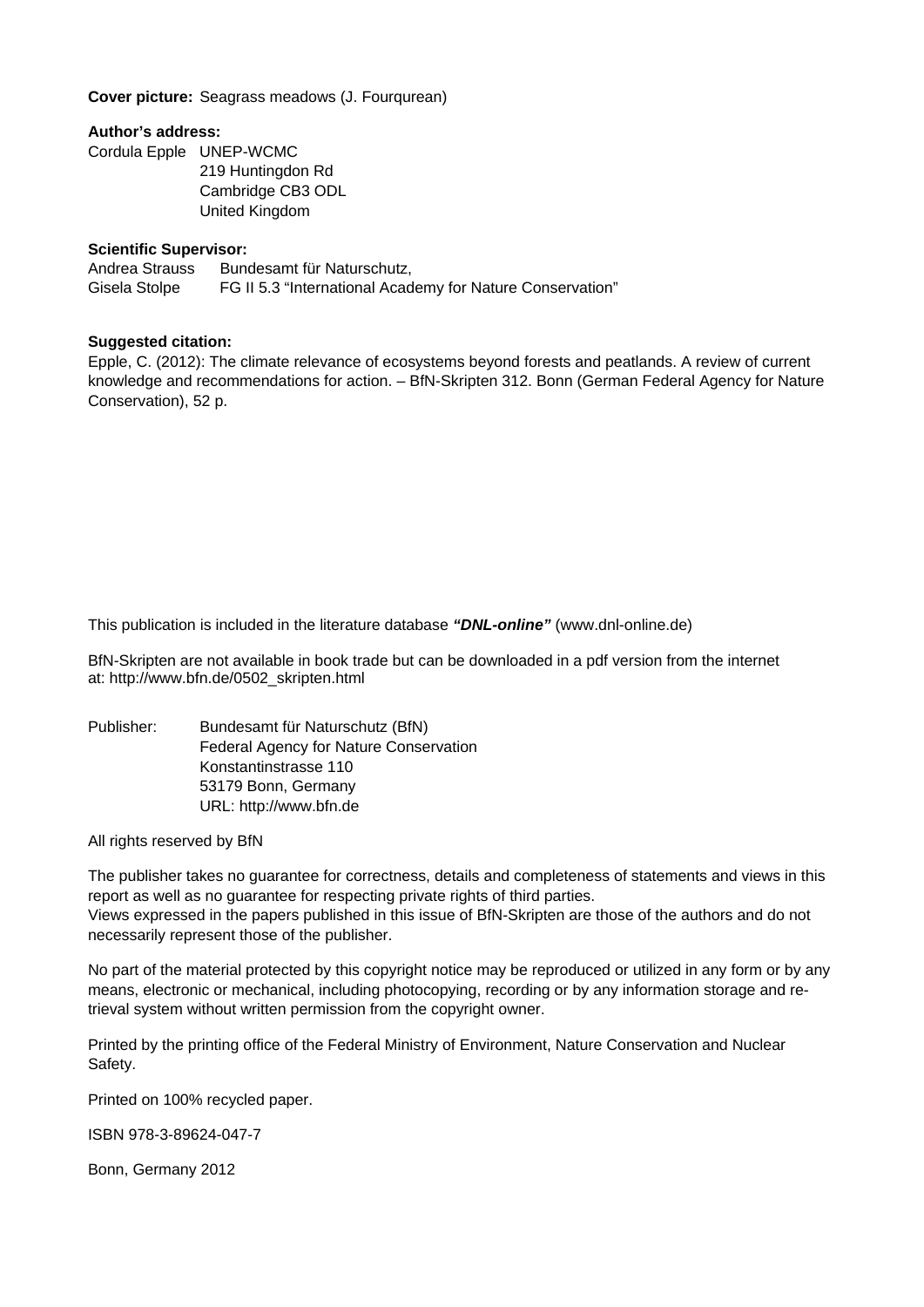#### **About this report**

This report was prepared by UNEP-WCMC as a background document and basis for discussion for the workshop "The climate relevance of ecosystems beyond forests and peatlands", which took place from 26-29 October 2011 at the International Academy for Nature Conservation on the Isle of Vilm, Germany. It was subsequently updated in collaboration with the participants to include additional information and ideas developed during and after the meeting. The workshop conclusions and recommendations are included as an annex to the document.

#### **Acknowledgements**

Thanks are due to the German Federal Ministry for the Environment, Nature Conservation and Nuclear Safety (BMU) and the Federal Agency for Nature Conservation (BfN) for financial support, and to the speakers, facilitators and participants of the workshop and staff and others at UNEP-WCMC for input to the preparation of the report and comments on the draft.

In particular, we would like to thank all of the following for sharing their knowledge, experience, research and advice: Richard Bradbury, Allan Buras, Ivan Castelli, Stephen Crooks, Randal Dell, Barney Dickson, Tom Evans, Rob Field, Claire Fitzgerald, Ralf Grunewald, Niall Hanan, Sophie Hirschelmann, Jane Carter Ingram, Val Kapos, Dominik Kneer, Horst Korn, Erik Kristensen, Werner Kutsch, Rattan Lal, Joseph Lang'at, Rocio Lichte (observer), Núria Marbá, Lutz Merbold, Nick Ostle, Kerstin Pfliegner, Lukasz Rejt, Fred Short, Rudolf Specht, Markus Steffens, Gisela Stolpe, Andrea Strauss, Franziska Tanneberger, Igar Tchoulba, Niels Thevs, Louisa Wood, Karin Zaunberger and Steffen Zuther.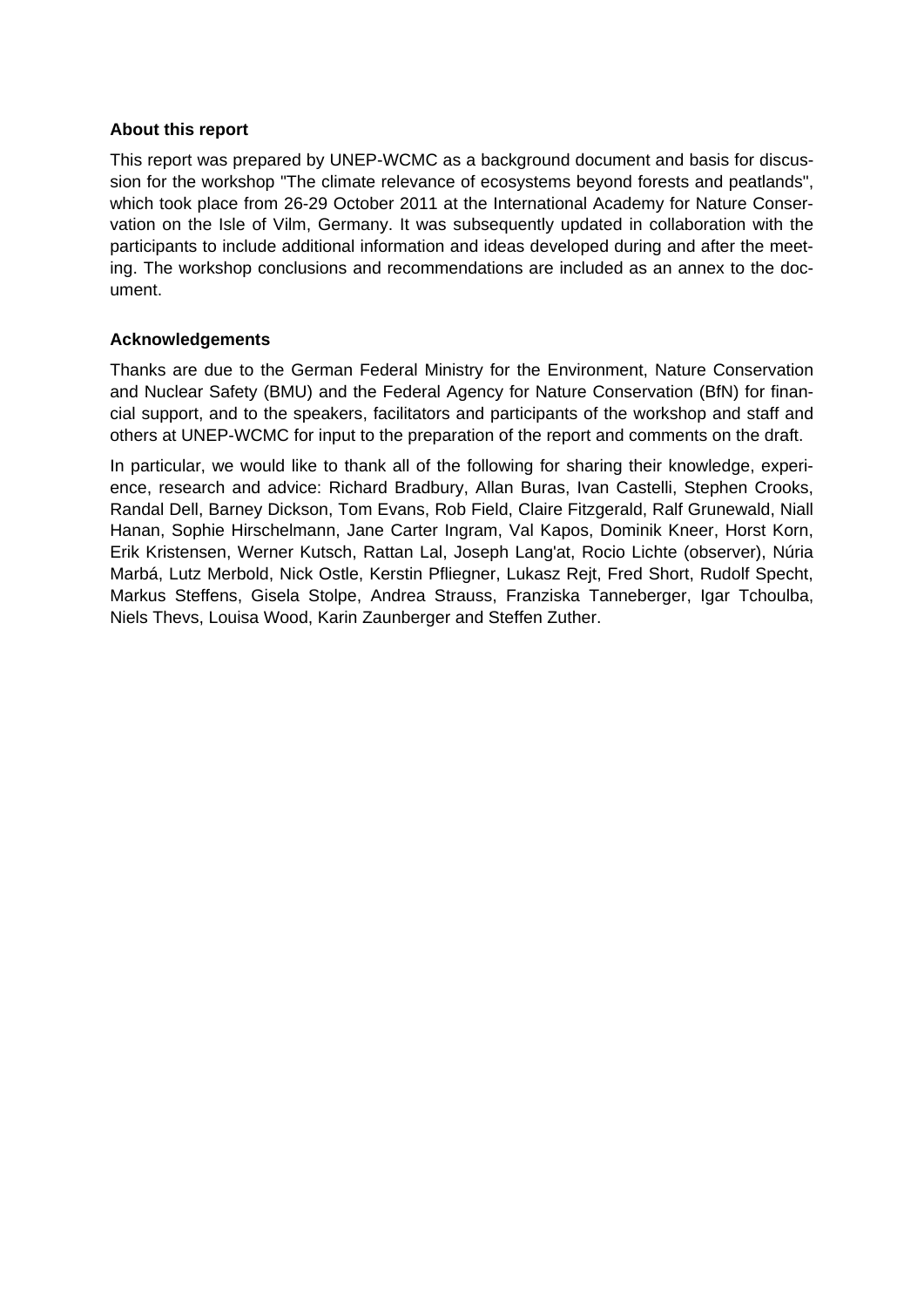# **Table of Contents**

| $\mathbf{1}$                                                                       |                                                                                    |       |                                                                  |  |
|------------------------------------------------------------------------------------|------------------------------------------------------------------------------------|-------|------------------------------------------------------------------|--|
| $\overline{2}$                                                                     |                                                                                    |       |                                                                  |  |
| 3                                                                                  |                                                                                    |       |                                                                  |  |
| 4                                                                                  | Overview of available information on carbon stocks, sequestration and emissions in |       |                                                                  |  |
|                                                                                    | 4.1                                                                                |       |                                                                  |  |
|                                                                                    | 4.2                                                                                |       |                                                                  |  |
|                                                                                    | 4.3                                                                                |       |                                                                  |  |
|                                                                                    |                                                                                    | 4.3.1 |                                                                  |  |
|                                                                                    |                                                                                    | 4.3.2 | Tropical and subtropical grasslands, savannahs and shrublands 24 |  |
|                                                                                    |                                                                                    | 4.3.3 |                                                                  |  |
|                                                                                    | 4.4                                                                                |       |                                                                  |  |
|                                                                                    |                                                                                    | 4.4.1 |                                                                  |  |
|                                                                                    |                                                                                    | 4.4.2 |                                                                  |  |
|                                                                                    |                                                                                    | 4.4.3 |                                                                  |  |
| 5                                                                                  |                                                                                    |       |                                                                  |  |
| 6                                                                                  |                                                                                    |       |                                                                  |  |
|                                                                                    |                                                                                    |       |                                                                  |  |
| Annex: Recommendations of the workshop "The climate relevance of ecosystems beyond |                                                                                    |       |                                                                  |  |
|                                                                                    |                                                                                    |       |                                                                  |  |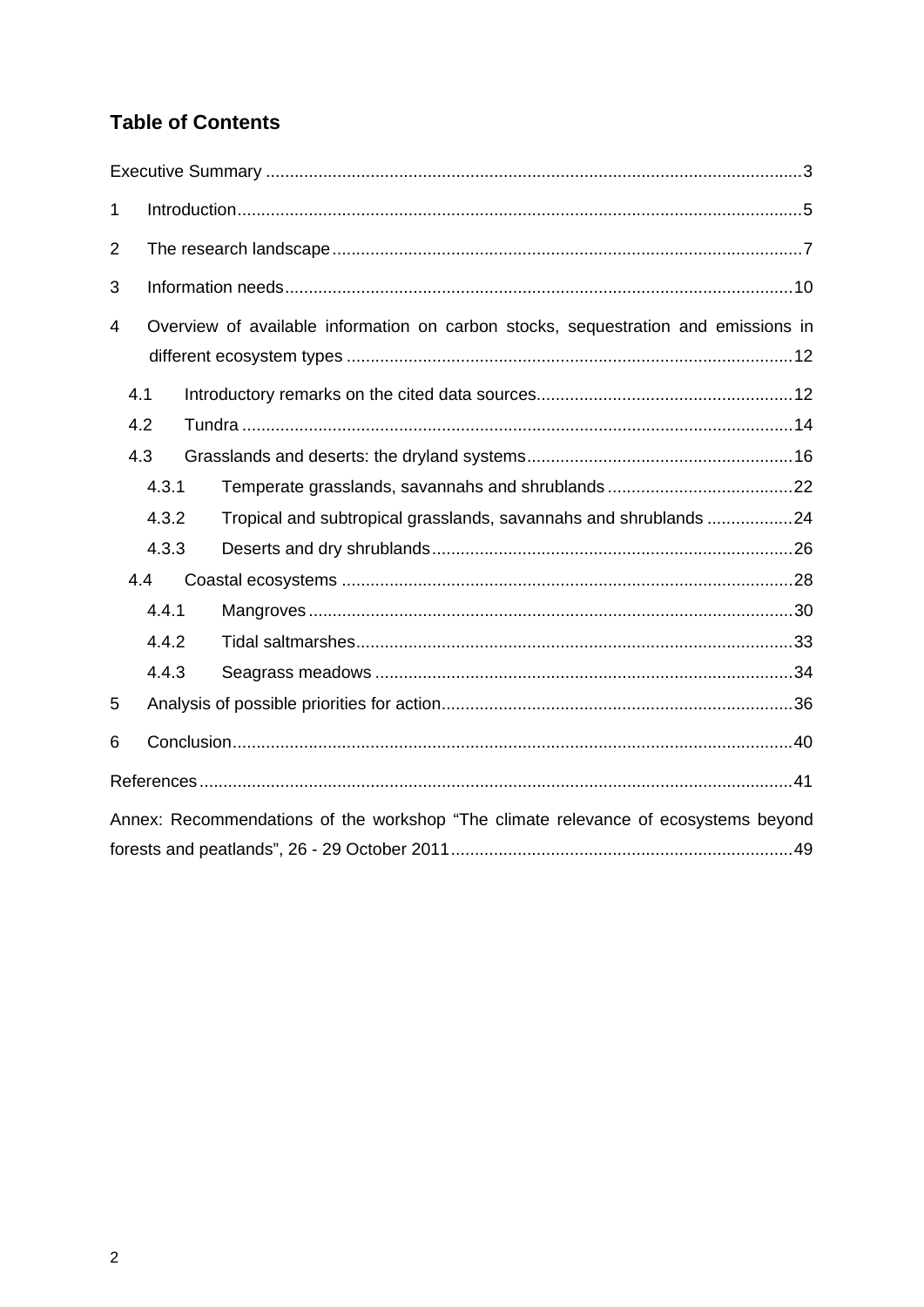# <span id="page-5-0"></span>**Executive Summary**

Many efforts to promote ecosystem-based approaches to climate change mitigation have so far focused on forests, agricultural ecosystems and – to a lesser degree – peatlands. However, there is a wide range of other options for ecosystem-based mitigation, and opportunities in non-forested dryland systems and coastal marine ecosystems deserve more attention.

The potential benefits from mitigation activities in different types of ecosystems can be assessed based on criteria such as typical carbon stocks per hectare, potential emission and sequestration rates of all types of greenhouse gases, area extent, rates of anthropogenic degradation, importance for other ecosystem services such as food provision or biodiversity conservation, and practical feasibility of interventions.

Enough information is available to demonstrate that a number of dryland and coastal marine ecosystems score highly against such criteria. However, margins of uncertainty in quantifying global and site-scale emission trends and mitigation potential are still greater for non-forest ecosystems than for forests, and are particularly large for some types of coastal marine ecosystems. This is partly due to the fact that in ecosystems other than terrestrial forests, the proportion of carbon stored in the soil is generally very high, and measurement methods for soil carbon are time- and cost-intensive.

Major research efforts that help to address these and other gaps in knowledge are under way as part of initiatives to improve the data base for understanding and monitoring the global carbon cycle and regional or national carbon budgets.

Where possible, plans for ecosystem-based mitigation should also take account of emerging knowledge on how climate change will affect the greenhouse gas balance of terrestrial and marine ecosystems, both directly and as a result of human adaptation or mitigation responses.

Results from a review of the current information base for assessing the mitigation opportunities linked to the major non-forested terrestrial biomes and to coastal marine ecosystems include the following:

In **tundra** ecosystems, despite high carbon densities and concern about climate change impacts on ecosystem carbon stocks, opportunities for direct intervention to increase the uptake of carbon or decrease greenhouse gas emissions are small, as land use change has so far been limited.

In **dryland** ecosystems, there are significant opportunities for linking climate change mitigation with other ecological and/or socio-economic benefits, including biodiversity conservation and poverty alleviation. Drylands encompass a large part of the world's temperate, subtropical and tropical **grassland**, **savannah**, **shrubland** and **desert** ecosystems, and are particularly susceptible to land degradation as a consequence of poor management. Their carbon densities can reach those of forests, but significantly lower values are also found, especially in the more arid regions. Current emissions from conversion are estimated to be particularly high in woodland savannahs in South America and Africa.

Options for climate change mitigation in drylands include avoiding further conversion of natural habitats, rehabilitating degraded landscapes, improving the management of overexploited croplands and pastures to maintain and restore soil carbon stocks and reduce emissions of all greenhouse gases, and improving fire management. The suitability of afforestation measures in drylands (i.e. planting trees in areas where natural woody vegetation would be lim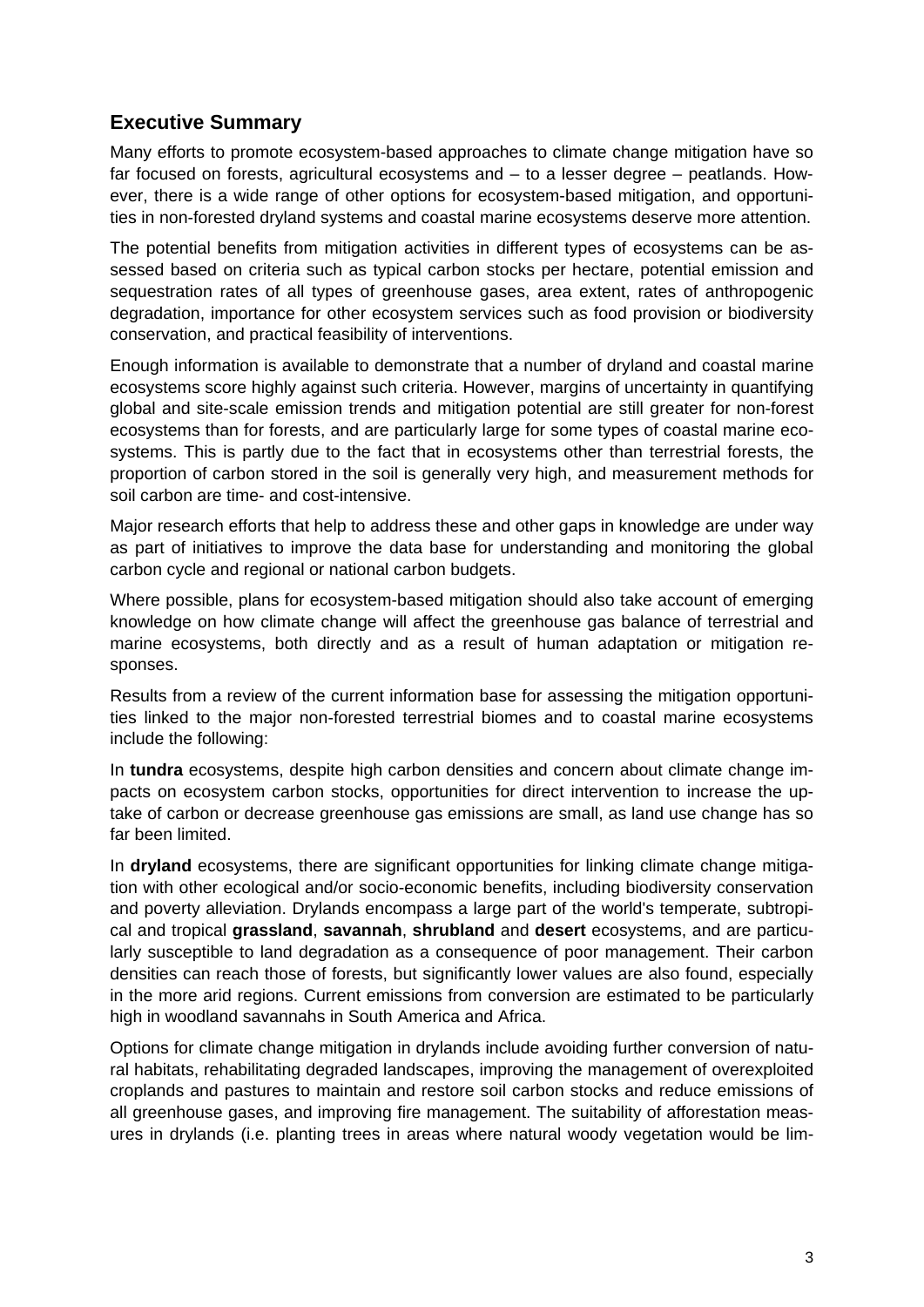ited) depends on the location and the methods applied, and impacts on biodiversity, water resources and other ecosystem services need to be taken into account.

Among **coastal marine ecosystems**, **mangroves**, **salt marshes** and **seagrass meadows** have the greatest potential for climate change mitigation. Vegetated marine habitats can contribute to carbon sequestration and storage through the growth and accumulation of plant biomass, as well as through the trapping and burial of organic carbon in their sediments. Estimates of average carbon burial rates for the three vegetation types investigated are higher than any soil carbon sequestration rates reported for terrestrial ecosystems. However, sequestration rates vary between sites, depending on a range of environmental factors. Total ecosystem carbon densities, too, are variable but generally high. Information on current distribution areas and rates of degradation and loss is of limited quality for all three vegetation types, but reflects strong anthropogenic pressure.

Considering the rapid decline of vegetated coastal marine habitats, both conservation and restoration are important mitigation approaches. Restoration efforts and the development of appropriate methods are most advanced for mangrove ecosystems, but there are also good examples of salt marsh restoration. For seagrass meadows, restoration is particularly costly, and a focus on conserving remaining areas is recommended. Mitigation efforts in coastal ecosystems can achieve significant additional benefits for society, as the range of environmental services provided by these systems is wide and includes natural coastal protection and potential for adaptation to sea level rise, biodiversity conservation, and habitat functions for commercially relevant fish species.

Major challenges in using the potential of dryland and coastal ecosystems for climate change mitigation will include reconciliation of competing demands for land at the local, national and global scale in order to arrive at management regimes that are both ecologically and socioeconomically sustainable, and the further development of knowledge and methodological approaches to plan for, measure and verify the success of interventions.

The efficient application of incentive schemes requires development and improvement of default values and accounting methods to calculate the mitigation benefits of management interventions at site scale. Progress in these areas has been made for several types of mitigation activities in non-forest ecosystems, but further work is required to broaden the spectrum of activities covered.

Emerging standards and methodologies for ecosystem-based mitigation activities in grasslands, savannahs and coastal wetlands should be widely applied. In addition, pilot projects with appropriate scientific support could help to test and demonstrate the feasibility of new approaches and at the same time enhance the knowledge base on the climate relevance of a wider range of ecosystems.

By broadening the scope of ecosystem-based mitigation approaches, the available land area for mitigation activities, the number of stakeholders who can be involved and the overall mitigation potential can be increased significantly. Paying attention to all types of ecosystems within an area can also reduce the risk of unintended effects from mitigation strategies that are exclusively focused on forest carbon stocks.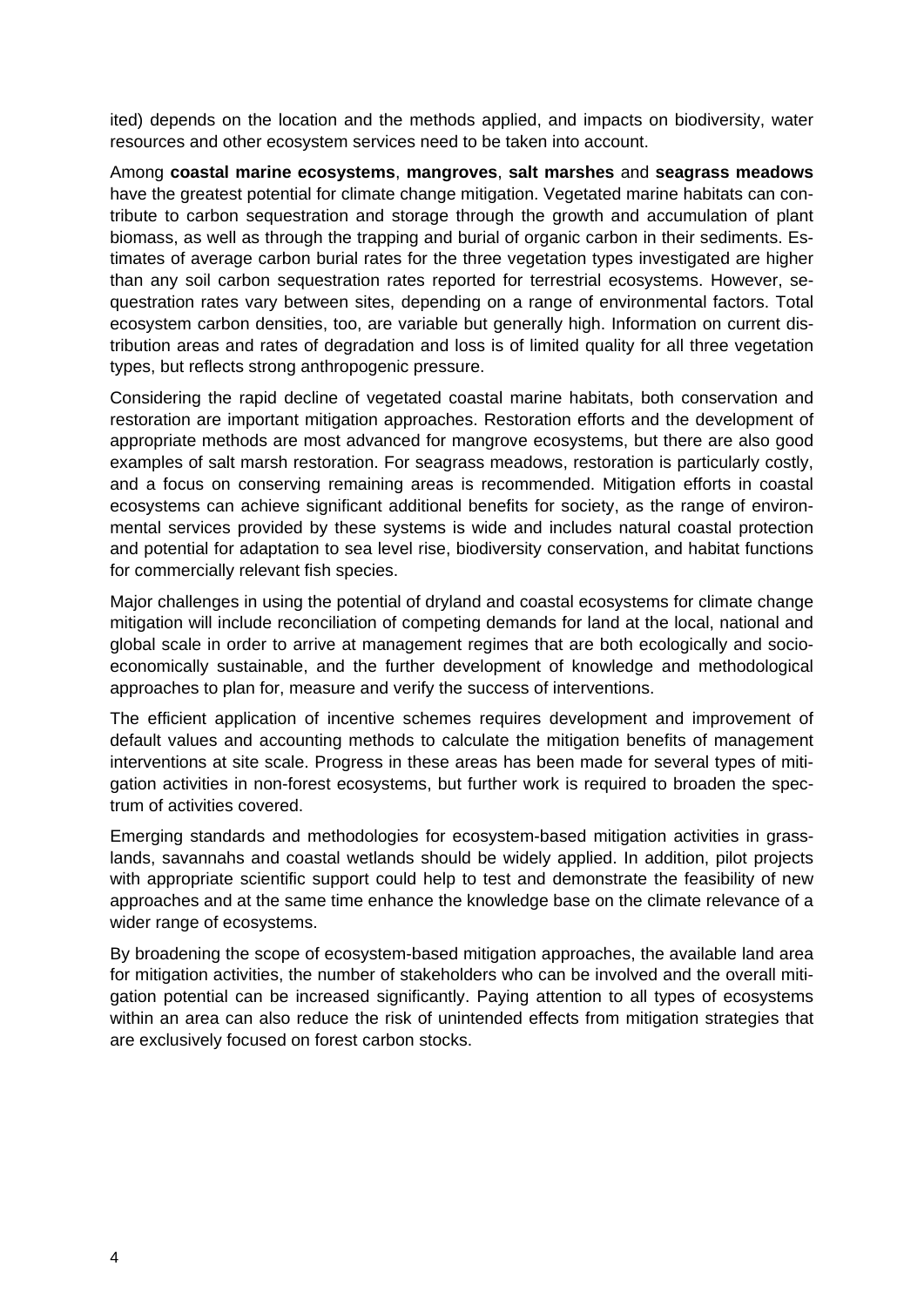# <span id="page-7-0"></span>**1 Introduction**

-

Living organisms play a decisive role in the greenhouse gas cycle, and ecosystems can be both sources and sinks of greenhouse gases, depending on the environmental and anthropogenic factors to which they are exposed. According to recent estimates, natural carbon sinks on land and in the oceans have taken up more than half of all anthropogenic carbon dioxide emissions between 1959 and 2008 through a combination of biotic and abiotic processes. At the same time, emissions from land use change made up a significant share of anthropogenic emissions, estimated at 20 % for the average of the period 1990-2000, and around 12 % in the year 2008 (Le Quéré et al. 2009).

It is therefore widely recognized that improving the management of ecosystems in order to preserve and enhance their carbon stocks and reduce greenhouse gas emissions should be an integral part of strategies to combat climate change. Estimates of the potential of measures in different sectors to achieve emission reductions and/or carbon sequestration, taking into account expected costs, indicate that changes in agriculture and forestry practices can make a contribution to climate change mitigation that rivals or surpasses that of technical options in industry or the transport sector (IPCC 2007). Many ecosystem-based approaches for climate change mitigation can also provide further environmental and social benefits by maintaining or restoring ecological productivity, ecosystem services and biodiversity, as well as by strengthening the resilience of ecosystems to impacts of climate change and other stressors, thus contributing to climate change adaptation.

Much of the attention given to ecosystem-based mitigation approaches has so far focused on forests. There are several reasons for this. First, forests are among the most carbon-rich ecosystems on Earth and many forest areas are facing high anthropogenic pressure (Trumper et al. 2009). The main share of carbon dioxide emissions from land use change as estimated with current methods is caused by tropical deforestation (Le Quéré et al. 2009)<sup>[1](#page-7-1)</sup>. Second, the wide range of environmental, social and economic benefits delivered by forests has led to a long tradition of forest conservation efforts in policy and practice. Third, there is also a methodological aspect: temperate and tropical forests are among the few types of terrestrial vegetation which hold more carbon in the biomass than is stored in the soil (Trumper et al. 2009), making changes in carbon stocks both more conspicuous and easier to assess than for other ecosystems.

Another area where the development of methods and practices is well advanced is the enhancement of carbon stocks in agricultural soils. Effects of different cultivation practices on soil qualities, including organic carbon content, have been the subject of numerous studies, and management methods are available that reverse or avoid the depletion of soil carbon stocks caused by traditional farming practices (Smith et al. 2008).

In recent years, an increasing number of initiatives are also addressing emissions from peatlands. These systems are another globally significant emission source due to the notable

<span id="page-7-1"></span> $1$  Note however that the data base for these estimates is focused on detection of processes such as deforestation and forest burning, which may lead to an underestimation of emissions from other ecosystems.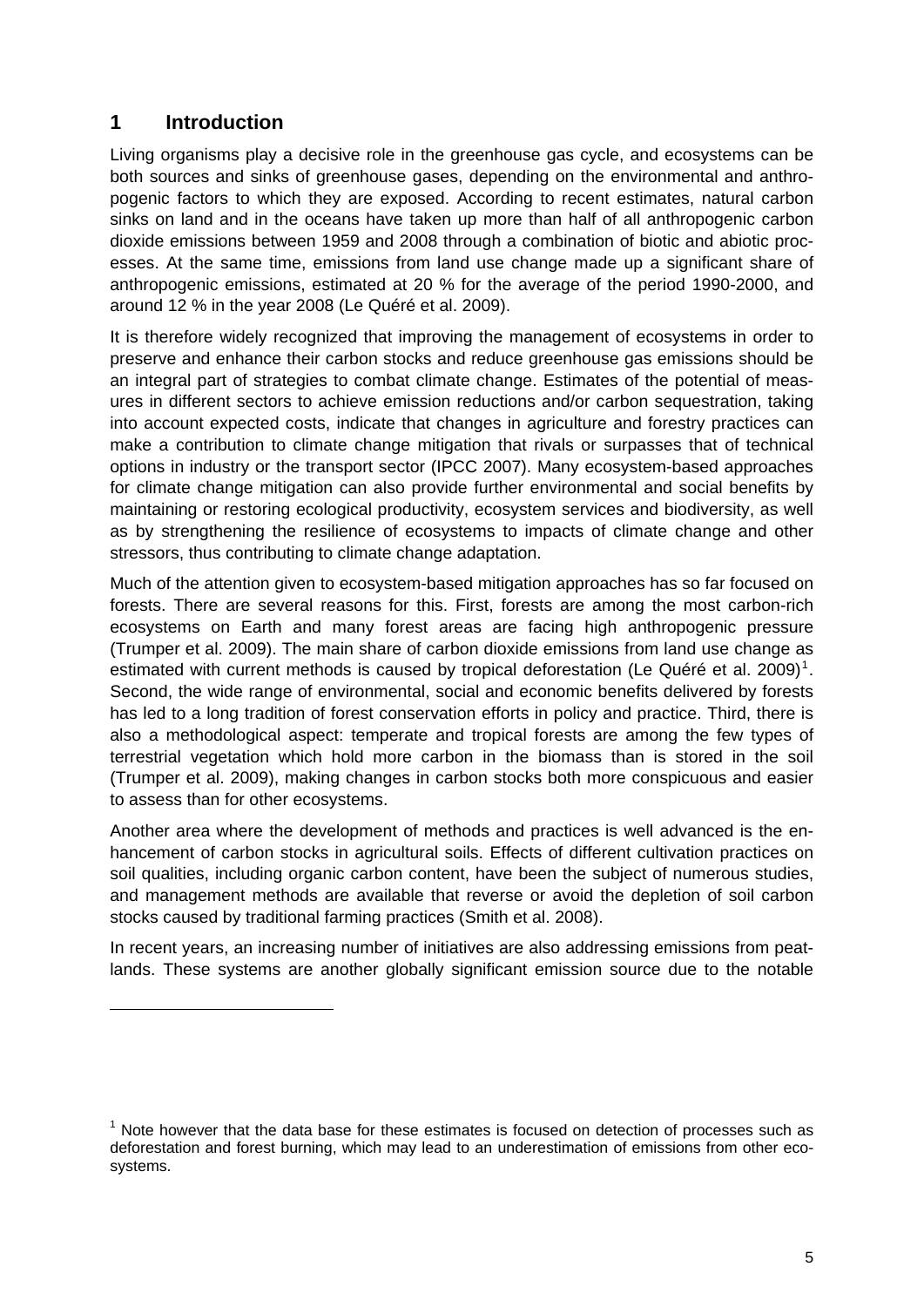share of degraded areas and the particularly high carbon densities found in these systems (Parish et al. 2008).

Although priority action in forests, croplands and peatlands is certainly justified by the potential for high emission reductions and/or carbon sequestration per unit area, the wide range of other options for ecosystem-based climate change mitigation should not be disregarded. By further developing the knowledge base and methodologies to address climate-relevant processes in dryland or coastal ecosystems, the available land area for mitigation activities, the number of stakeholders who can be involved and the overall mitigation potential can be increased significantly.

Moreover, mitigation strategies that focus solely on forest carbon stocks without considering the consequences for non-forest areas carry a substantial risk of unintended or even counter-productive side effects. Several authors have assessed the possible implications of a  $REDD+<sup>2</sup>$  $REDD+<sup>2</sup>$  $REDD+<sup>2</sup>$  mechanism for non-forest ecosystems. For example, the Terrestrial Carbon Group Project carried out a spatial analysis of the possible impacts of REDD+ on future agricultural conversion pressures for other natural landscapes, based on a simplified set of assumptions about legal, biophysical and economic factors influencing these pressures (Terrestrial Carbon Group 2009). Emphasizing the high potential for the displacement of land use change (so-called leakage), they conclude that under a scenario where REDD+ would succeed in protecting 50 % of the current forest area from conversion, displacement of land use change to other ecosystems could mean that emissions from land use change would decrease by no more than 10 % unless steps are taken to reduce overall land demand. Other authors have highlighted the risks that displacement of land use to non-forest areas poses for the conservation of biodiversity (e.g. Miles & Kapos 2008). Including the management of non-forest ecosystems in climate change mitigation strategies can help to reduce such risks.

Consideration of a wide range of ecosystems in mitigation efforts has also been supported by the governing bodies of several Multilateral Environmental Agreements, including the Convention on Biological Diversity (CBD) and the United Nations Convention to Combat Desertification (UNCCD). For example, the CBD's Strategic Plan for 2011-2020 calls for an enhancement of the contribution of biodiversity to carbon stocks through conservation and restoration of ecosystems in general, and CBD Decision X/33 invites Parties to consider implementation of ecosystem-based approaches for mitigation *inter alia* in natural forests, natural grasslands, peatlands, wetlands, mangroves, salt marshes, seagrass beds and agricultural ecosystems.

The present report aims to give an overview on the state of knowledge and relevant research initiatives concerning the status and trends of major ecosystem types with regard to their carbon stocks and greenhouse gas balance, taking into account human influence and possible future impacts of climate change. Recommendations are made on priorities for action and further research, based on the information reviewed.

-

<span id="page-8-0"></span> $2$  REDD+ stands for reducing emissions from deforestation and forest degradation, conservation, sustainable management of forests and enhancement of forest carbon stocks in developing countries.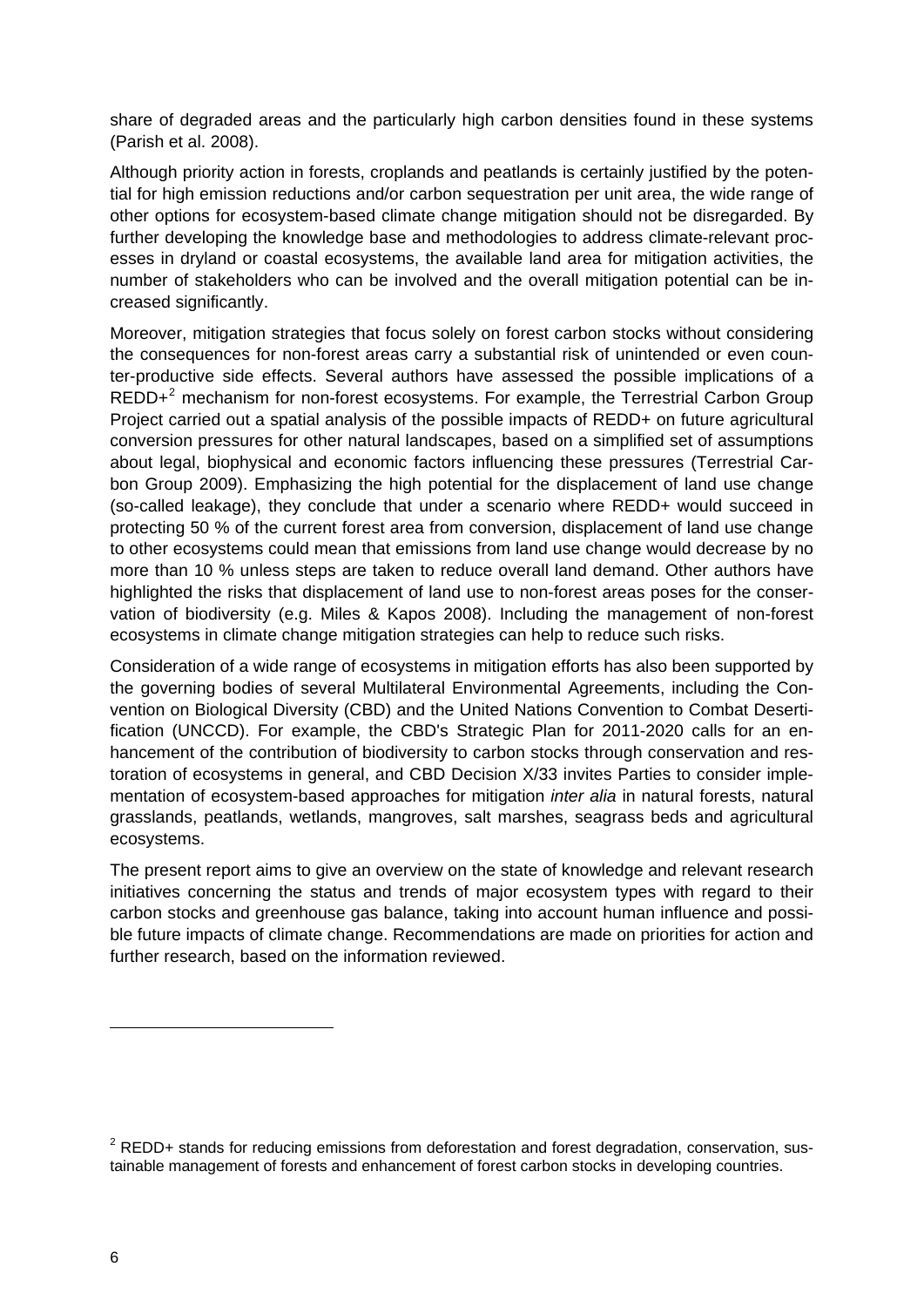It should be noted that the kind and amount of additional benefits that can be obtained from ecosystem-based approaches to climate change mitigation (e.g. benefits for livelihood security, desertification control, biodiversity conservation or climate change adaptation) depends on the choice, design and location of activities. For example, measures to prevent further conversion of natural ecosystems are in most cases beneficial for biodiversity conservation, but their effects on local livelihoods depend on the exact choice of activities. Livelihood security can be enhanced if it is possible to decrease conversion pressure by making current land use methods more efficient, while preventing conversion through stricter land use regulations without additional measures can have negative effects on local livelihoods. The positive or negative impacts of measures to increase carbon sequestration through enhancement of carbon stocks, or to decrease fossil fuel emissions through the cultivation of biofuel feedstocks, can vary widely depending on their location and the restoration or cultivation methods used.

While considerations related to the potential for additional benefits are mentioned throughout this report, an exhaustive discussion would go beyond the scope of the document.

# <span id="page-9-0"></span>**2 The research landscape**

Several research communities are currently developing information that can help to assess the relevance of different ecosystem types for climate change mitigation.

A wide array of initiatives aim to improve the data base for understanding and monitoring the global carbon cycle and the carbon budget of individual regions or countries, including through the creation, strengthening and linking of regional carbon observation systems and the planned establishment of a global carbon observation system as part of the Global Earth Observation System of Systems (GEOSS). Examples of regional observation systems and related projects include CarboEurope, CARBOOCEAN, the US Carbon Cycle Science Program and the CarboAfrica project. Activities include the establishment of additional measurement infrastructure for monitoring carbon fluxes and pools, the further development and harmonization of measurement methods, the facilitation of data exchange and the closing of data gaps related to key processes affecting the greenhouse gas cycle. The EU Coordination Action on Carbon Observation Systems (COCOS) has worked on improving global datasets of variables such as fire emissions, soil carbon and feedbacks between climate and the carbon cycle, and on improving regional carbon budget estimates, including by reviewing data from existing biomass and soil carbon inventories.

Efforts are also underway to develop a global soil observing system as part of GEOSS.

The Global Carbon Project, a joint effort by the International Geosphere-Biosphere Programme (IGBP), the International Human Dimensions Programme on Global Environmental Change (IHDP), and the World Climate Research Programme (WCRP), aims to build an international framework for integrated research on the carbon cycle.

Unfortunately, because the initiatives described above mainly aim to improve overall global or regional estimates of carbon budget parameters, the collected data are not always published in a form that makes it possible to relate them to specific ecosystem types. Moreover, many of their component activities are focussed on forest ecosystems.

Further research activities related to various aspects of the role of ecosystems in the climate system are carried out by a broad spectrum of academic institutions and national research initiatives and programmes, such as the North American Carbon Program.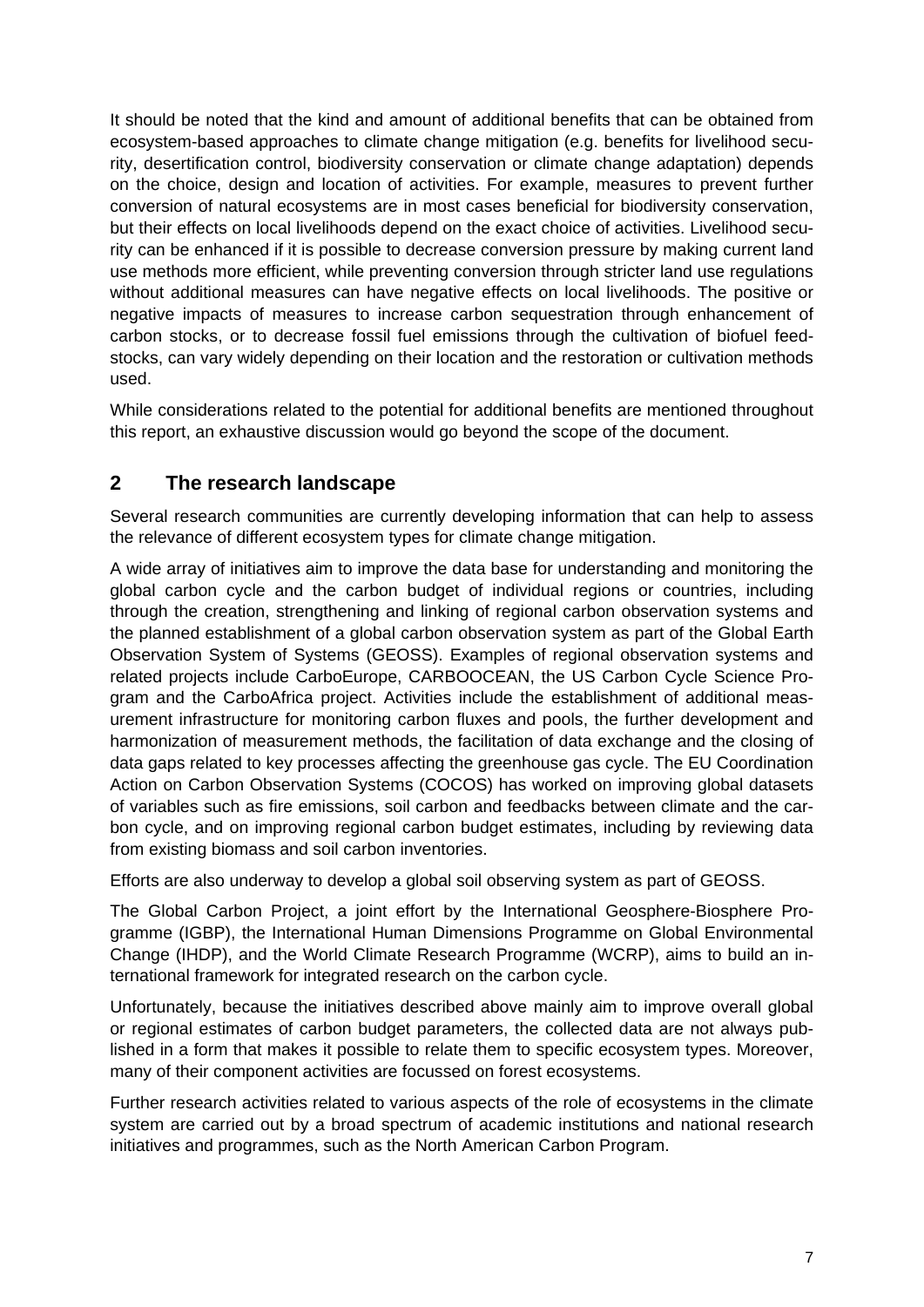Targeted work on the greenhouse gas balance of individual ecosystem types under different uses or degrees of human impact has also been carried out in a number of smaller-scale studies synthesizing information from available literature and databases, often with the explicit aim of promoting ecosystem-based mitigation approaches. Examples include work supported by the FAO on carbon sequestration in drylands (e.g. Conant 2010) and work on carbon storage in coastal ecosystems (e.g. Laffoley & Grimsditch 2009).

In-depth studies linked to selected clearly defined ecosystem-based mitigation activities have been undertaken to support the development of accounting requirements for obtaining carbon credits that can be sold on the market for voluntary emission offsets. In order to develop such requirements for mitigation projects applying a certain type of activity, the main factors determining the impact of the activity on greenhouse gas emissions and sequestration need to be identified, and minimum methodological standards for measuring and reporting on these factors and calculating the resulting climate benefits need to be defined. Examples of certification standards that offer options for the validation of carbon credits from ecosystembased mitigation projects include the Verified Carbon Standard (which has recently approved accounting requirements for peatland rewetting and conservation projects; work on requirements for wetlands conservation projects and projects avoiding the conversion of grasslands and shrublands is ongoing), the Protocols of the Chicago Climate Exchange (e.g. for soil carbon sequestration in sustainably managed rangeland and soil carbon sequestration through continuous conservation tillage and conversion to grassland), and a recent Australian standard for reducing greenhouse gas emissions from savannah burning (see Russell-Smith & Whitehead 2008).

The GEF Carbon Benefits Project has developed a web-based carbon measuring and modelling system that can be used to assess the impacts of land management interventions funded by the GEF or other donors on carbon stocks or greenhouse gas emissions.

Several projects have attempted to organize information on the multitude of research efforts that are underway. For example, the COCOS programme included a component aiming to compile an inventory of national and international research activities that are relevant to carbon cycle research. The Terrestrial Carbon Group has produced lists of major organizations working on, *inter alia*, estimates of land-based mitigation potential for major land classes, process level understanding of carbon dynamics and mitigation potential, and the scientific research base for alternative management practices (Terrestrial Carbon Group 2010).

A non-exhaustive list of relevant ongoing and completed research programmes and projects and related web resources is provided in Box 1.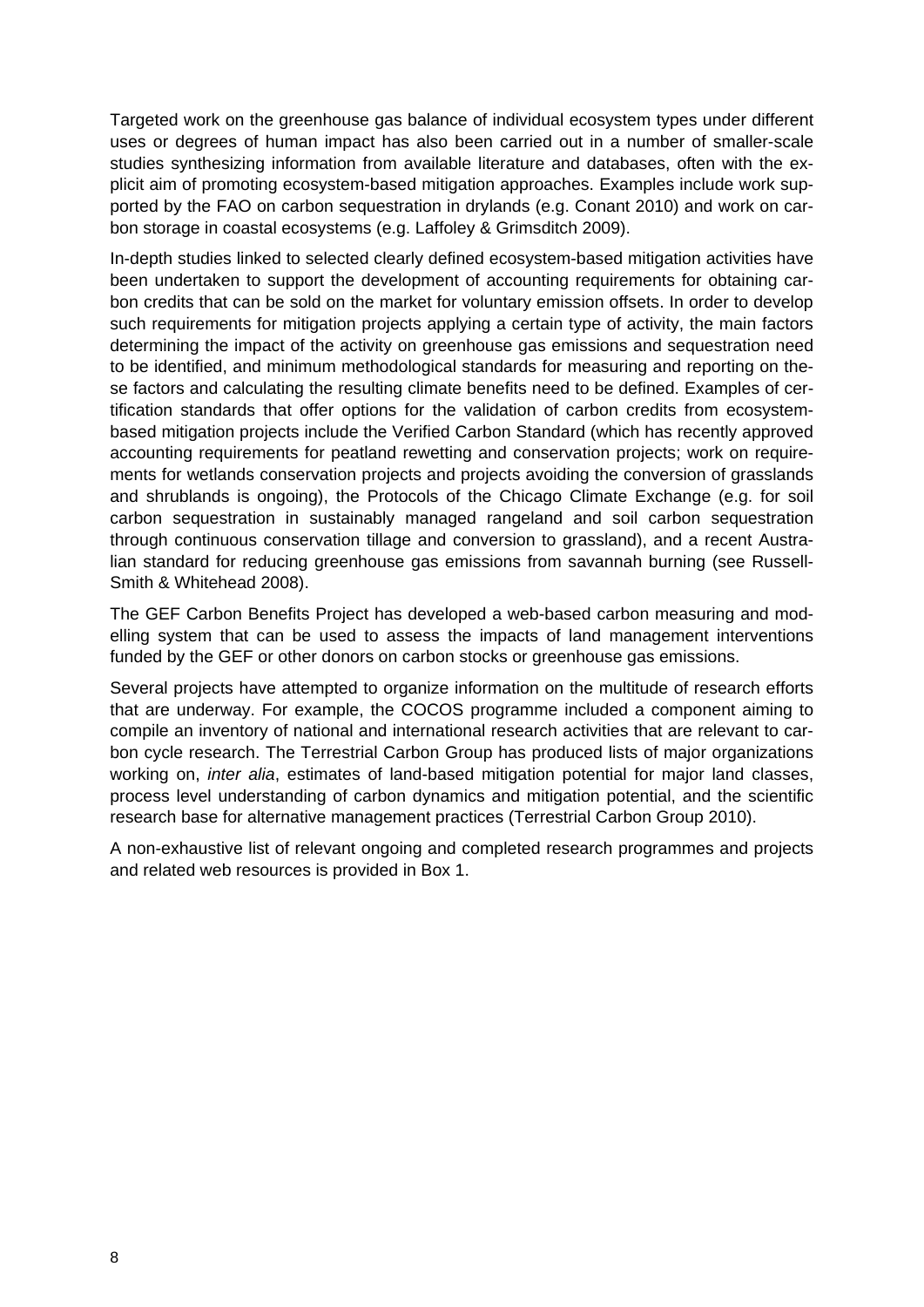# **Box 1: Research programmes and projects addressing the climate relevance of ecosystems (non-exhaustive list**)

Global Carbon Project (2001 - ongoing): [http://www.globalcarbonproject.org/,](http://www.globalcarbonproject.org/) see also list of Regional Contributions at <http://www.globalcarbonproject.org/research/regionalContributions.htm>

Regional Carbon Cycle Assessment and Processes – RECCAP (2007 – 2011): <http://www.globalcarbonproject.org/reccap/>

FLUXNET (1998 – ongoing): <http://www.fluxnet.ornl.gov/fluxnet/index.cfm>

GEOCARBON project (2011 - 2014): see [http://www.cmcc.it/research/research](http://www.cmcc.it/research/research-projects/geocarbon-operational-global-carbon-observing-system)[projects/geocarbon-operational-global-carbon-observing-system](http://www.cmcc.it/research/research-projects/geocarbon-operational-global-carbon-observing-system)

Global Earth Observation System of Systems (based on Group on Earth Observations Implementation Plan 2005 - 2015):<http://www.earthobservations.org/geoss.shtml>

CarboEurope (2004 - 2009): <http://www.carboeurope.org/>

CarboAfrica (2006 – 2010): [http://www.carboafrica.net/index\\_en.asp](http://www.carboafrica.net/index_en.asp)

CarboEastAsia (2007 - 2012): <http://www.carboeastasia.org/>

CarboNA (2007 – ongoing): <http://nacarbon.org/carbona/index.htm>

CARBOOCEAN (2005-2009):<http://www.carboocean.org/>

Regional pilot platform contributing to a Global Soil Observing System - e-SOTER project (2008 – 2012): <http://www.esoter.net/>

COCOS - EU Coordination Action Carbon Observation System (2008 - 2011): <http://www.cocos-carbon.org/>

Integrated Carbon Observing System – ICOS (2008 – ongoing): <http://www.icos-infrastructure.eu/>

US Carbon Cycle Science Program (2003 - ongoing): [http://www.carboncyclescience.gov/programs.php#Carbon\\_Program](http://www.carboncyclescience.gov/programs.php#Carbon_Program)

North American Carbon Program (2002 – ongoing): <http://www.nacarbon.org/nacp/>

Large Scale Biosphere-Atmosphere Experiment in Amazonia (1998 – ongoing): <http://lba.inpa.gov.br/lba/>

Australian Soil Carbon Research Program (2009 – 2012): <http://www.csiro.au/science/Soil-Carbon-Research-Program>

African Carbon Exchange Project (2004 – 2007): <http://www.nrel.colostate.edu/projects/ace/index.html>

Greenhouse gas management in European land use systems (2010 – 2013): <http://www.ghg-europe.eu/>

Blue Carbon Scientific Working Group (2011 - ongoing): [http://www.marineclimatechange.com/marineclimatechange/bluecarbon\\_2.html](http://www.marineclimatechange.com/marineclimatechange/bluecarbon_2.html)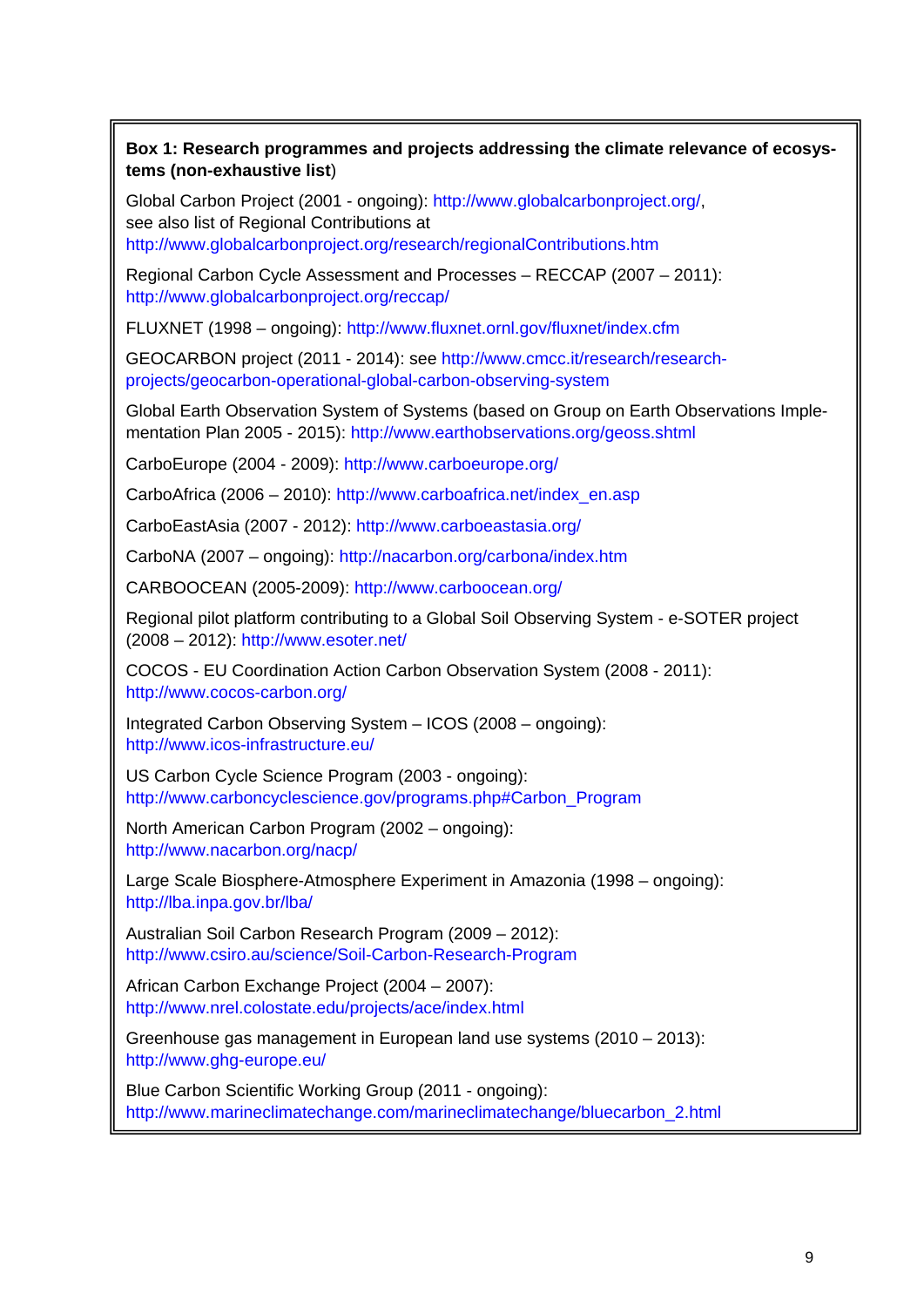# <span id="page-12-0"></span>**3 Information needs**

Despite the significant research efforts described in the preceding chapter, still not all information needs can be met. In their "roadmap for terrestrial carbon science" (Terrestrial Carbon Group 2010), the Terrestrial Carbon Group identified six areas requiring further work in order to provide the necessary knowledge base for effective climate change mitigation in terrestrial ecosystems:

- 1. enhancement of the process-level understanding of carbon dynamics and mitigation potential in ecosystems,
- 2. provision of knowledge on available alternative management practices,
- 3. development of feasible accounting tools for all lands, carbon pools and greenhouse gases,
- 4. development of a framework for integrating information from different scales into a tiered global information system,
- 5. supporting the establishment of national accounting systems, and
- 6. harmonization of reporting guidance across scales and sectors.

This report is concerned primarily with the baseline research needs covered by points 1 and 2.

The authors further note the unequal distribution of research and information synthesis across land classes, carbon pools and regions of the world. With regard to the availability of information on carbon dynamics, alternative management options and accounting tools for different types of ecosystems, they highlight the need for more comprehensive research on grassland, dryland, wetland and peatland systems as compared to forests and agricultural systems (see also further details in the individual chapters of this report).

As Janetos et al. (2005) point out, even basic information on the status and trends in different land cover classes is insufficient at the global level, with deforestation being the most intensively studied process of land cover change. Still, estimates of  $CO<sub>2</sub>$  emissions from deforestation and forest degradation are far from certain (van der Werf et al. 2009). One reason for the low quality of information on the status and trends of non-forest ecosystems is the fact that these are harder to detect with remote sensing methods. Estimating their aboveground carbon stocks via remote sensing is even more difficult, as illustrated by the range of values for vegetation biomass given by Goetz et al. (2009).

Measurements of soil carbon are time- and cost-intensive and constitute a particular bottleneck in assessments of carbon stock, carbon stock changes and mitigation potential (Conant 2009, Terrestrial Carbon Group 2010). There is also a need for harmonization of measurement and mapping methods. Henry et al. (2009) compared soil organic carbon estimates for Africa derived from four recent global digital soil maps and five soil properties databases, which held between 1799 and 4043 soil profiles. They found a variation of about  $\pm 30\%$  when comparing the soil properties or the spatial data of the different databases.

In terms of regional information coverage, the difference in availability and quality of data on carbon budgets and ecosystem carbon stocks between developed and developing countries has been reinforced by the reporting requirements on greenhouse gas emissions and sequestration according to land categories and uses for industrialized countries under the United Nations Framework Convention on Climate Change (UNFCCC). These requirements have triggered significant investment in research, development of methodologies and infor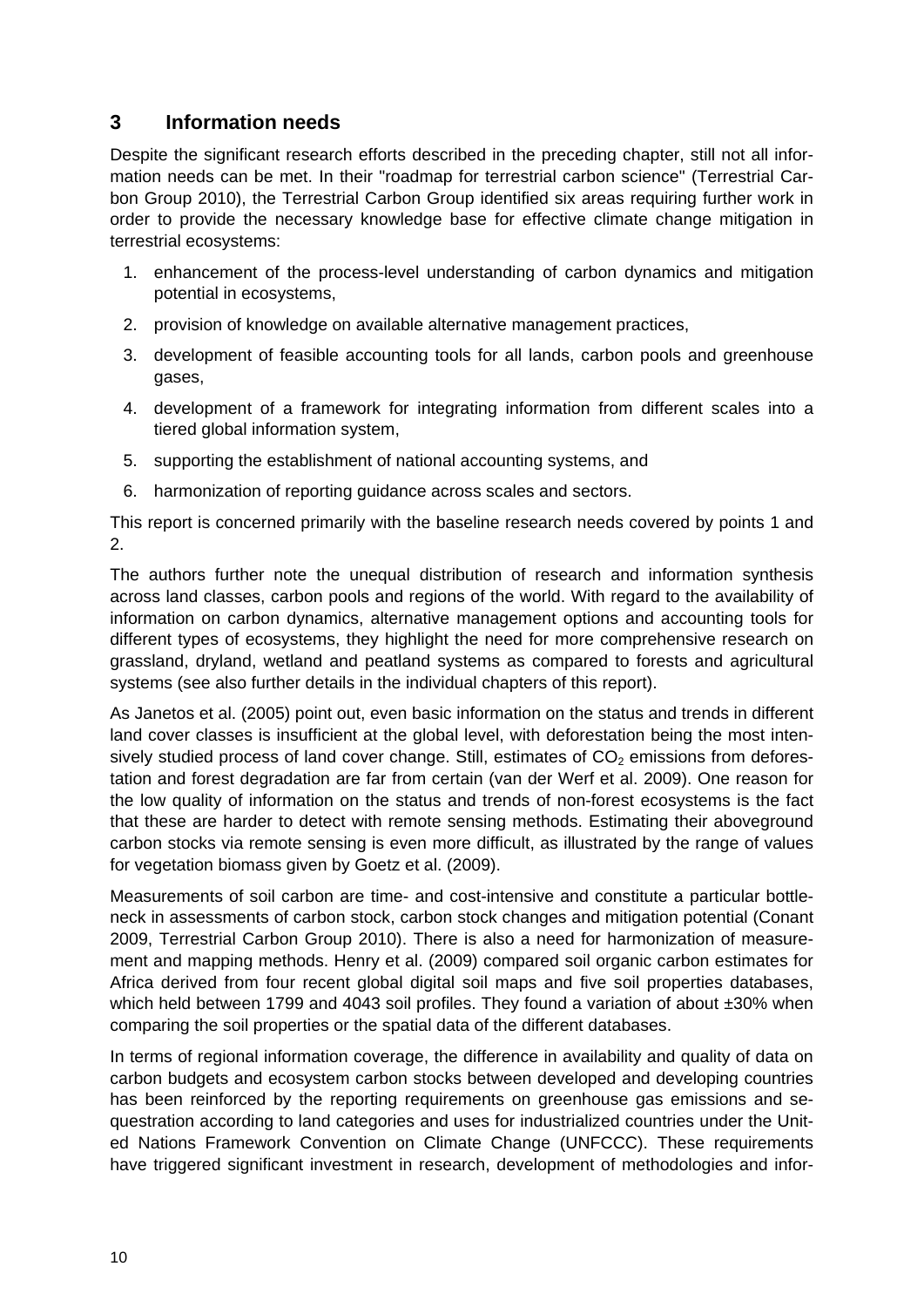mation synthesis in developed countries in recent years. Information gaps are particularly wide with regard to the African continent (Williams et al. 2007, Henry et al. 2009, Ciais et al. 2011).

In order to assess the mitigation potential in a specific location, information is needed not only on current carbon stocks and greenhouse gas uptake and emissions, but also on their likely future development both in the absence of mitigation measures (i.e. a reference level) and with mitigation measures in place. The development of scientifically sound reference levels poses a significant challenge due to the uncertainties about socio-economic develop-ments, changes in climate and impacts of climate change on ecological processes<sup>[3](#page-13-0)</sup>.

Readily available information on typical values for ecosystem carbon stocks and greenhouse gas balances under different kinds of management and environmental conditions can facilitate assessments and projections and reduce the need for field measurements. Use of default values is an important part of methods for the assessment of mitigation options and greenhouse gas estimation methodologies both at the scale of individual projects and at subnational or national scale (e.g. guidelines for national greenhouse gas inventories under the UNFCCC). However, in many parts of the world, only coarse estimates for major ecosystem types and land use activities like the default values provided by the IPCC (2003, 2006, see also IPCC Emission Factor Data Base, http://www.ipcc-nggip.iges.or.jp/EFDB/main.php) are available. The development of region-specific default values that take into account different subtypes of ecosystems and regionally typical forms of land management could significantly improve the results of assessments. In the case of projects aiming to earn carbon credits, reducing the uncertainty of default values can also reduce the need for discounting the credits that are awarded for a certain activity. If suitable input data are available, even more specific assessment results can be obtained through the use of appropriately calibrated process-based models that integrate a range of environmental factors (see e.g. Olander & Haugen-Kozyra 2011).

Assessments of the overall mitigation potential for larger regions or ecosystem types should differentiate between the biophysical mitigation potential and the mitigation potential that can be realized in practice, taking into account socio-economic factors such as the implementation and opportunity costs of measures. Methods for estimating implementation and opportunity costs, and for arriving at estimates of the feasible mitigation potential of different ecosystem-based approaches, vary between authors, with higher agreement in results for welldefined activities such as changes to specific agricultural practices, and wide disparities for approaches that involve large numbers of stakeholders and require fundamental changes to current patterns of natural resource use such as reducing emissions from deforestation (cp. IPCC 2007, Stern 2007).

Finally, if ecosystem-based mitigation approaches are to be designed in a way that promotes the delivery of multiple benefits, it is desirable to improve available knowledge on the current

-

<span id="page-13-0"></span> $3$  For examples of integrated assessments of likely future changes in carbon stocks, cp. Smith et al. (2005) and Müller et al. (2007). For an example of an attempt to model the combined interactions of ecosystem N and C dynamics with climate change, cp. Zähle et al. (2010).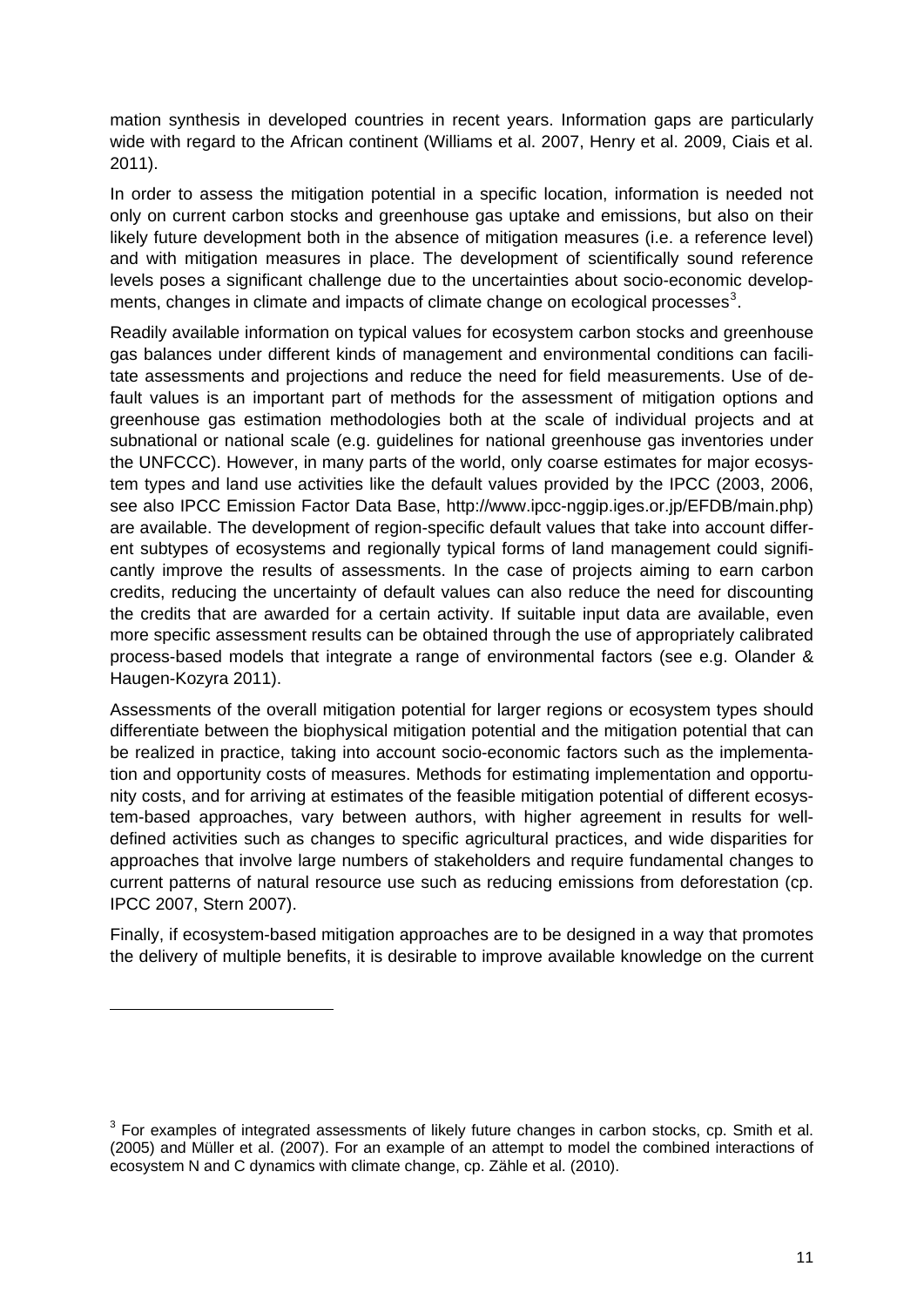and potential social and environmental benefits obtained from these ecosystems, and the way in which possible mitigation measures interact with such benefits.

# <span id="page-14-0"></span>**4 Overview of available information on carbon stocks, sequestration and emissions in different ecosystem types**

This chapter presents the results of a review of published data on the carbon stocks and greenhouse gas balance of major terrestrial and coastal ecosystem types. Data on carbon stocks, emissions and sequestration per hectare are provided in tonnes, whereas total global values are provided in gigatonnes (1 gigatonne =  $10^9$  tonnes). If emitted to the atmosphere in the form of carbon dioxide, 1 gigatonne carbon corresponds to an increase in atmospheric CO<sub>2</sub>concentration of about 0.47 ppm.

When comparing data on ecosystem carbon stocks and greenhouse gas fluxes provided by different authors, a number of caveats need to be observed, as will be discussed in the following section.

# <span id="page-14-1"></span>**4.1 Introductory remarks on the cited data sources**

# **Delimitation of ecosystem types**

A significant constraint for comparisons of data from various sources is caused by differences in the use of terms related to the delimitation of ecosystem types. For terrestrial ecosystems in particular, a variety of classifications are in use and sometimes the same designations are used with different meanings. Information on the applied classification systems or criteria is not always provided, making it impossible to assess possible causes for discrepancies between datasets. For example, Ciais et al. (2011) mention the difficulty of synthesizing information on ecosystem soil carbon stocks and biomass in Africa due to very different definitions being used for the same ecosystem types.

For the purpose of structuring the present report, terrestrial ecosystems are classified according to the seven biome types distinguished in Trumper et al.  $(2009)^4$  $(2009)^4$ , based on the delimitation of biomes provided by Olson et al. (2001), which reflects the ecological and structural characteristics of dominant vegetation types and thus seems well suited as a basis for considering the role of ecosystems in the carbon cycle.

As far as possible, relevant information from the reviewed literature is linked to the ecosystem type which most closely corresponds to the classification unit used in the original source, and discussed in the respective chapter.

A particular case is the abundant literature considering the potential for climate change mitigation in "drylands". There are several definitions of drylands, the most widely applied being that of the United Nations Convention to Combat Desertification (UNCCD) and the one used

-

<span id="page-14-2"></span><sup>&</sup>lt;sup>4</sup> i.e. tundra; boreal forest; temperate forest; temperate grasslands, savannas and shrublands; deserts and dry shrubland; tropical and subtropical grasslands, savannas and shrublands, and tropical and subtropical forests.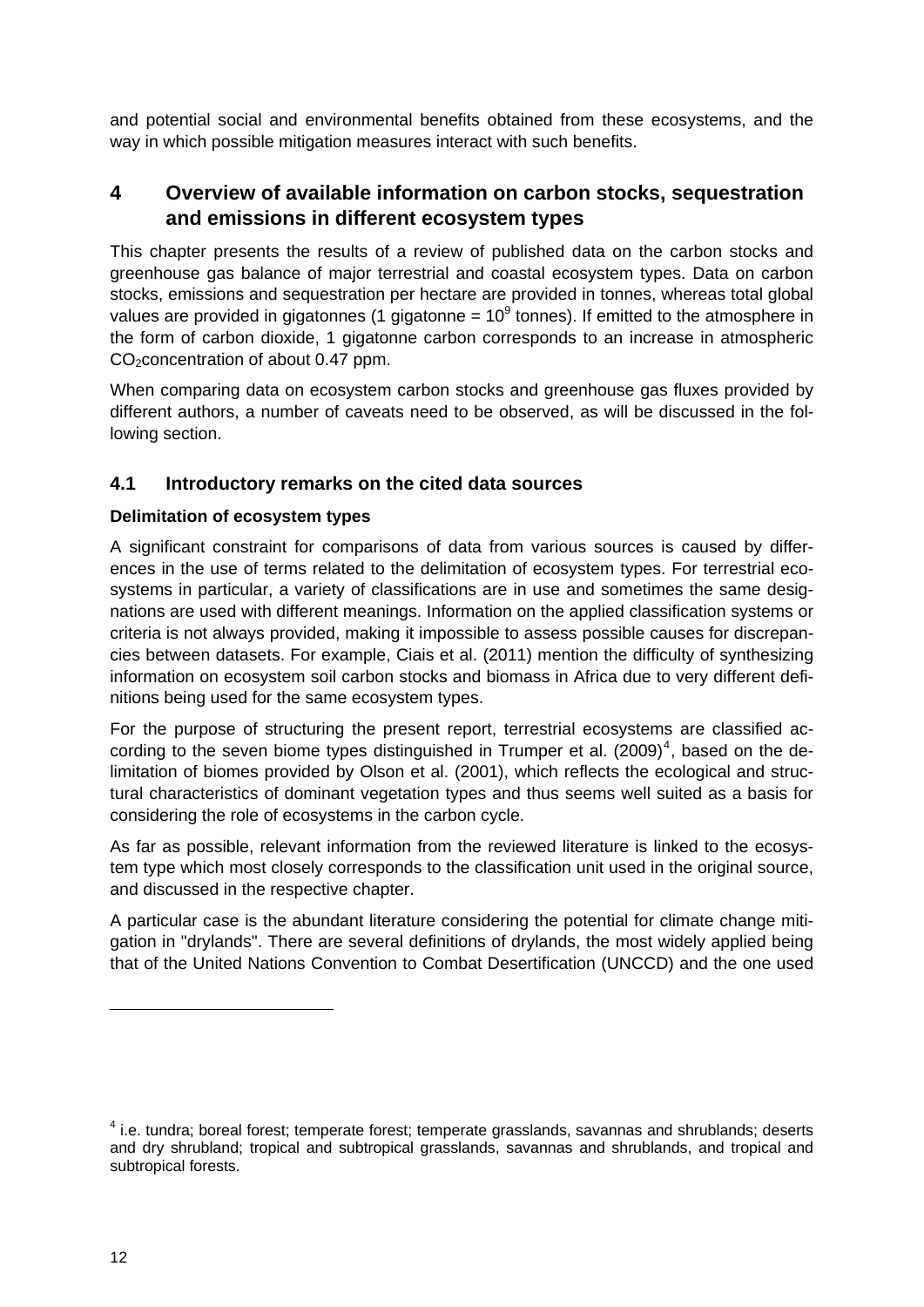under the Programme of Work on Dry and Subhumid Lands of the Convention on Biological Diversity (CBD).

The UNCCD defines drylands according to an aridity index: the ratio of mean annual precipitation to mean annual potential evapotranspiration. According to this definition, drylands are areas with an aridity index value of less than 0.65. Drylands as defined by the UNCCD include a large part, though not all, of the temperate, subtropical and tropical grassland, savannah and shrubland areas and the desert and dry shrubland areas as identified in Trumper et al. 2009, as well as a small share of forest areas.

The CBD definition of drylands used under the Programme of Work on Dry and Subhumid Lands (document UNEP/CBD/SBSTTA/5/9) is wider than the UNCCD definition and includes additional areas on the basis of the dominant vegetation types, a large share of which are dry forests (see UNEP-WCMC 2007).

Most authors addressing climate change mitigation issues in relation to drylands are referring to the UNCCD definition.

As some of the available information on the climate relevance of dryland ecosystems cannot be disaggregated in order to relate it to the three main dryland biomes, it is presented in a separate section preceding the chapters on the grassland and desert biomes.

### **Comparability of methods and metrics used to measure carbon stocks**

A wide range of different standards and methods are in use for measuring ecosystem carbon stocks, particularly with regard to below-ground biomass and soil organic carbon. A major problem in comparing estimates from different sources are the large differences regarding the soil depth up to which samples were taken. While some authors only provide values for the top 10 or 15 cm of the soil, other studies have examined soil profiles of up to 3 m depth. Where the depth of the analysed soil layers for the same ecosystem type varies among authors, it is not possible to make meaningful comparisons.

#### **Data on carbon stocks and carbon densities within biomes**

-

For each of the terrestrial biomes discussed in this report, values are provided for the total carbon stock in biomass and soils, as well as for the mean carbon density per hectare. These values were obtained by overlaying the biome boundaries derived from the map developed by Olson et al. (Olson et al. 2001, Trumper et al. 2009) with a global map of terrestrial carbon distribution (UNEP-WCMC 2008).

The latter was derived from two global datasets: a dataset of carbon stored in live biomass based on IPCC Tier-1 Methodology using global land cover data (Ruesch & Gibbs 2008), and a dataset compiled by the International Geosphere-Biosphere Programme on soil carbon up to 1 m depth (IGBP-DIS  $2000^5$  $2000^5$ ).

<span id="page-15-0"></span> $5$  note that this dataset is likely to underestimate carbon stored in peat soils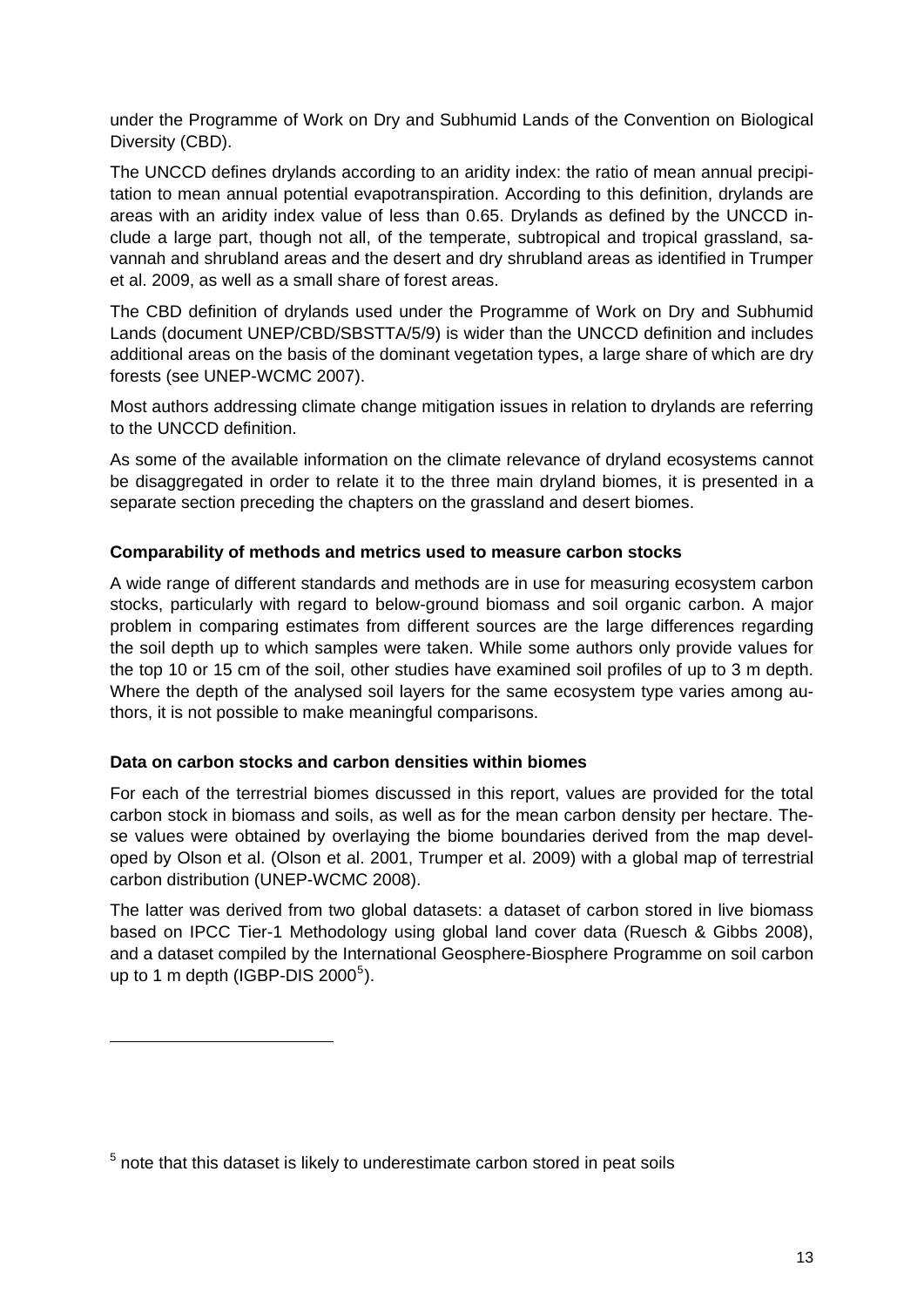Although the use of IPCC default values for biomass involves significant simplification, this approach has the advantage of providing globally consistent results. When comparing the average carbon densities between biomes, it has to be kept in mind that the estimates derived from the map overlay reflect not only the carbon densities of the dominant natural vegetation types and subtypes within each biome and their relative share in the total area, but also the degree to which the natural vegetation has been converted to other, usually less carbon-dense land uses.

# <span id="page-16-0"></span>**4.2 Tundra**

Tundra ecosystems are found in Arctic and mountainous environments, particularly in Northern Canada, Scandinavia, Russia, Greenland and Iceland. The determinant climate parameters are low to very low temperatures for most of the year, with prolonged periods of snow cover and a short growing season. The active layer of soil, near the surface, tends to be waterlogged in summer and frozen in winter, and usually overlays a perennially frozen layer known as permafrost (Trumper et al. 2009). Tundra ecosystems are characterized by treeless vegetation consisting of dwarf shrubs and/or grasses and sedges. Alongside tundra ecosystems, land cover within the tundra biome includes barren areas with little or no soil cover and vegetation, and permanently ice-capped areas. Estimates of the areal extent of land cover types in the Arctic differ substantially among authors, depending on the classification of vegetation (Chapin et al. 2005).

# **Area extent of the biome, total carbon stock and mean carbon density**

The tundra biome covers an area of approximately 12.9 million  $km<sup>2</sup>$ . The total carbon stock within the biome is estimated at 155.4 Gigatonnes C (Trumper et al. 2009). The mean value of carbon density across the biome is 120.4 t C/ha.

# **Current land use and conservation status and expected trends**

The magnitude of land use change in polar regions has so far been limited, although there has been a rapid increase in population after 1960 as a result of expanded resource development and government activity. Since 1990, population growth has slowed in the polar regions of North America and Greenland, and population has declined in Arctic Fennoscandia and particularly in Russia. Human impacts have mostly resulted from industrial development such as mining, construction and operation of metal smelters, and construction of pipelines and transport infrastructure leading to local loss of vegetation and damages resulting from pollution.

Overgrazing by reindeer herds has led to degradation in some areas. In parts of the Russian Arctic, the tree line has retreated southward as a result of forest harvest and anthropogenic burning, increasing the area of treeless vegetation (Chapin et al. 2005). It is difficult to assess future development trends, although some of the consequences of climatic warming might favour an increase in human activity.

# **Ecosystem carbon stocks and greenhouse gas balance**

Tundra vegetation is formed by slow-growing hardy plants with low above ground biomass and a high proportion of plant carbon allocated below ground (De Deyn et al. 2008). Rates of decomposition are low and large amounts of dead plant material accumulate in the soil.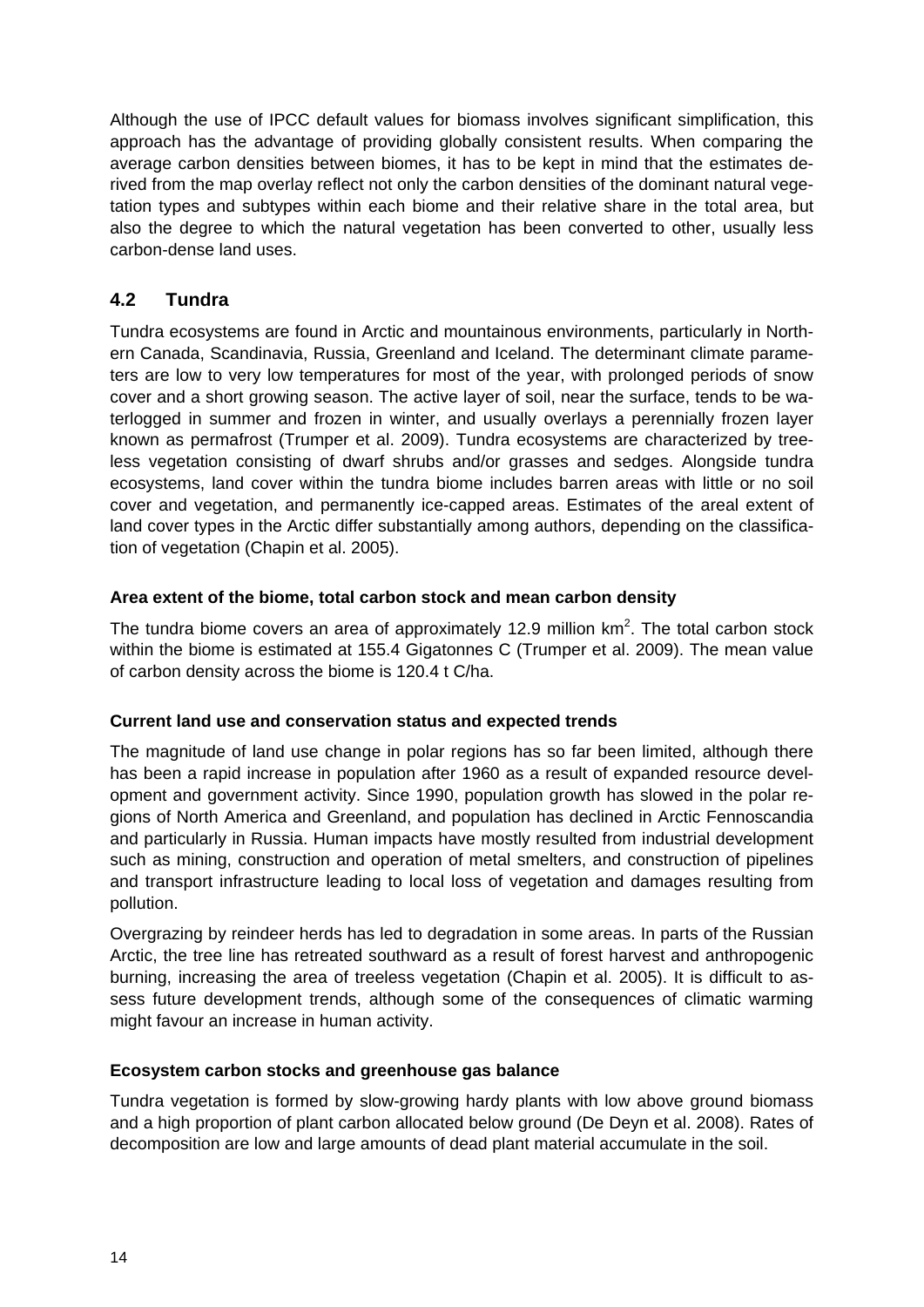Estimates of above-ground plant biomass provided by Shaver et al. (1992) are highest for riparian shrub tundra, with about 19 t/ha, and lowest for evergreen heath tundra with about 2 t/ha. Amthor et al. (1998) cite an average value of 6.3 t C/ha for the total amount of carbon contained in both above and below ground tundra biomass.

Jobbagy and Jackson (2000) analysed the relationship between soil organic carbon distribution up to the maximum depth of 3 m, and climate and vegetation parameters, based on three global databases including more than 2700 soil profiles. They calculate an average value of 180 t C/ha for tundra soils. Amthor et al. (1998) cite an average content of 127.5 t C/ha for the top 1 m of tundra soils, while Amundson (2001) gives an average value of 218 t C/ha without specifying soil depth. Schuur et al. (2008) state that a typical tundra permafrost soil can contain up to 440 t C/ha in the top meter.

The thickness of the permanently frozen layer of arctic soils can be between several hundred meters and less than one meter, and due to cryogenic mixing and other soil processes, organic carbon can be found up to large depths. Estimates of the global carbon pool in permafrost soils are highly uncertain, but Schuur et al. (2008) provide a figure of 1,672 gigatonnes C as their best approximation, with 1,024 gigatonnes in the top 3 meters.

Under current conditions, both direct measurements and global carbon cycle models suggest that the Arctic is neither a large source nor a large sink of carbon dioxide. At the same time, high-latitude wetlands constitute a large natural source of atmospheric methane (Chapin et al. 2005).

There is little potential to increase the uptake of carbon or decrease greenhouse gas emissions in tundra ecosystems at present.

# **Likely impacts of climate change**

The potential impacts of a warming climate on the greenhouse gas balance of tundra ecosystems are a matter of serious concern to scientists. One of the main issues discussed is the potential release of soil carbon through thawing of permafrost. Schuur et al. (2008) cite figures according to which thawing of permafrost as a consequence of climate change and subsequent decomposition of soil carbon could release 40 gigatonnes C into the atmosphere within four decades and 100 gigatonnes C by the end of the century, enough to produce a 47 ppm increase in atmospheric  $CO<sub>2</sub>$  concentration (Trumper et al. 2009).

As methane flux from soils increases with soil moisture and summer temperatures, thawing of permafrost is also likely to enhance methane release (Chapin et al. 2005). While the colonisation of tundra areas by shrubs and eventually trees would increase biomass carbon, the effect would not be enough to offset carbon losses from soils (Schuur et al. 2008). Also, the decrease in albedo would increase annual energy absorption, leading to a positive feedback. A northward movement of the treeline has already been observed in Alaska (Chapin et al. 2005).

Other potential impacts of global change that are discussed in the literature include an increased occurrence of fire in tundra regions, with observations already confirming such a trend (Mack et al. 2011), and reduced growth of some plant species as a consequence of higher levels of UV-B radiation.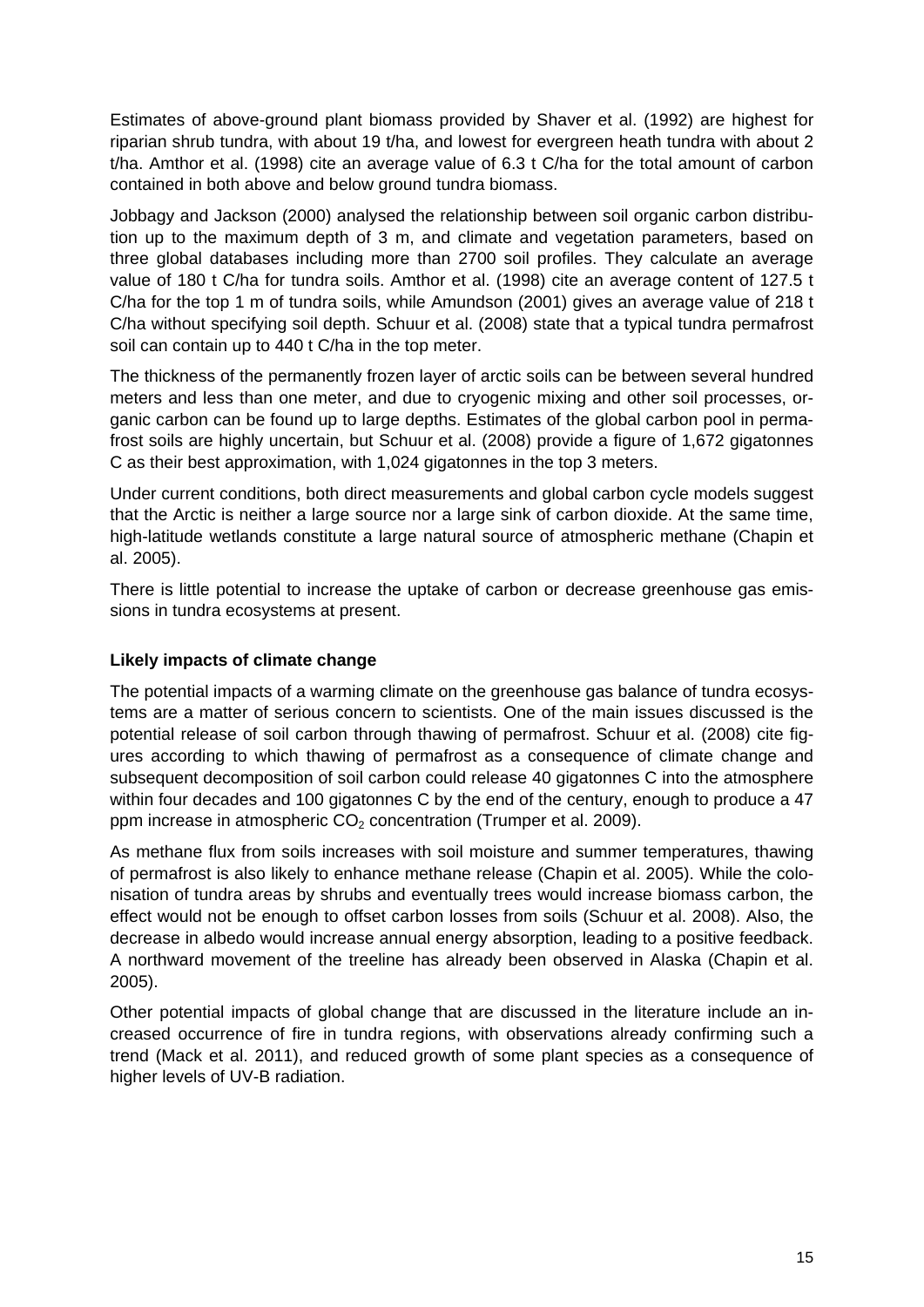# **Knowledge gaps**

In addition to uncertainty about the total size of the carbon pool in permafrost soils and its horizontal and vertical distribution, the difficulty of predicting the hydrological conditions that will be created by the thawing of permafrost in combination with changes in precipitation constitutes a challenge for projections of the future greenhouse gas balance of tundra ecosystems. Depending on the landscape and site conditions, a variety of processes can be triggered by thawing permafrost, including both the formation and the drainage of wetlands and lakes (Schuur et al. 2008, Merbold et al. 2009, Koven et al. 2011). These processes have a strong impact on the rates and pathways of the decomposition of organic matter.

# <span id="page-18-0"></span>**4.3 Grasslands and deserts: the dryland systems**

The global distribution of natural grassland and desert ecosystems is largely determined by limitations in the availability of soil moisture as a result of low rainfall and/or high evaporation. As mentioned in chapter 4.1, the major part of the area occupied by the natural grassland and desert biomes is therefore included in the area identified as 'drylands' according to the definitions used by the UNCCD and CBD.

Dryland areas are particularly susceptible to land degradation, i.e. the reduction or loss of biological or economic productivity. The widespread degradation of dryland areas, also called 'desertification' has received significant attention over the past decades and has motivated the development and adoption of the United Nations Convention to Combat Desertification. As many of the processes leading to land degradation entail reductions in biomass and soil carbon, there is a large potential for synergy between efforts to combat desertification and climate change mitigation, which has been analyzed by a number of authors (e.g. Lal 2001, Trumper et al. 2008, Bai et al. 2008).

Drylands are commonly subdivided into hyper-arid, arid, semiarid and dry subhumid areas, depending on the severity of the moisture deficit. The distribution of desert, grassland, shrubland, woodland and forest ecosystems across the area of drylands is not directly correlated to these subtypes, because vegetation characteristics are also influenced by soil properties and geomorphological features. However, as a general rule, the area occupied by grassland increases from the hyper-arid to the semiarid zone, and forests mostly occur in the dry subhumid zone where they occupy a slightly larger share of the area than grasslands (Safriel et al. 2005).

According to the World Atlas of Desertification and based on precipitation and temperature data collected between 1951 and 1980, drylands cover more than 40 % of the Earth's land surface (Middleton & Thomas 1997, Safriel et al. 2005).

# **Current land use and conservation status and expected trends**

The dominant land uses in the dryland region are agriculture and pastoralism. Rangelands and croplands jointly cover 90 % of the global dryland area and are often closely interlinked. Altogether, an estimated 25 % of the world's drylands are used as croplands. The share of croplands decreases from about 47 % of the total area in the dry subhumid zone to nearly zero in the hyper-arid zone, most of which is to some degree used as extensive rangeland. The importance of pastoral use peaks in the arid zone, as wetter areas are more important for agriculture and drier areas do not support significant numbers of livestock (Safriel et al. 2005).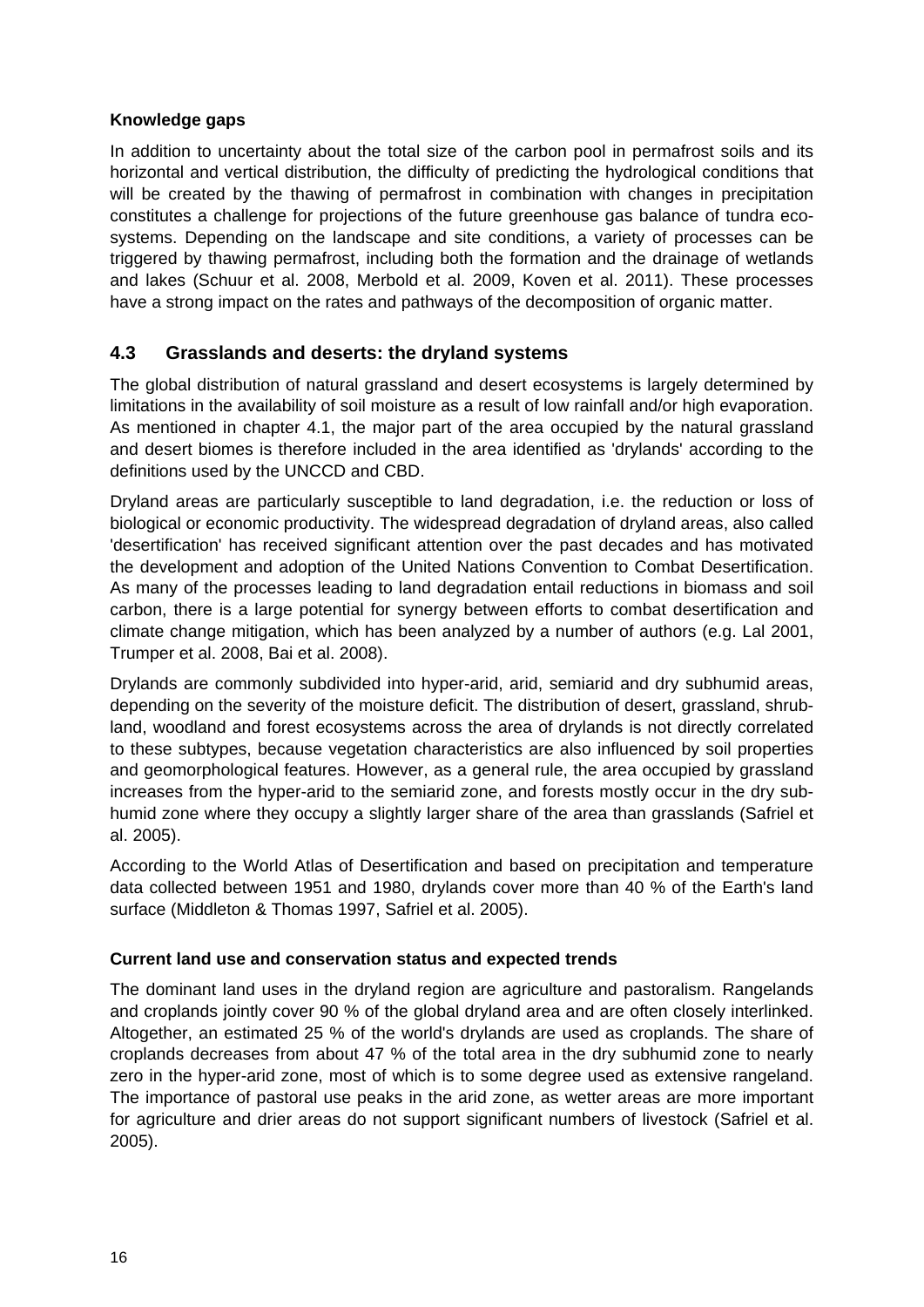Both agricultural and pastoral use can have a significant impact on the greenhouse gas balance of terrestrial ecosystems. For a more detailed discussion of the issues involved, see the *ex cursus* on the role of croplands and grazing lands in the terrestrial carbon balance on p. 19.

The transformation of natural grasslands to croplands continues, and some 15% and 14% of the natural habitats in the semiarid and dry subhumid zones were transformed between 1950 and 1990 (Safriel et al. 2005). In parallel to carbon loss, conversion of grasslands to poorly managed croplands in developing countries often results in loss of fertility and increased soil erosion. Common degradation processes in grassland under excessive pastoral use include reduction of vegetation cover, in turn leading to soil erosion, vegetation shifts towards scrubland of low productivity and depletion of soil nutrient reserves. Another process which can induce soil degradation are anthropogenic changes in fire frequency.

Despite the global concern about desertification, available data on the extent of land degradation in drylands are limited, and agreement is hindered by methodological problems (such as discerning between impacts of climate variability and anthropogenic impacts) and definitional issues. Safriel et al. (2005) cite earlier estimates of the proportion of dryland areas suffering from desertification that range from 10 to 70 %, and conclude that the true figure is likely to be between 10 and 20 %.

The Global Assessment of Land Degradation and Improvement (GLADA) considered changes in the net primary productivity of vegetation as an indicator of land degradation or improvement and used remote sensing to identify trends in land degradation between 1981 and 2006 (Bai et al. 2010). Their results indicate that during the period 1981-2006, about half of the global land area experienced no significant changes in degradation status. Significant negative change mainly due to human activities could be allocated to 4% and significant negative change mainly due to climate change to another 5% of the total area. Encouragingly, there were also areas experiencing significant improvement in degradation status: on roughly 10 % of the area, they found significant positive change that was mainly due to human activities, and a further 15 % improved due to benign changes in climate. These figures compare positively to the figures obtained from an earlier version of the analysis which only considered data up to the year 2003, and found a degrading trend on 24 % of the land and improvement on 16% (Bai et al. 2008).

Comparing their findings to the 1991 Global Assessment of Soil Degradation (GLASOD), which looked at degradation status rather than trends in degradation, the authors concluded that the land area identified as degrading hardly overlapped with the already degraded areas, meaning that new areas were being affected. At the same time, some areas of historical land degradation had been so degraded that they were now stable at very low levels of productivity. Degrading areas were found mainly in Africa south of the Equator, Southeast Asia and South China, North-Central Australia, the Pampas, and swaths of boreal forest in Siberia and North America. A disproportionately high share of degrading land globally (i.e. including nondryland areas) was found to be cropland and forest (Bai et al. 2008).

As a general rule, land degradation in drylands is most widespread in the semiarid zone, as a consequence of relatively high sensitivity to human pressure (which increases with aridity) and human population density (which decreases with aridity) (Safriel et al. 2005).

As future projections indicate a continued rise in population densities and an increase in frequency and duration of droughts for many dryland areas, along with increasing water with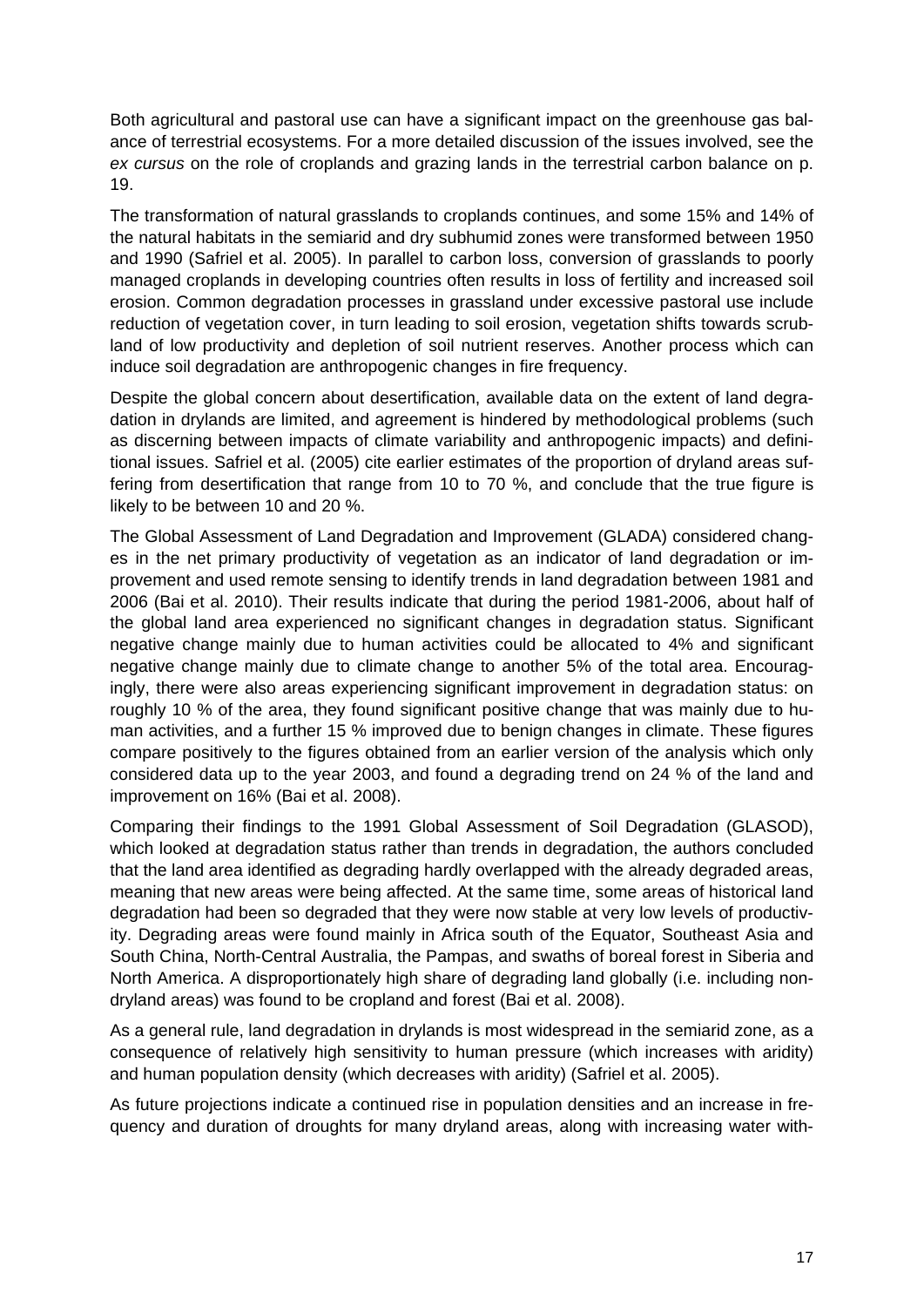drawal rates especially in some arable regions (Siebert et al. 2010, UNEP 2012), it is expected that the vulnerability of drylands to degradation will grow over the coming decades.

## **Impacts of land degradation and efforts to combat desertification on dryland carbon stocks**

Based on their assessment of changes in net primary productivity, Bai et al. (2008) conclude that the loss of carbon fixation from the atmosphere caused by land degradation between 1980 and 2003 amounts to almost one gigatonne. Emissions from the loss of soil carbon are likely to have been even greater (SCBD 2010). Lal (2001) estimated that dryland ecosystems contribute 0.23 – 0.29 gigatonnes of carbon a year to the atmosphere, as a result of desertification and related vegetation destruction, through increased soil erosion $<sup>6</sup>$  $<sup>6</sup>$  $<sup>6</sup>$  and a reduced</sup> carbon sink.

Despite the remaining knowledge gaps concerning extent and severity of soil degradation at different scales, it seems likely that the mitigation potential of degraded lands is significant. Lal (2001) estimated that up to 0.4–0.6 gigatonnes of carbon a year could be saved if eroded and degraded dryland soils were restored and their further degradation was arrested. Measures that can help to restore desertified soils include water saving and harvesting practices, re-establishing vegetation cover and minimizing soil disturbance, improving soil nutrient budgets and diversifying land use systems. As Lal (2009) points out, these generic recommendations must be made site specific through local/adaptive research.

According to Lal (2009), reclaiming salt affected soils can further increase sequestration on degraded lands. For example, biofuel plantations consisting of salt-tolerant plants could sequester between one and three tonnes of carbon per hectare and year and if well-designed could have net positive effects on biodiversity by decreasing land use pressure on other areas.

Examples of salt-tolerant species that might hold potential for biofuel production include *Halopyrum mucronatum*, *Desmostachya bipinnata*, *Phragmites karka*, *Typha domingensis* and *Panicum turgidum* (Abideen et al. 2011)*.*

Safriel et al. (2005) note that similar estimates of the potential carbon sink capacity of dryland ecosystems have been provided by other authors and point out that examples of changes towards more sustainable agricultural management in drylands exist and can be built upon.

Conant (2010) emphasizes the potential of good grassland management to reverse historical soil carbon losses and sequester additional carbon in soils. He further highlights the potential of agroforestry, and cites figures according to which the conversion of 630 million hectares of unproductive or degraded croplands and grasslands to agroforestry could sequester as much as 0.59 gigatonnes of carbon annually by 2040, noting that this would be accompanied by modest increases in  $N<sub>2</sub>O$  emissions as more N circulates in the system.

-

<span id="page-20-0"></span> $6$  Trumper et al. (2008) mention the difficulty of assessing the fate of carbon lost through soil erosion. While some of the organic carbon contained in eroded soil material is buried and sequestered, it seems likely that a large fraction is emitted into the atmosphere (Safriel et al. 2005).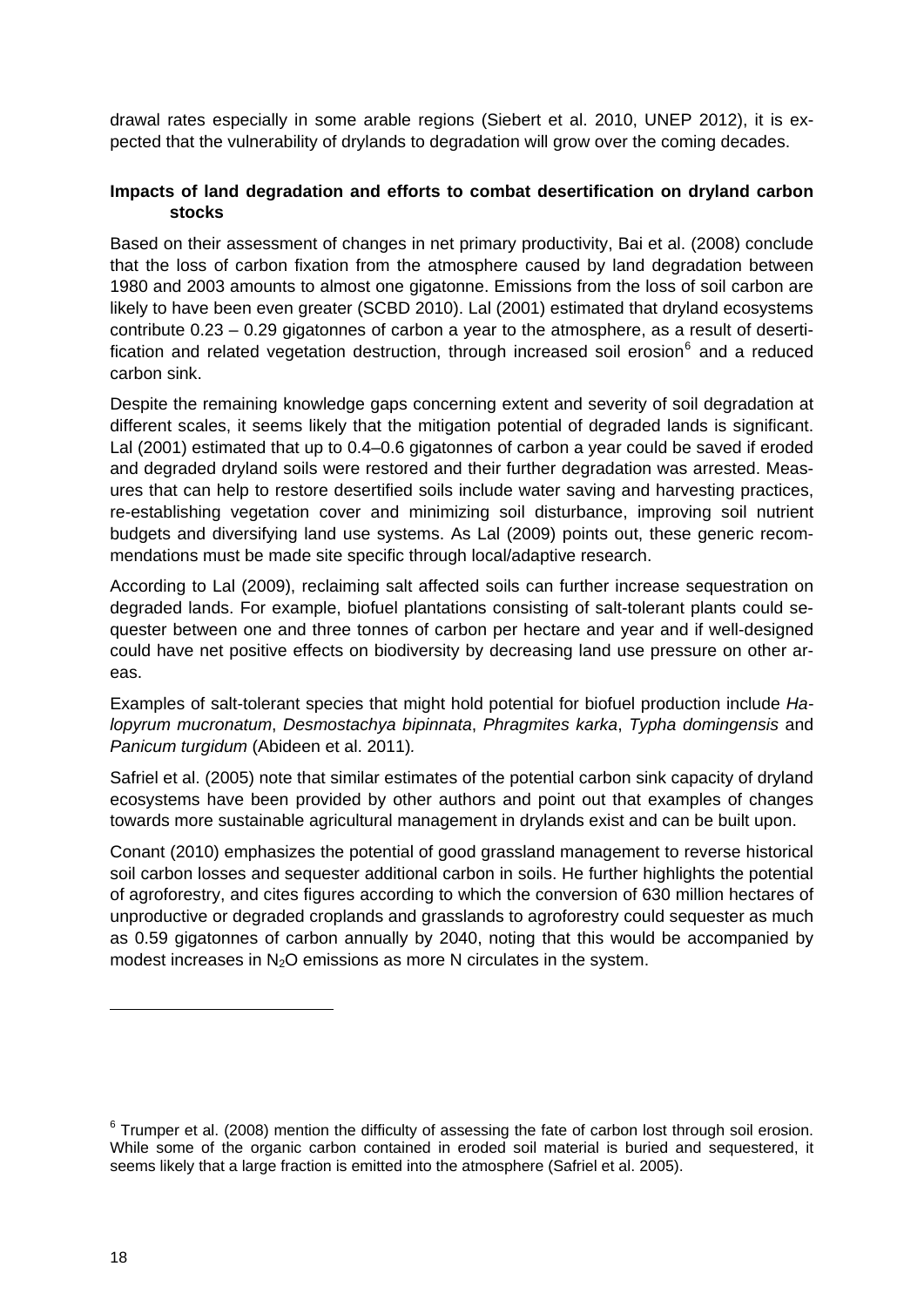Afforestation of drylands (i.e. planting of trees in areas where the natural vegetation would support no or less woody vegetation) has been successfully implemented in some areas and can offer climate change mitigation as well as livelihood benefits. However, the suitability of afforestation measures depends on the location and the methods applied. Impacts on biodiversity, water resources and other ecosystem services need to be taken into account (Safriel et al. 2005).

# **Likely impacts of climate change**

Due to the fact that they are already suffering from water stress, all types of dryland ecosystems are highly vulnerable to further decreases in precipitation or increases in rainfall variability, leading to periods of drought or greater frequency and extent of fire. Periodic deteriorations in climate may also force farmers to apply unsustainable practices such as increased use of groundwater for irrigation, which can exacerbate desertification processes. A higher frequency and duration of dry spells is projected for many dryland areas (Conant 2010), and Safriel et al (2005) state that there is a high degree of certainty that the combined effects of global climate change, land use developments, and land cover changes will lead to an accelerated decline in water availability and biological production in drylands.

#### **The role of croplands in the terrestrial carbon balance – an** *ex cursus*

Expansion of agriculture has been the single most dominant trend in land use since the beginning of human civilization. However, estimates of the proportion of natural ecosystems that has been converted to cropland vary considerably between authors. Reasons for this include difficulties in identifying some types of cropland from satellite imagery, definitional issues, and methods applied for classifying areas with a mosaic land use structure. Cassman et al. (2005) state that globally, agricultural land has expanded by around 13 million hectares per year over the past 25 years, predominantly at the expense of natural forests and grasslands. They estimate that some 24 % of the global land surface are now occupied by cultivated systems (including intensively managed grassland).

The largest and most rapid areas of cropland increase between 1980 and 2000 appear to have been located in Southeast Asia, followed by Bangladesh, the Indus Valley, parts of the Middle East and Central Asia, the region of the Great Lakes of eastern Africa, and the southern border of the Amazon Basin in Latin America. Main areas of decrease are found in the southeastern United States, the eastern part of China and parts of Brazil and Argentina (Janetos et al. 2005). It is expected that despite regional decreasing trends, the overall extent of cultivated areas will continue to grow (Cassman et al. 2005). The recent trend towards large scale foreign investment in agriculture that is observed in some parts of the world is likely to contribute to this development.

While intensive farming methods have enabled large increases in productivity in many agricultural areas, some countries, particularly in sub-Saharan Africa, face persistently low levels of productivity and continue to rely on the expansion of cultivated area to meet increasing food demand (Cassman et al. 2005).

Land clearance for agriculture greatly reduces above ground carbon stocks and as a rule also depletes below ground biomass and soil carbon stocks. WBGU (1998) cite figures according to which conversion of natural ecosystems to cropland leads to a mean decrease of 25 – 30 % in carbon content of the top 1 m of soil, but emphasize that rates of loss vary widely depending on farming methods and environmental conditions. They estimate that globally, agricultural conversion has led to a decrease in soil carbon stocks of 38 gigatonnes.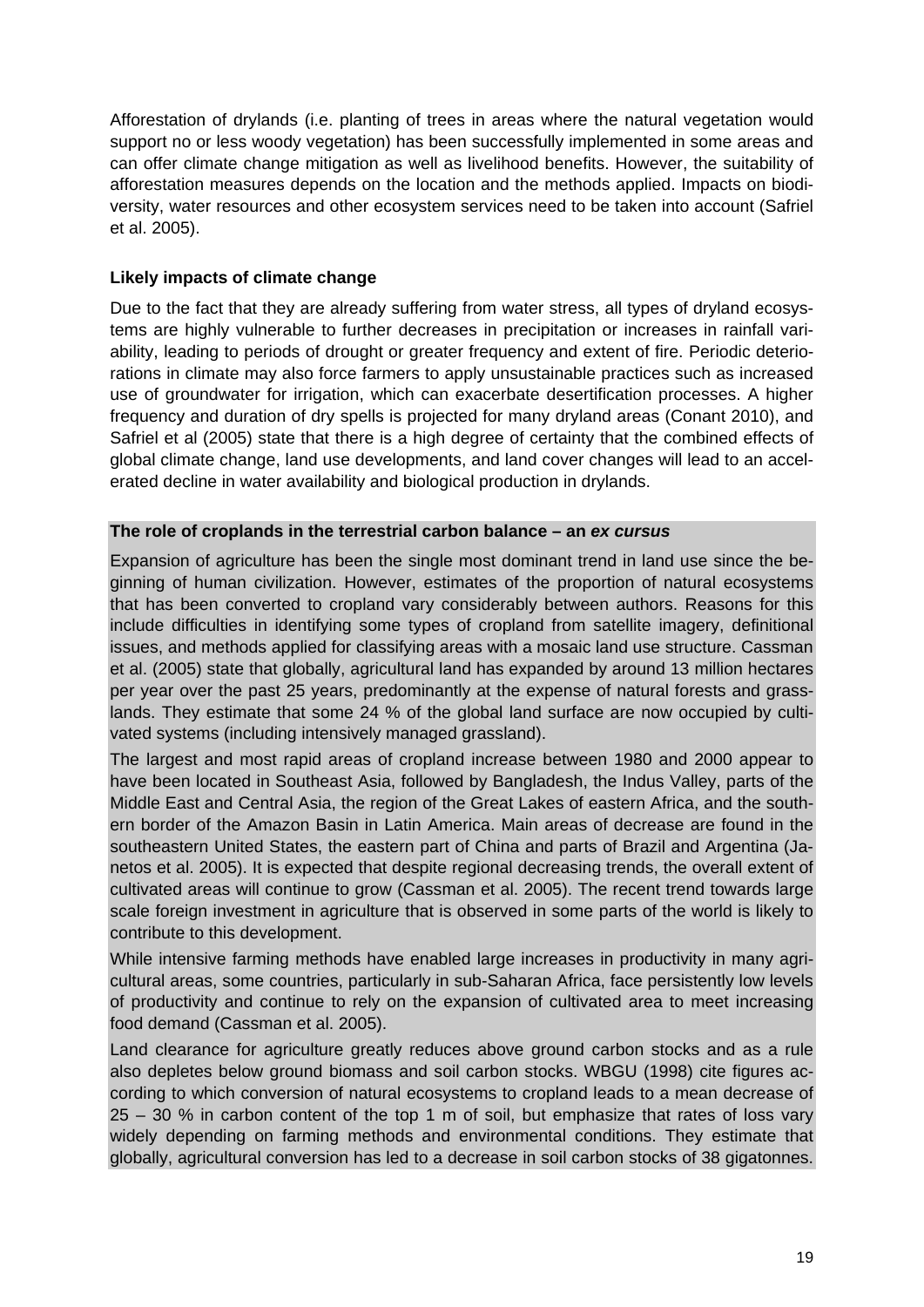Ogle et al. (2005) compared published data on impacts of agricultural land use on soil organic carbon storage under moist and dry climatic conditions of temperate and tropical regions. The documented impacts were larger in tropical than in temperate regions, and areas with moist climate showed greater sensitivity than dry areas. For example, long-term cultivation caused the greatest loss of soil organic carbon in tropical moist climates, with cultivated soils having only 58% of the amount found under native vegetation. Guo and Gifford (2002) carried out an analysis of published data on impacts of conversion of pasture to cropland, and found that on average soil carbon stocks decreased by almost 60 %. Similar rates are reported by Conant (2010). Lal (2004) estimated that the conversion of natural to agricultural ecosystems causes depletion of the organic soil carbon pool by as much as 60% in soils of temperate regions and 75% or more in cultivated soils of the tropics, and that historic soil carbon loss could have been as high as 42 to 78 gigatonnes.

In principle, these losses are reversible. For example, Vuichard et al. (2008) report gains of 470 kg of soil carbon per ha per year in agricultural land abandoned after the breakup of the Soviet Union. Similar observations have been made for abandoned agricultural lands in Europe and North America (Trumper et al. 2009). In practice, it is to be expected that the potential for discontinuing agricultural use of lands will in many areas be highly constrained by rising demands for food and other agricultural products, as well as by socio-economic conditions and negative impacts of climate change on agricultural productivity (Cassman et al. 2005). It is therefore more realistic to consider the potential for carbon sequestration through improved soil management, set-aside of smaller land parcels and rehabilitation of degraded land. According to IPCC estimates, 50 to 75 % of the lost soil carbon could be regained by such measures, allowing for sequestration of 23 to 44 gigatonnes of carbon within 50 years (WBGU 1998). Lal (2004) estimates that the practically achievable carbon sink capacity of the world's agricultural and degraded soils would be 50 to 66% of historic carbon loss.

The choice of farming methods can strongly influence the climate impacts of agricultural land use, and a significant knowledge base on appropriate practices is already available despite gaps in regional coverage (Trumper et al. 2009, Conant 2010, Smith et al. 2008, Ogle et al. 2005). Further research may be needed to examine the distribution of sequestered soil carbon across different pools, and implications for the stability of carbon stores (Steffens et al. 2009, Terrestrial Carbon Group 2010). In addition to effects on soil carbon, other aspects such as energy demand, methane emissions and emissions of nitrous oxide need to be considered when assessing the greenhouse gas balance of agricultural management. There may be trade-offs between the different factors, as for example nutrient depletion due to low nitrogen input may contribute to loss of soil carbon.

It is also important to consider off-site impacts. For example, water abstraction in order to support irrigation may have impacts on the greenhouse gas balance of the source ecosystems, and addition of manure to fields may lead to carbon depletion on grazing lands. Even more complex is the question of balancing practices that reduce land demand per unit of crop output, thus potentially reducing pressure towards land use change in other areas,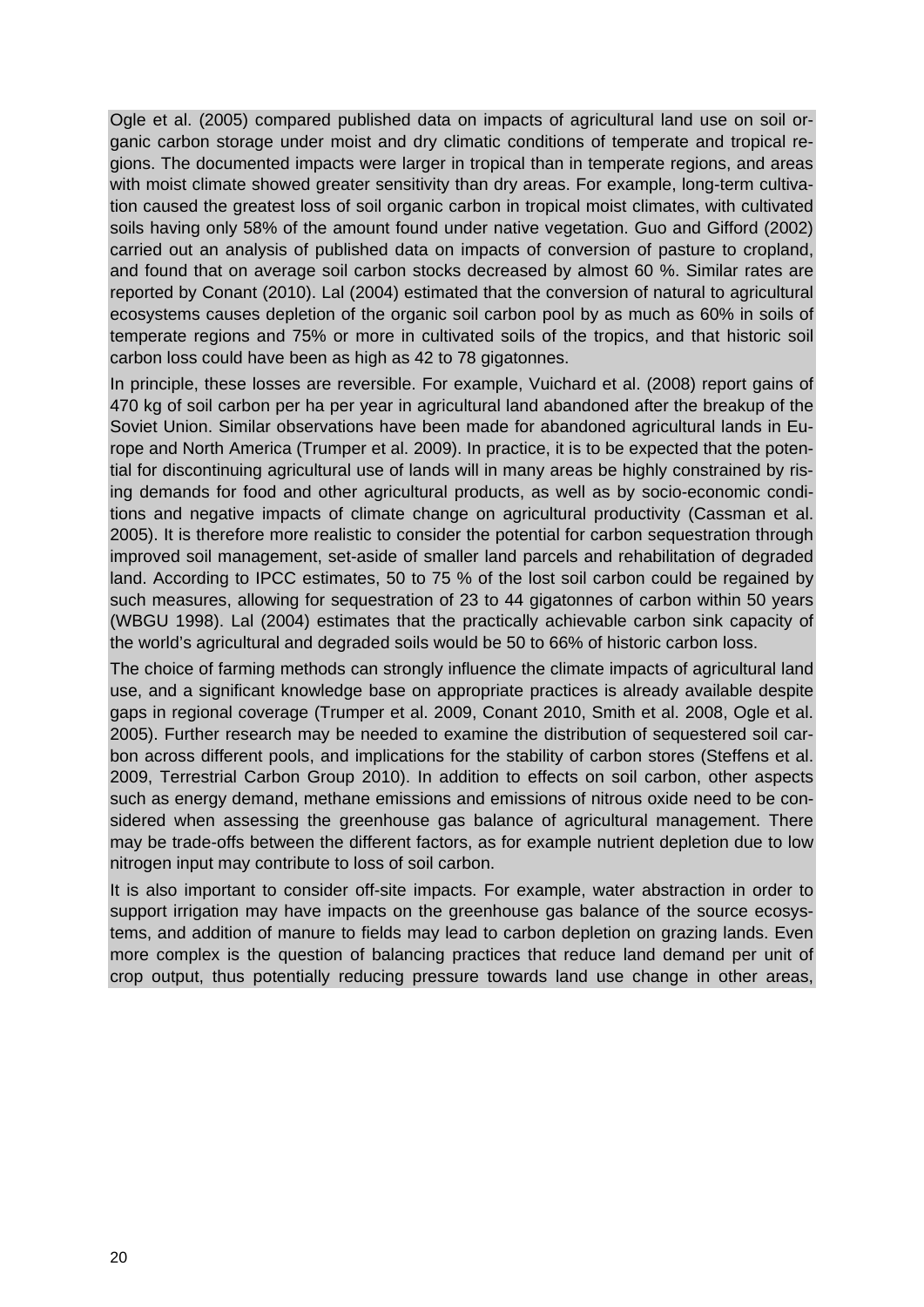against practices that reduce greenhouse gas emissions per hectare of cultivated land<sup>[7](#page-23-0)</sup>. The cultivation of biofuels is another issue requiring careful assessment, and many authors have warned that under some circumstances emissions from expansion of agricultural activity may more than offset the emissions saved through reduced burning of fossil fuels (Trumper et al. 2009, Cassman et al. 2005).

Cassman et al. (2005) state that most cropping systems have undergone a steady net loss of soil organic matter during the last century. Losses have been particularly high in some areas of the tropics, where erosion, tillage and removal of crop residues have led to soil degradation (see Chapter 4.3). Some soils in tropical agricultural systems are estimated to have lost as much as 20-80 t C/ha (Lal 2004). Bai et al. (2008) state that more than 20 per cent of all cultivated areas worldwide show a degrading trend.

Potentially beneficial practices that could be adopted include conservation tillage, crop rotation and use of cover crops, measures to avoid soil erosion, integrated nutrient management using compost and manure or nitrogen-fixing species, returning of crop residues to the field, integrated weed and pest management, irrigation and water management, and agroforestry (Lal 2009, Smith et al. 2008, Conant 2010, Cassman et al. 2005). Afforestation may also be an option on degraded lands and marginal soils although impacts on the water balance need to be considered.

Which approaches are best suited in a particular location depends on the specific environmental and socio-economic conditions and can therefore only be determined by small-scale assessment.

Smith et al. (2008) estimate that by 2030, 5.5 to 6 gigatonnes of carbon dioxide equivalent could be saved per year through soil carbon sequestration and avoided emissions if best management was widely adopted, making the agriculture sector broadly carbon neutral. About 70 % of the potential are seen in developing countries.

In addition to climate change mitigation, farming methods that maintain and restore soil carbon stocks can also produce other benefits that are of great value for climate change adaptation and food security, such as increasing soil fertility and stability and contributing to water storage capacity. Still, despite their documented advantages they are not yet common practice.

# **The role of grazing land in the terrestrial carbon balance**

-

Estimated potential rates of carbon sequestration per unit area are lower for grazing land than for cropland, but the total sequestration potential of the two land use categories is comparable because of the large area covered by the former. Conant (2010) cites figures according to which it would be realistic to achieve sequestration of 0.2 to 0.8 gigatonnes of carbon dioxide per year in grassland soils by 2030, assuming prices for  $CO<sub>2</sub>$  of US\$ 20 to 50 per tonne.

<span id="page-23-0"></span> $7$  Cp. related discussions on integration or segregation of land use for agriculture and biodiversity conservation, e.g. Phalan et al. (2011).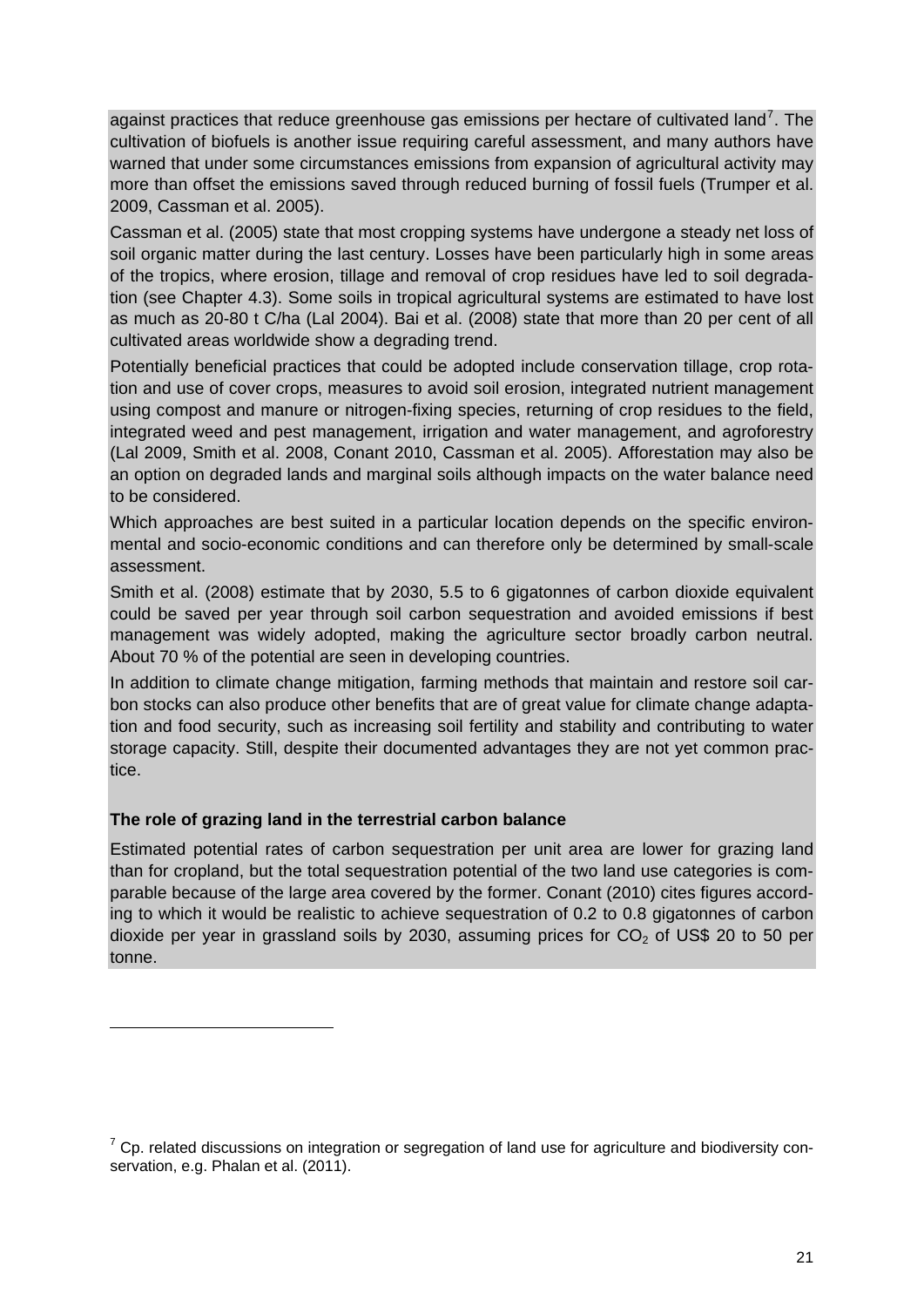As with croplands, a significant share of the sequestration potential in grasslands used as pasture is a result of previous degradation (see Chapter 4.3). Bai et al. (2008) concluded that about 16 percent of rangelands are currently undergoing degradation, but at the same time also noted a strong trend for improvement in other areas. Degradation in grazing lands is most commonly a result of overstocking and uncontrolled grazing, and major problems can arise in regions where land tenure rights are not well defined (Cassman et al. 2005).

Because livestock is at present the fastest growing agricultural sector, making up over 50 percent of agricultural GDP in many developing countries (Conant 2010), pressure on the land is likely to increase further in order to meet meat and milk demand.

Practices with the potential to increase livestock carrying capacity of grasslands and augment carbon stocks include fertilization, irrigation, sowing of favourable grasses and legumes, grazing management including appropriate timing and stocking densities, fire management and rehabilitation of degraded lands (Conant 2010).

As noted above, there is a need to consider the balances of all greenhouse gases and to take a systems perspective in order to identify appropriate land management regimes. A particular issue in the case of grazing lands are methane emissions from livestock. Overall emissions per unit area may even increase if enhanced productivity of grassland enables higher stocking rates and the rise in methane production offsets soil carbon sequestration. However, the increase in productivity may also reduce land demand (Conant 2010, Terrestrial Carbon Group 2010). Finally, research indicates that it is possible to identify grazing practices which reduce methane production per unit of product (Conant 2010).

### <span id="page-24-0"></span>**4.3.1 Temperate grasslands, savannahs and shrublands**

The temperate grasslands, savannahs and shrublands biome covers extensive areas of South America, the USA and Central Asia. The dominant natural vegetation in this biome are largely treeless grasslands locally known e.g. as steppe, prairie or pampa, which in some areas are interspersed with shrubland or form part of a forest-grassland mosaic. Plant growth in this biome is limited by water supply in what is typically a strongly seasonal semi-arid and continental climate. In their natural state, most temperate grasslands support large herds of grazing wildlife species which (along with burrowing soil animals) play an important role in the carbon cycle (Trumper et al. 2009). Field observations suggest that reductions in densities of wild ungulates through overhunting can lead to significant changes in vegetation communities and fire frequency of natural grassland

#### **Area extent of the biome, total carbon stock and mean carbon density**

The temperate grasslands, savannahs and shrublands biome covers an area of approximately 15.3 million  $km^2$ . The total carbon stock within the biome is estimated at 183.7 Gigatonnes C (Trumper et al. 2009). The mean value of carbon density across the biome is 119.9 t C/ha.

#### **Current land use and conservation status and expected trends**

Due to the potentially high productivity of temperate grassland soils, much of their original area has been cleared for agriculture, while some of the remaining extent is used for intensive livestock grazing. It is estimated that more than 95 % of North American grasslands have been lost (SCBD 2010), and conversion rates have also been high in Eastern Europe and parts of the former Soviet Union and China. Overgrazing leading to degradation and soil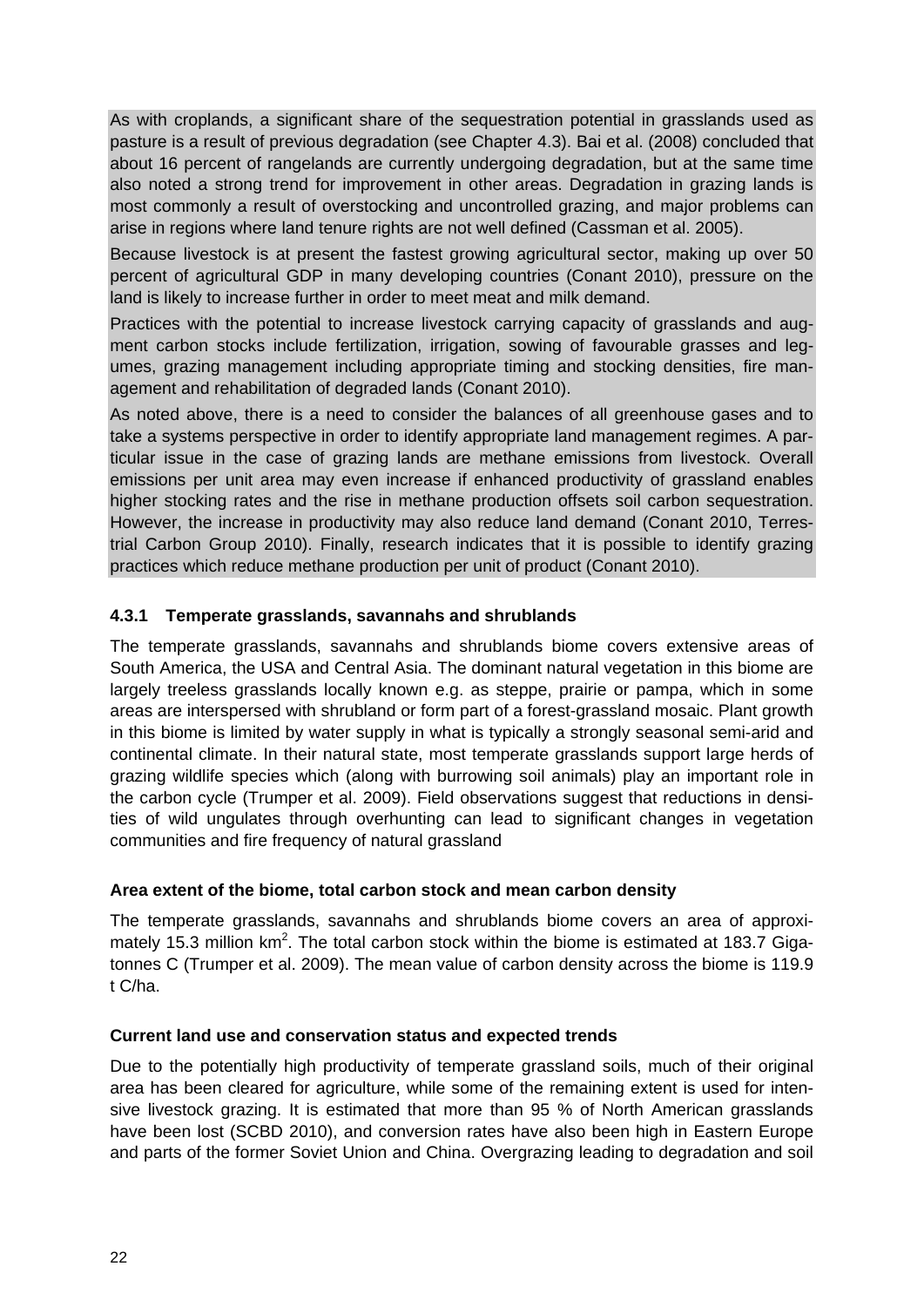erosion has been a serious problem across some of the areas used as grazing lands, such as parts of the Patagonian and Chinese steppes. The largest areas of remaining natural steppe vegetation are located in Central Asia.

The coverage of protected areas in the temperate grasslands, savannahs and shrublands biome is lower than anywhere else in the terrestrial realm (i.e. < 5%; Coad et al. 2009).

Pressure for further conversion remains a problem in many regions, and susceptibility to degradation is likely to increase as a consequence of impacts of changes in temperature and precipitation on ecosystem productivity. Increasing water abstraction rates, especially for irrigated agriculture, will regionally add to the problem.

#### **Ecosystem carbon stocks and greenhouse gas balance**

Generally, temperate grasslands have low levels of vegetation biomass, but high stocks of soil organic carbon. Grassland plants allocate much of their biomass below ground. Pendall et al. (2011) report an above ground biomass of 3 t/ha and below ground biomass of 7 t/ha for a South Australian native temperate grassland. Fan (2008) analysed field samples and literature values of biomass for 17 types of grassland communities in China. They give average values of total biomass carbon ranging between 21.66 t C/ha for alpine meadows, 17.8 t C/ha for alpine meadow-steppe, 12.57 t C/ha for alpine steppe, 10.58 t C/ha for temperate meadow-steppe, 7.99 t C/ha for temperate steppe, and 3.9 t C/ha for temperate desertsteppe. Amthor et al. (1998) cite an average value of 7.2 t C/ha for the total carbon content of above and below ground biomass in temperate grasslands.

For soil organic carbon, Jobbagy and Jackson (2000) provide an average value for temperate grassland of 191 t C/ha, while Amthor et al. (1998) cite a value of 236 t C/ha for the top 1 m of soil. Amundson (2001) gives 133 t C/ha as an average value for cool temperate steppe soils, and 76 t C/ha for temperate thorn steppe.

As mentioned above, conversion and degradation by overgrazing have a strong negative impact on soil carbon stocks. A drastic example is the heavy topsoil loss after cultivation that occurred in the North American central plains in the first quarter of the twentieth century (Safriel et al. 2005). Xie et al. (2007) conclude that degradation of grassland, particularly on the Qinghai-Tibetan Plateau, has led to the loss of 3.56 gigatonnes of soil organic carbon in China since the early 1980s. He et al. (2011) carried out a grazing experiment with seven stocking rates in temperate grasslands of northern China. They found that aboveground plant biomass decreased logarithmically with increasing stocking rates and ranged from 1.6 t/ha to 0.55 t/ha, while soil carbon stocks decreased linearly. The threshold between carbon sequestration in soils and carbon loss was found to occur at a stocking density of 4.5 sheep/ha. Reducing the stocking rate to 1.5 sheep/ha resulted in a carbon sequestration effect of 0.74 t/ha\*a. Steffens et al. (2008, 2009) examined effects of grazing exclusion on different fractions of soil organic carbon in a steppe ecosystem in Northeastern China. Although total soil organic carbon content (and other soil parameters such as porosity and nutrient contents) recovered significantly after more than five years of grazing exclusion, they found that the additional carbon was stored in relatively unstable soil fractions which could be vulnerable to rapid loss under changing conditions, and cautioned against ignoring the distribution of carbon across soil carbon pools when considering sequestration potential.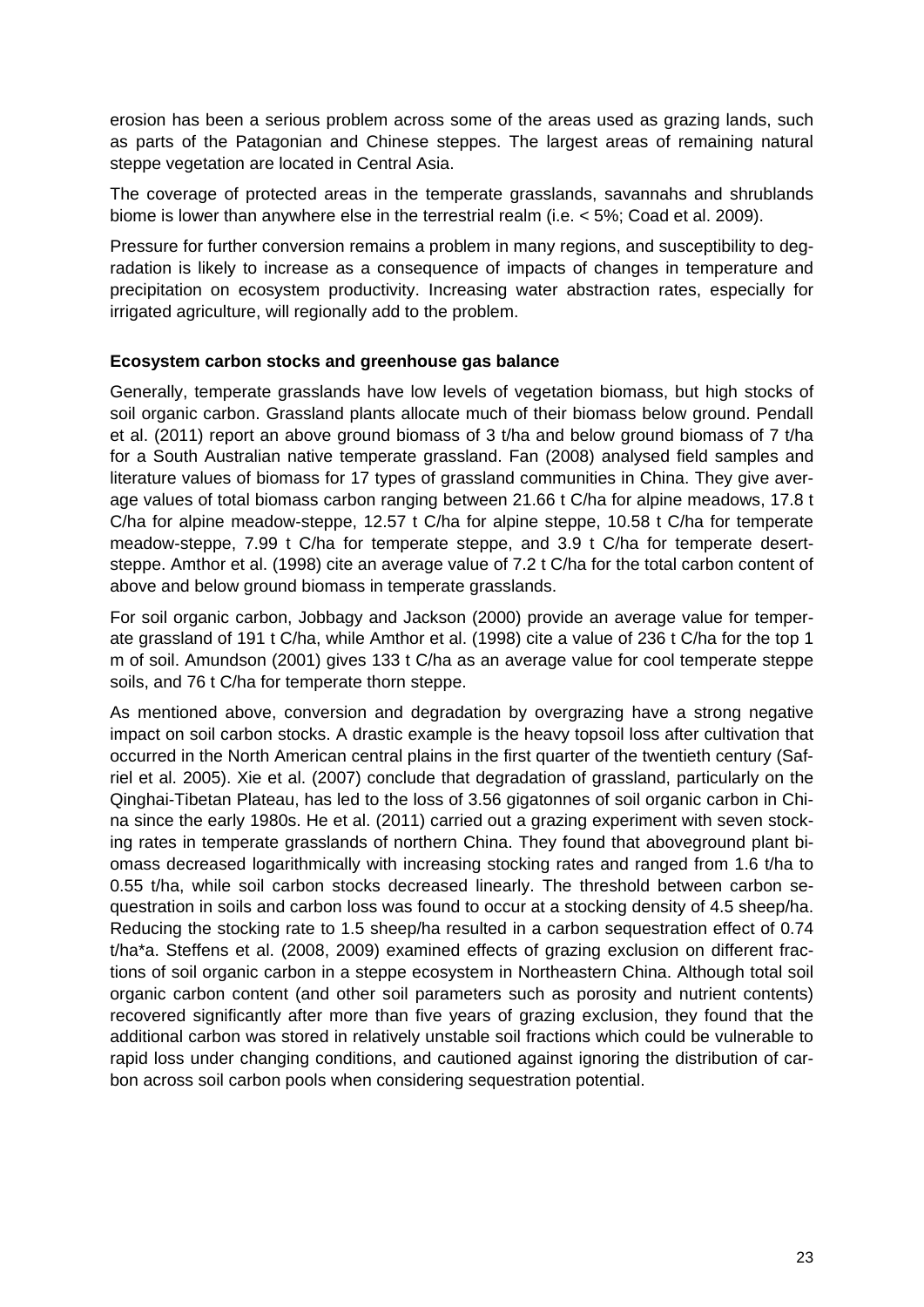# **Knowledge gaps**

Information on the influence of different grazing systems on soil carbon in grassland systems is still lacking for many regions, in particular in developing countries. Additional field studies as well as efforts to synthesize knowledge from existing studies are needed. Further research is also needed on the likely impacts of climate warming and altered rainfall regimes on grassland vegetation and soil carbon (Conant 2010, Terrestrial Carbon Group 2010). Better information on the extent and severity of soil degradation at different spatial scales could also help to assess mitigation potential (Safriel et al. 2005).

# <span id="page-26-0"></span>**4.3.2 Tropical and subtropical grasslands, savannahs and shrublands**

The tropical and subtropical grasslands, savannahs and shrublands biome is characterised by a wide array of natural vegetation types in which trees and grasses co-dominate in various proportions and compositions, ranging from grasslands where trees are virtually absent to forest-like formations including a grass layer such as the Miombo or Cerrado woodlands. It is considered likely that human influences have decreased the share of woody vegetation in many savannah areas, especially through changes in the fire regime. Fires are a naturally recurring phenomenon in this biome, in particular in the subhumid savannah areas, where vegetation biomass is highest. Similar to the temperate grasslands, savannah ecosystems in their natural state host large herds of big herbivores, whose place is nowadays often taken by domestic animals. Africa contains by far the largest areas of savannah world wide, but significant tracts of savannah are also found in South America and Australia (Grace et al. 2006).

#### **Area extent of the biome, total carbon stock and mean carbon density**

The tropical and subtropical grasslands, savannahs and shrublands biome covers an area of approximately 20.8 million  $km^2$ . The total carbon stock within the biome is estimated at 285.3 Gigatonnes C (Trumper et al. 2009). The mean value of carbon density across the biome is 137 t C/ha.

#### **Current land use and conservation status and expected trends**

Many savannah areas, especially in the subhumid and semiarid zones, have been converted to cropland or are under intensive pastoral use (see Chapter 4.3). According to Safriel et al. (2005), dry subhumid African savannahs north of the equator now represent only 14 % of the original cover and are still retreating. Particularly high rates of conversion are currently reported from woodland savannahs in Brazil and Southern Africa. Cropland and pasture have already replaced nearly half of the Brazilian Cerrado. Between 2005 and 2008, the estimated yearly loss was more than 0.7 % of the original extent. In the Southern African Miombo woodlands, extraction of wood and land clearing for agriculture, as well as uncontrolled bush fire are leading to a continuous decline in natural land cover (SCBD 2010). Ciais et al. (2011) cite rates of deforestation of savannah woodlands of 1.1 per cent per year in Tanzania and 1 per cent per year in Zambia.

Human pressure on the savannah ecosystems is still increasing in other areas as well, and some sources estimate that even on global average more than one percent of savannah extent is lost annually to anthropogenic fires, cattle raising and agricultural activities (Trumper et al. 2009). In Africa and Latin America, there is still a significant share of potentially cultiva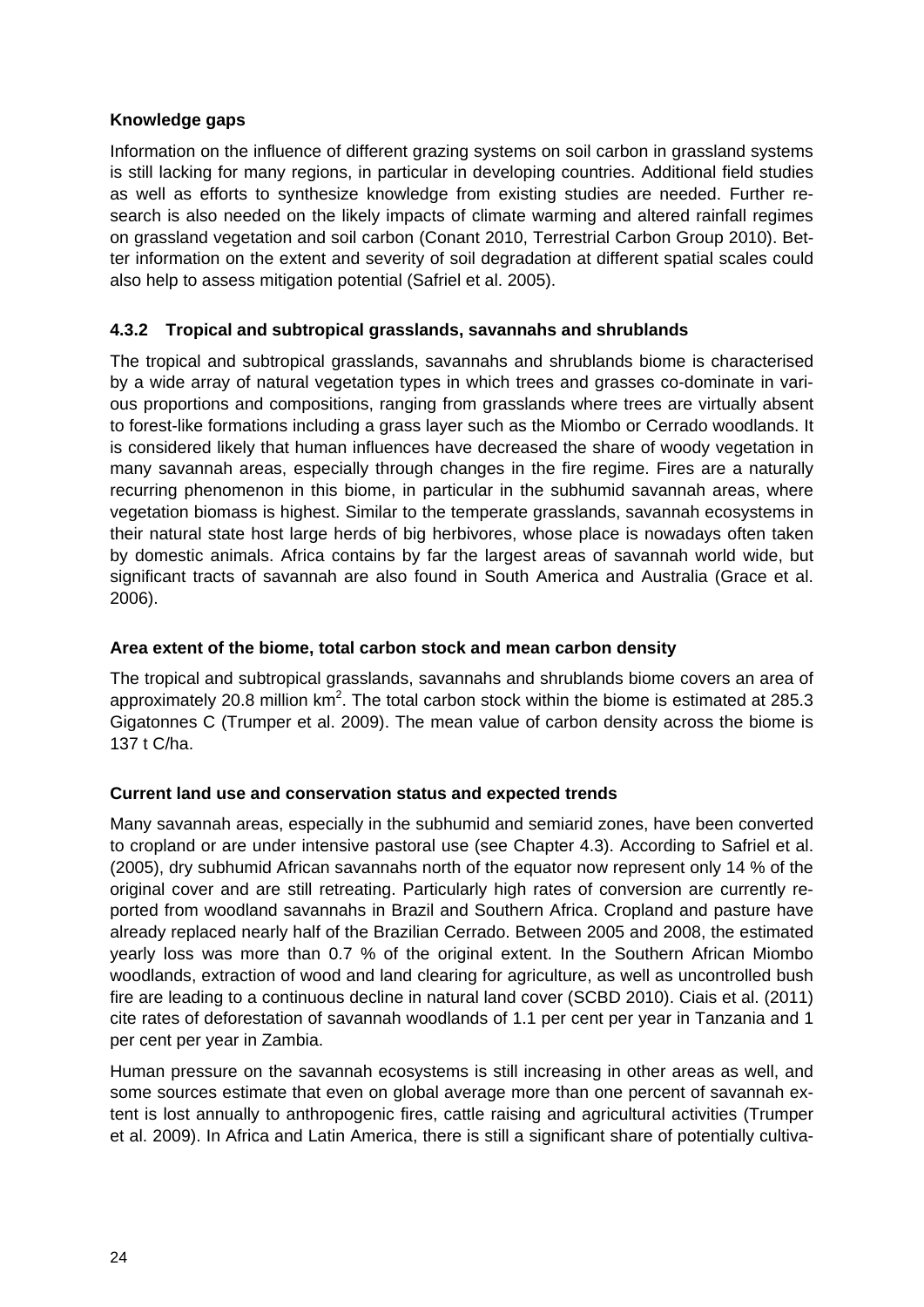ble land which currently supports savannah ecosystems and might come under conversion pressure in future (Cassman et al. 2005).

### **Ecosystem carbon stocks and greenhouse gas balance**

Above-ground biomass in savannah ecosystems is highly variable, depending on the degree of tree cover. Grace et al. (2006) report above ground carbon stocks ranging from 1.8 t C/ha where trees are absent, to over 30 t C/ha in areas with substantial tree cover. As a result of their study of literature data on savannah carbon stocks around the globe, they calculate mean values of 9.4 t C/ha for above ground biomass carbon, 19 t C/ha for below ground biomass carbon and 174 t C/ha for soil organic carbon. Amthor et al. (1998) cited values for tropical savannah of 29 t C/ha for total biomass carbon and 117 t C/ha for soil organic carbon.

Ciais et al. (2011) describe an example of a Mozambican miombo woodland with a tree biomass carbon content of about 30 t C/ha, and total soil organic carbon stock of about 110 t C/ha. They note that the soil organic matter distribution was not correlated with vegetation carbon stocks and was highly variable, presenting an additional complication for assessments of African carbon stocks. They also highlight the difficulty of monitoring changes in savannah woodlands with remote sensing and the fact that the uneven distribution of above ground biomass leads to a need for large sampling plots. Citing from published literature, they state that soil organic carbon stocks in African savannahs and woodlands range between 30 and 140 t C/ha.

Henry et al. (2009) calculated a mean soil organic carbon content of 31.5 t C/ha for the top 30 cm of soils in the African savannah biome, based on an analysis of four recent global digital soil maps and five soil properties databases. The values reported by Jobbagy and Jackson (2000) and Amundson (2001) are 230 t C/ha and 54 t C/ha, respectively.

As stated above, the main causes of pressure on savannah carbon stocks are agricultural conversion, heavy grazing and increased frequency or intensity of fire. Harvesting of wood biomass for fuel is another driver of carbon loss that can be locally or regionally significant (Prihodko et al. 2011, Kutsch et al. 2011). Zingore et al. (2005) measured long-term changes in soil organic carbon after the clearing of savannah woodlands for agriculture in Zimbabwe, and found losses of more than 20 t C/ha, depending on the soil type. Grace et al. (2006) assume that the loss and degradation of natural savannah vegetation constitutes a flux to the atmosphere that is comparable to that from the loss of tropical rainforests, and conclude that appropriate management could turn most savannah areas into significant carbon sinks, due to their high productivity and past degradation.

The effects of changing fire regimes on the greenhouse gas balance of savannah ecosystems are a subject of ongoing research. Fire events in savannahs can release huge amounts of carbon to the atmosphere (estimated at 0.5–4.2 Gt C per year globally as cited by Trumper et al. 2009), and according to Ciais et al. (2011), the African continent on average contributes 40 % of yearly global fire emissions, mostly from savannah burning.

Under favourable conditions, the carbon lost is mostly regained during the subsequent period of plant regrowth (Grace et al. 2006, Williams et al. 2007), which is why for accounting purposes the carbon balance of savannah fires is often assumed to be neutral (Ciais et al. 2011, Tropical savannahs CRC 2011). However, under a regime of frequent fires with high intensity, ecosystem carbon stocks can be depleted over time (Tropical savannahs CRC 2011). If all fires in the savannah biome could be excluded (which is a highly theoretical scenario),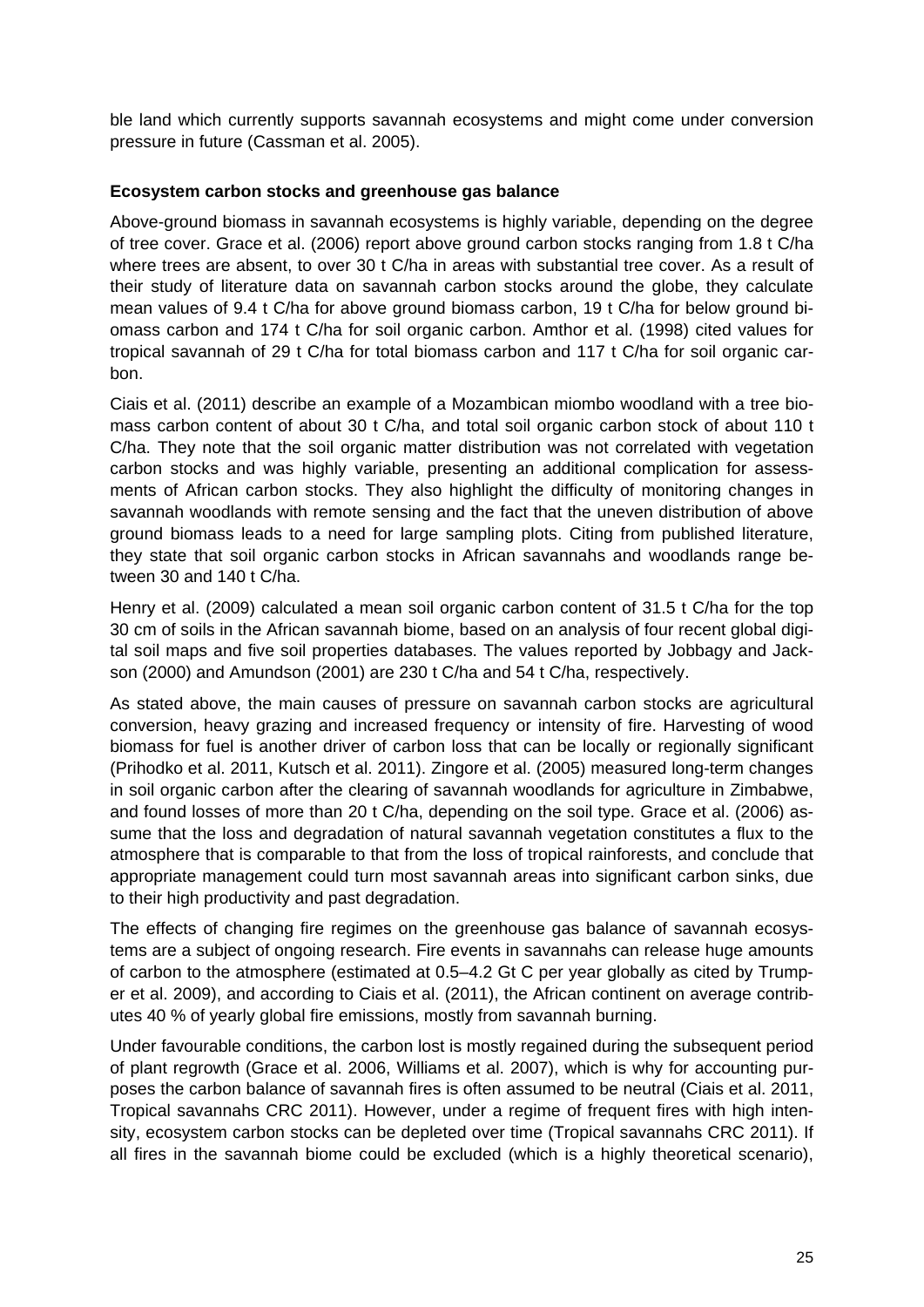some authors suggest that the global area of closed canopy forest would double, with most of the expansion being in African savannahs. Long-term fire exclusion experiments confirm a trend towards development of closed canopies in the more humid types of savannah (Ciais et al. 2011).

In addition to effects on ecosystem carbon stocks, the burning of standing biomass also leads to loss of nitrogen from the system and emissions of nitrous oxide and methane. One approach that has been proposed to reduce these emissions is strategic early dry season burning, which causes less intensive fires and may also be more beneficial to biodiversity than regimes determined by fire prevention and ensuing low frequency but high intensity fires (Tropical savannahs CRC 2011, Douglass et al. 2011). Strategic burning approaches have been traditionally applied by aboriginal populations in Australia, who maintained a finegrained spatial pattern of small fires with low on-site recurrence (Safriel et al. 2005). Another option for fire management is the promotion of certain levels of grazing intensity by wild or domestic herbivore species in order to reduce fuel loads.

# **Knowledge gaps**

In addition to remaining questions about the influence of different management methods and fire regimes on ecosystem carbon stocks and emissions of greenhouse gases, Ciais et al. (2011) note that savannahs are not yet well represented in terrestrial ecosystem models, and thus estimates of their contribution to the global carbon cycle are highly uncertain. This is due to a lack of in situ data for model calibration and the development of allometric equations, and to the fact that many models were developed for other regions. For example, most fire modules within global vegetation models are parametrized and tested in boreal and temperate systems. They also mention methane emissions from termite activity in savannahs as a process which is not yet well understood.

Because of the importance of fire in savannah ecosystems, non-greenhouse gas factors such as emission of soot particles and albedo effects are likely to have more of an influence on climate than in some other ecosystems (cp. Williams et al. 2007, Randerson et al. 2006). More studies analysing total net radiative forcing (i.e. the climatic effects of greenhouse gas emissions and sequestration and other ecological processes taken together) are needed to determine their comparative significance.

Trumper et al. (2008) point at the technical and statistical challenges of measuring changes in above and below ground carbon stocks over large areas in drylands with the required accuracy, and conclude that further research is required to demonstrate the feasibility of large area measurement schemes.

# <span id="page-28-0"></span>**4.3.3 Deserts and dry shrublands**

Deserts and dry shrublands are found in regions of very low or highly seasonal precipitation, including many parts of Africa, the southern USA and Mexico, parts of Asia and South America, and large areas of Australia. Depending on the rainfall regime and soil conditions, the vegetation consists mainly of slow growing woody shrubs and succulents and/or species capable of highly sporadic growth such as desert grasses.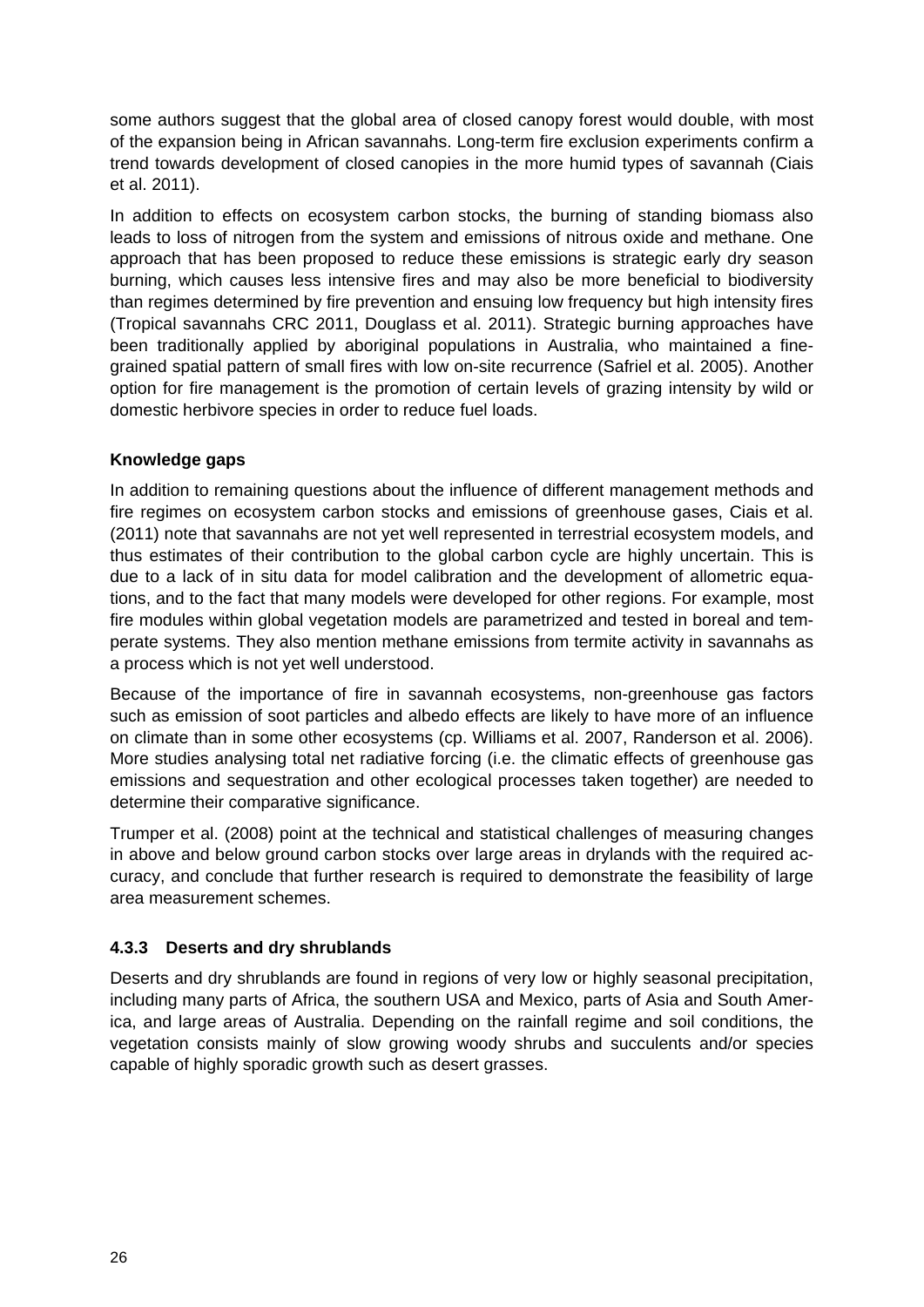#### **Area extent of the biome, total carbon stock and mean carbon density**

The deserts and dry shrublands biome covers an area of approximately 28.1 million  $km^2$ , making it the largest of all terrestrial biomes. The total carbon stock within the biome is estimated at 178 Gigatonnes C (Trumper et al. 2009). The mean value of carbon density across the biome is 63.4 t C/ha.

#### **Current land use and conservation status and expected trends**

Although degradation as measured by negative trends in net primary productivity is less common in the desert and dry shrublands biome than in the more humid dryland zones due to lower densities of human settlement, substantial parts are used as extensive grazing land, and serious degradation of vegetation and soils occurs in some areas. Soils in arid regions may be stabilized by biogenic or mineral crusts which are sensitive to trampling by livestock (Safriel et al. 2005). Overharvesting of the slow-growing woody vegetation for firewood frequently leads to degradation of the shrub and tree components. Degradation is often localized around settlements and in locations with higher water availability and therefore higher potential primary productivity, such as along rivers or in areas with surface-near groundwater tables. Groundwater abstraction for irrigation is another possible cause of damage to the natural vegetation.

### **Ecosystem carbon stocks and greenhouse gas balance**

Aboveground biomass in deserts and dry shrublands is dependent on the dominant plant forms but generally low. Fan et al. (2008) provide an average value of 1.17 t C/ha for above ground biomass carbon in grass-dominated temperate deserts in China, and 0.09 t C/ha for grass-dominated alpine deserts. They found average total vegetation carbon densities of 2.46 t C/ha in the temperate and 1.49 t C/ha in the alpine deserts. Amthor et al. (1998) cite an average value of 3.3 t C/ha for total biomass carbon in deserts, semi-deserts and scrubland and 0.3 t C/ha for total biomass carbon in extreme deserts. WBGU (1998) mention an average vegetation carbon density for deserts and semi-deserts of 2 t C/ha. In shrub- or treedominated areas, carbon densities can be significantly higher.

Due to low decomposition rates in the arid environment, organic soil carbon stocks can be quite substantial. Henry et al. (2009) give a figure of 15.3 t C/ha for the top 30 cm of African desert and dry shrubland soils. Jobbagy and Jackson (2000), who considered soil profiles up to a depth of 3 m, calculate an average soil organic carbon content of 115 t C/ha. According to WBGU (1998), an average organic carbon content for desert and semi-desert soils would be 42 t C/ha. Amthor et al. (1998) cite values of 80 t C/ha for desert, semi-desert and scrubland soils, and 25 t C/ha for extreme desert soils. Amundson (2001) provides soil organic carbon values ranging from 14 t C/ha for warm deserts, 20 t C/ha for tropical desert bush, 99 t C/ha for cool deserts and 102 t C/ha for boreal deserts. According to Trumper et al. (2009), carbon content estimates for dry shrubland soils can be as high as 270 t C/ha.

# **Knowledge gaps**

In addition to uncertainties about the distribution of soil carbon, there is a lack of data and considerable uncertainty on carbon uptake by deserts (Wohlfahrt et al. 2008, Schlesinger et al. 2009), as well as on the effects of land degradation on desert and dry shrubland carbon stocks.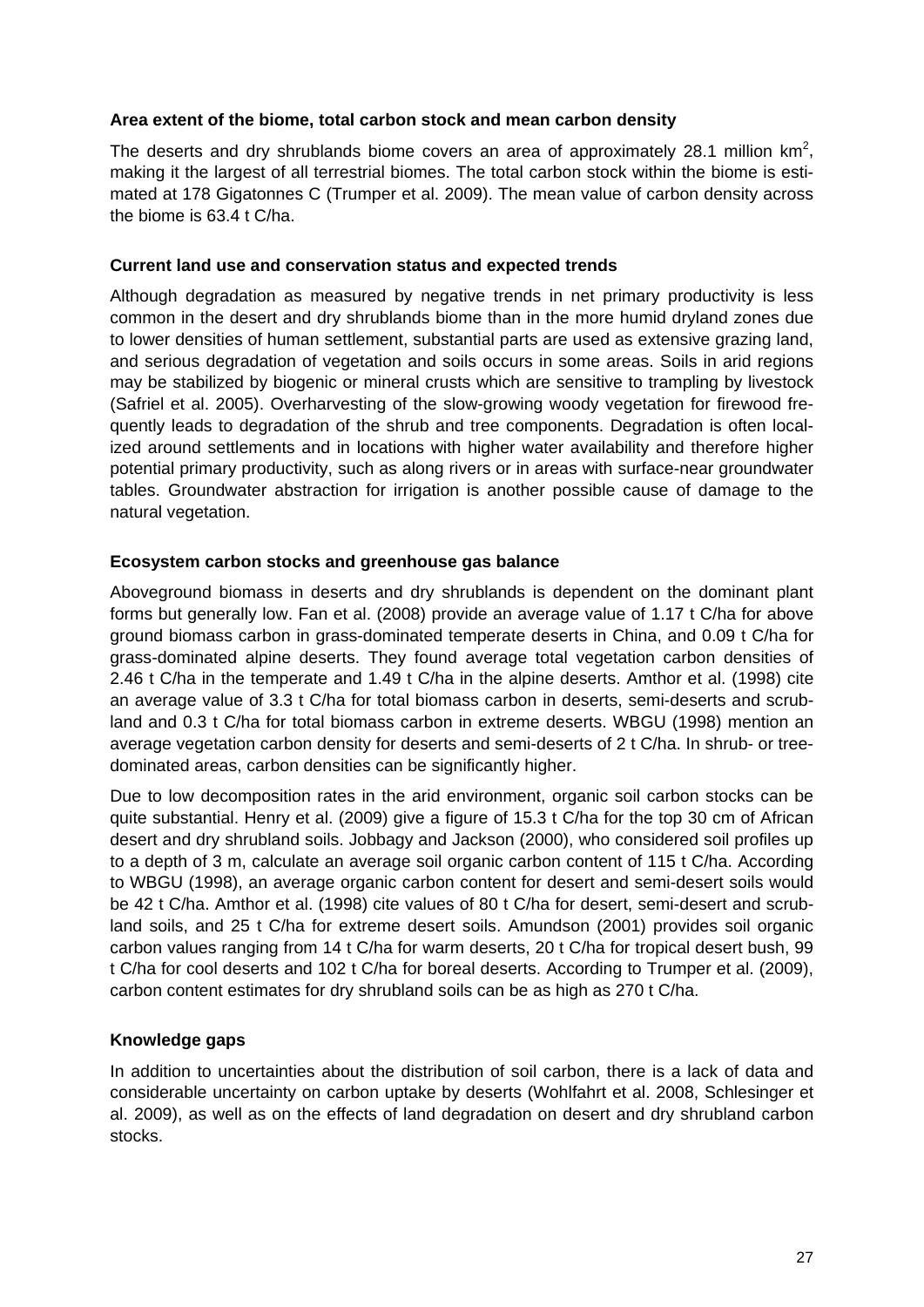# <span id="page-30-0"></span>**4.4 Coastal ecosystems**

Vegetated marine habitats can contribute to carbon storage not only through the growth and accumulation of plant biomass, but also through the export of organic matter such as parts or dissolved components of leaves and stalks to other systems, as well as through the trapping and burial of organic carbon in their sediments. The fate of exported organic matter is difficult to predict (as is the case with eroded soil organic matter in terrestrial systems), and no reliable estimates exist of its contribution to carbon storage (cp. Bouillon et al. 2008, Bouillon et al. 2009, Duarte and Cebrián 1996, Reed and Brzezinski 2009). Carbon burial rates, on the other hand, can be measured in a comparatively straightforward way although some difficulties exist in discerning between short-term and long-term stores (Kennedy and Björk 2009). In coastal marine ecosystems that have a dense cover of higher plants and occur on soft substrates with limited wave activity, the rate of carbon sequestration in sediments can be substantial (Nellemann et al. 2009, Laffoley and Grimsditch, 2009). The carbon which is buried in these sediments may originate from within the ecosystem or be imported by currents or tidal activity and intercepted as a result of the reduced velocity of water flow in the vegetated area (cp. Kennedy et al. 2010).

The three main types of coastal ecosystems with a potential for sediment carbon accumulation are mangroves, salt marshes and seagrass meadows. It has been estimated that the average carbon burial rates in sediments under these three vegetation types are more than 6000 times greater than the average burial rate in the open ocean, i.e. 1.23 t C/ha and year as compared to 0.00018 t C/ha and year (Nellemann et al. 2009). However, there is a high variability in sequestration rates between sites, as these rates depend on a range of factors including the plant species composition, environmental parameters such as water temperature and depth and exposure to waves and currents, and the location in relation to potential sources of organic matter input. Estimates of the total contribution of vegetated marine habitats to global carbon sequestration are further constrained by large uncertainties in data about their areal extent. Nellemann et al. (2009) cite figures according to which the total yearly carbon burial in mangroves, salt marshes and seagrass ecosystems is likely to be between 0.114 and 0.131 gigatonnes C.

Other coastal systems dominated by macroscopic plants, such as kelp forests, can also show high rates of primary productivity, but their overall contribution to carbon sequestration is difficult to assess and probably significantly lower due to the fact that they occur on rocky substrates exposed to strong waves and currents, so any dead or fragile plant material is washed away quickly (Reed and Brzezinski 2009).

Around the world, coastal marine ecosystems are suffering degradation from a range of pressures, including land- and ocean-based pollution, eutrophication, changes in sediment input via rivers and ocean currents leading to siltation or erosion, direct conversion to uses like aquaculture, extraction of sediment, destructive fishing practices, coastal development for terrestrial or marine transport infrastructure, settlements or coastal protection measures, and land reclamation for building or agriculture. For mangroves, direct harvesting of wood is another major cause of threat. Feedback effects between loss of vegetation and erosion can reinforce degradation processes.

Estimated rates of loss for the three coastal marine ecosystems described in this report (cp.  $4.4.1 - 4.4.3$ ), are higher than the conversion rates reported for any terrestrial ecosystem. and some authors fear that they might disappear from most of their remaining distribution range within the next 20 years (Nellemann et al. 2009). Duarte et al. (2005) estimate that the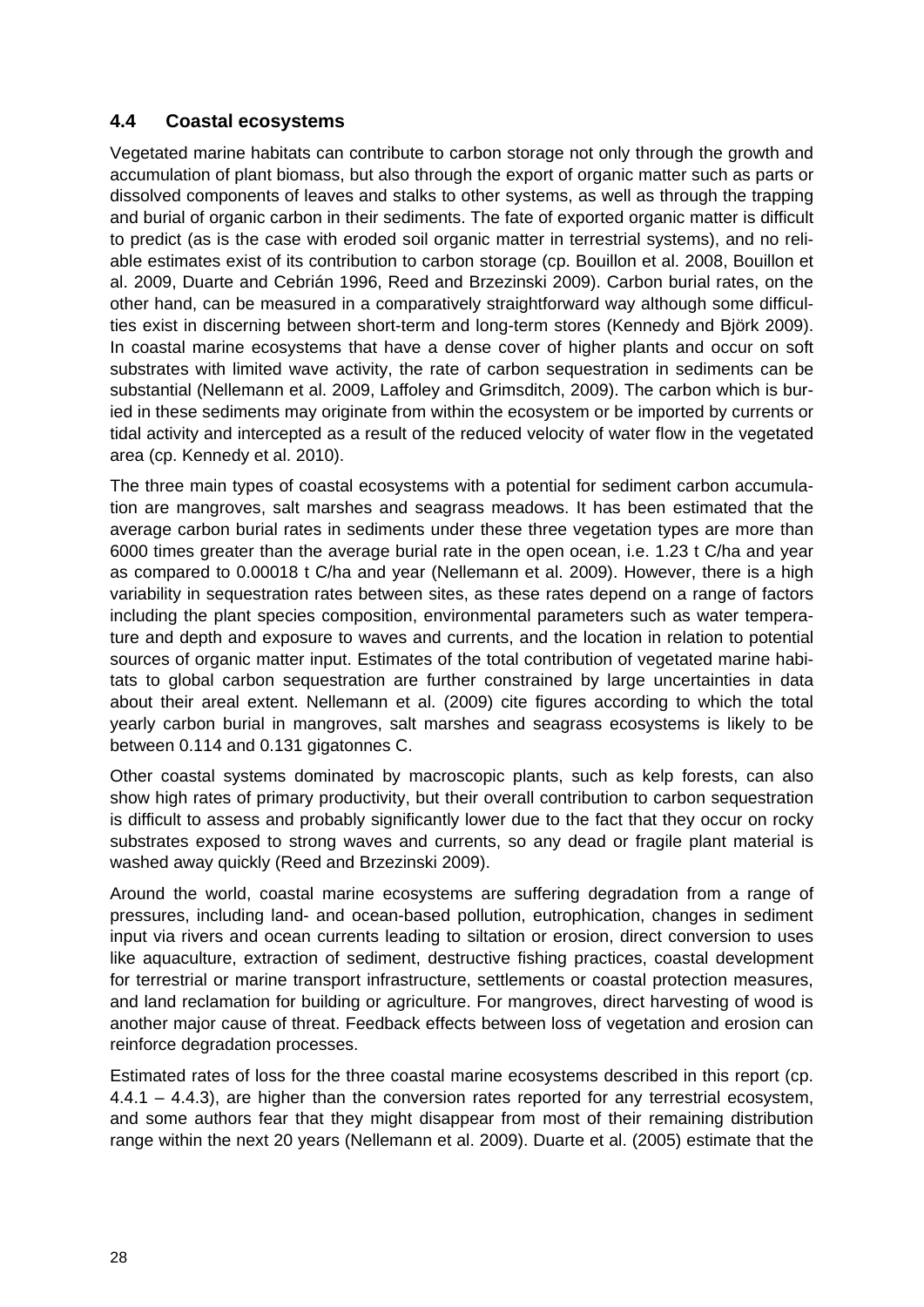decline of vegetated coastal habitats has already reduced the yearly carbon burial rates in the ocean by about 0.03 Gt C.

It seems very likely that pressures on ecosystems in coastal areas will continue to grow, as human population densities, already higher than in most inland areas, are projected to increase further and recreational use and demand for products from coastal agriculture, aquaculture and fisheries are on the rise. There is also a high certainty that anthropogenic climate change will place additional stress on coastal ecosystems through the combined effects of increasing air and water temperatures, changes in precipitation and ocean currents, and sea level rise (cp. Lovelock & Ellison 2007). According to current projections, the frequency and intensity of storm-related disturbances is also likely to increase (Agardy et al. 2005). The potential impacts on marine communities of ocean acidification as a result of higher concentrations of atmospheric carbon dioxide are a subject of intensive research but still not well understood (cp. Doney et al. 2009).

Efforts to restore natural coastal ecosystems are increasingly undertaken, most notably for mangroves. However, such activities may require substantial initial investment and need to be well planned in order to be effective (Nellemann et al. 2009, Agardy et al. 2005). The potential for carbon sequestration is not yet widely taken into account when locations and methods for restoration activities are chosen. Additional research is needed to improve guidance on best practice for the design of climate-friendly restoration projects (Nellemann et al. 2009, Bouillon et al. 2009).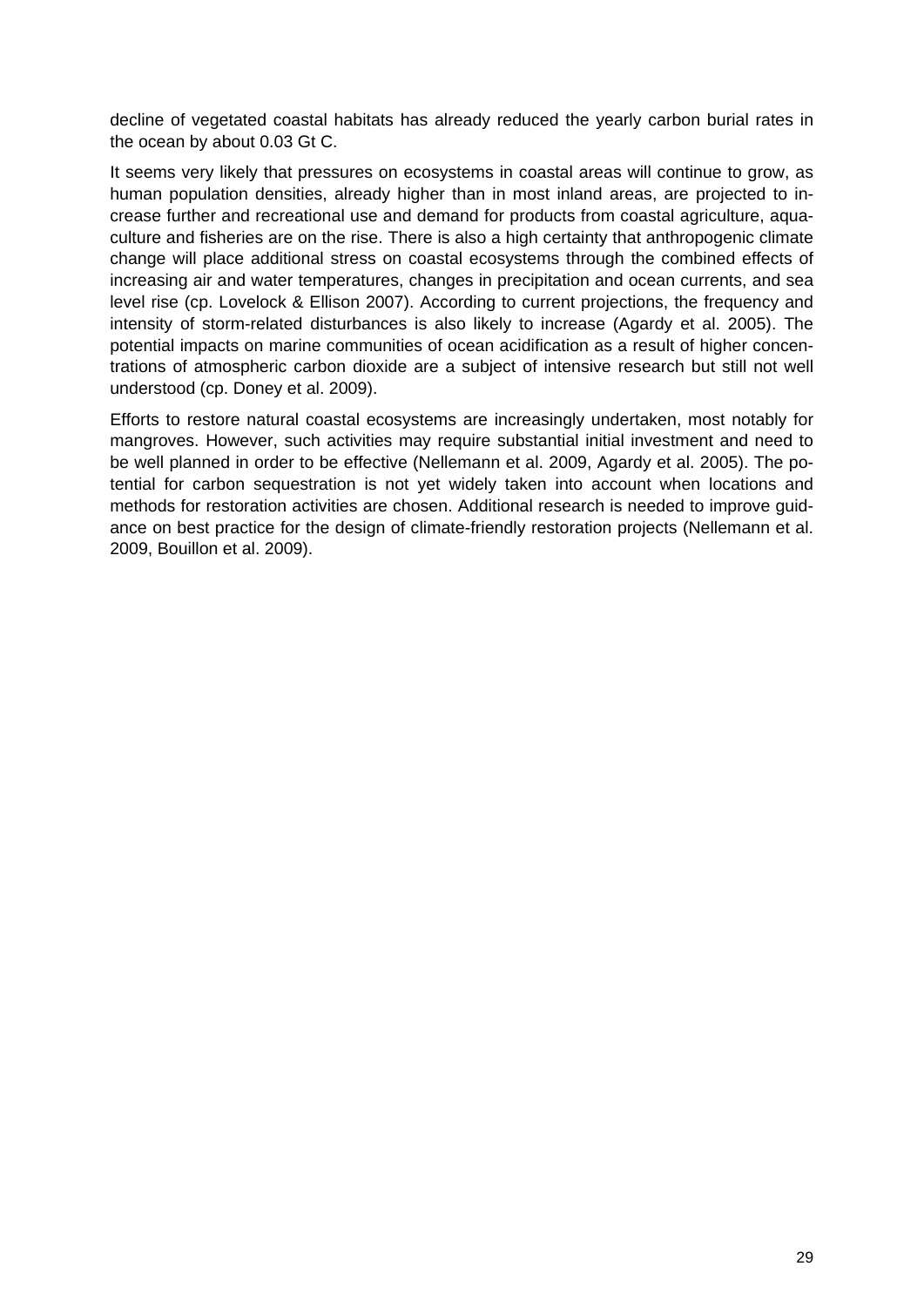# **Box 2: A note on coral reefs:**

Judging from the amounts of carbon contained in the calcium carbonate skeletons of reef-building corals, some authors have concluded that coral reefs constitute a major carbon sink. However, this is not in line with the generally accepted scientific understanding of the chemical processes involved in the formation of reef carbonate.

Put very simply, the chemical compounds that play a role in calcification are carbon dioxide (as dissolved in the sea water), its hydrated form carbonic acid  $(H_2CO_3)$ , the dissociated components of carbonic acid - bicarbonate anions  $(HCO<sub>3</sub>)$ , carbonate anions  $(CO_3^2)$  and hydrogen ions (H<sup>+</sup>) – and calcium cations (Ca<sup>2+</sup>). The chemical processes linked to calcification are as follows: the formation of calcium carbonate from calcium cations (Ca<sup>2+</sup>) and bicarbonate anions (HCO<sub>3</sub>) that are dissolved in the sea water releases hydrogen ions (H<sup>+</sup>). The resulting increase in hydrogen ion concentrations pushes the balance between hydrated carbon dioxide, i.e. carbonic acid  $(H<sub>2</sub>CO<sub>3</sub>)$ , and its dissociated components, bicarbonate anions (HCO<sub>3</sub><sup>-</sup>) and hydrogen ions (H<sup>+</sup>), towards formation of the former. This in turn facilitates the release of carbon dioxide from its hydrated form (i.e. carbonic acid,  $H_2CO_3$ ) to the non-hydrated form (CO<sub>2</sub>) and its evasion into the atmosphere.

Thus, the formation of reef carbonate constitutes a small source of atmospheric carbon dioxide. This process could be reversed if the pH of sea water drops beyond a certain level and the carbonate starts to dissolve. Carbonate dissolution would then act as a temporary buffer to further declines in pH. The likelihood that ocean acidification will lead to the crossing of a threshold from net calcification to net dissolution in coral reefs is a matter of scientific debate.

For a fuller discussion of the issues addressed above, see Smith and Gattuso (2009). The main conclusion to draw from this is that coral reefs, while providing many outstanding services to humans including livelihood security and services that are highly relevant for climate change adaptation (cp. Wilkinson 2008), do not generally contribute to climate change mitigation.

# <span id="page-32-0"></span>**4.4.1 Mangroves**

Mangroves form the natural vegetation of shallow coastal areas in tropical and subtropical Asia, Africa, Latin America and Australia. It is assumed that about 30 % of the current global extent of mangrove forests are situated on the territories of Indonesia and Australia (Bouillon et al. 2009). Mangroves can tolerate a wide range of salinities and levels of exposure to waves and tides, resulting in the formation of subtypes with different species composition and ecological characteristics. Mangrove areas can be divided into three zones, each with distinctive physical, geomorphological and ecological characteristics. While riverine mangroves receive high levels of freshwater, nutrient and sediment input, fringing mangroves are in direct contact with the open ocean and are a net source of organic matter export. Interior basin mangroves are least exposed to physical impacts and characterized by net sedimentation (Agardy et al. 2005).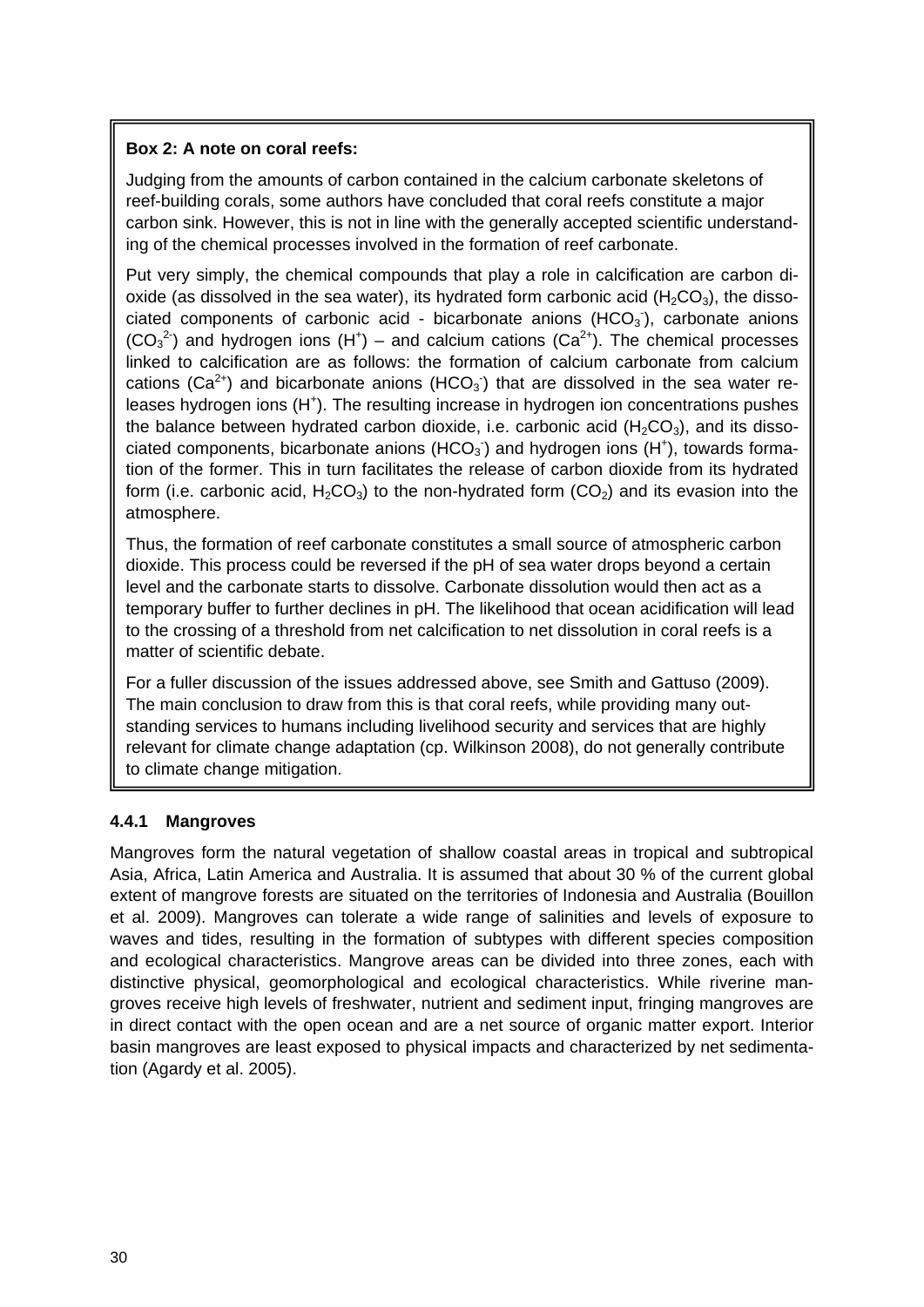# **Area extent**

Recent estimates of the current extent of mangrove ecosystems range between 0.11 and 0.24 million  $km^2$  (Nellemann et al. 2009, see also Giri et al. 2011), with most of the published values tending towards the lower end of this range. Bouillon et al. (2009) considered 0.15 - 0.16 million  $km^2$  the best estimate. Spalding et al. (2010) analysed data for 113 countries and arrived at an overall mangrove cover of 0.15 million  $km^2$ . Most recently, Giri et al. (2011), based on their interpretation of Global Land Survey data and data from the Landsat archive, calculated that the total global area of mangroves in the year 2000 was 0.14 million  $km^2$ , distributed across 118 countries and territories.

# **Current land use and conservation status and expected trends**

According to some sources, mangroves once occurred along 75 % of all tropical coasts (Bouillon et al. 2009). Historic settlement patterns have led to the development of centres of urbanization in the vicinity of both major coral reefs and extensive mangrove stands. It is estimated that 64 % of the world's mangroves are currently situated within 25 km of urban centres with more than 100,000 inhabitants (Agardy et al. 2005), which indicates a high potential for anthropogenic pressure.

Estimates of the area that has been lost due to overharvesting, degradation and conversion to agriculture, aquaculture or other land uses range from 35 % since the 1940s to over 70 % in total (Bouillon et al. 2009, Agardy et al. 2005). Agardy et al. (2005) state that sufficient data to assess the extent of mangrove decline exist only for about half of the current distribution area, and that in nearly all countries for which multiyear data exist dramatic declines are documented. There is a high regional variation, and some countries in Southeast Asia are reported to have lost almost 90 % of their mangroves (Bouillon et al. 2009). About half of the overall reduction in mangrove area is believed to be a result of conversion to aquaculture (Agardy et al. 2005).

According to SCBD (2010), data provided by the FAO indicates that the annual global rate of loss of mangrove cover has decreased by 45 % over the past 25 years, from 1,850 km<sup>2</sup> per year during the 1980s to 1,020 km<sup>2</sup> per year between 2000 and 2005. However, this moderately positive trend has not been observed in Asia, which is the region holding the largest share of remaining mangroves.

The development of restoration techniques for mangroves is relatively advanced, but current restoration efforts are hardly sufficient to have a significant effect in slowing the decline (Agardy et al. 2005, Spalding et al. 2010)

# **Ecosystem carbon stocks and greenhouse gas balance**

According to Bouillon et al. (2009), the average biomass carbon density of mangroves is on the order of 79 t C/ha, leading to an estimate of global biomass carbon stock of 1.2 gigatonnes C. The authors do not provide corresponding values for sediment carbon content, stating that there is insufficient information on sediment depths and densities. However, they note that the proportional carbon content of sediments varies widely, from less than 0.5 % of the dry weight to nearly 40 %, with a global median value of 2.2 %.

Donato et al. (2011) analysed biomass and soil carbon contents in transects across 25 mangrove sites of the Indo-Pacific region. They found above ground carbon pools with an average of 159 t C/ha and a maximum of 435 t C/ha. Below ground pools including soil organic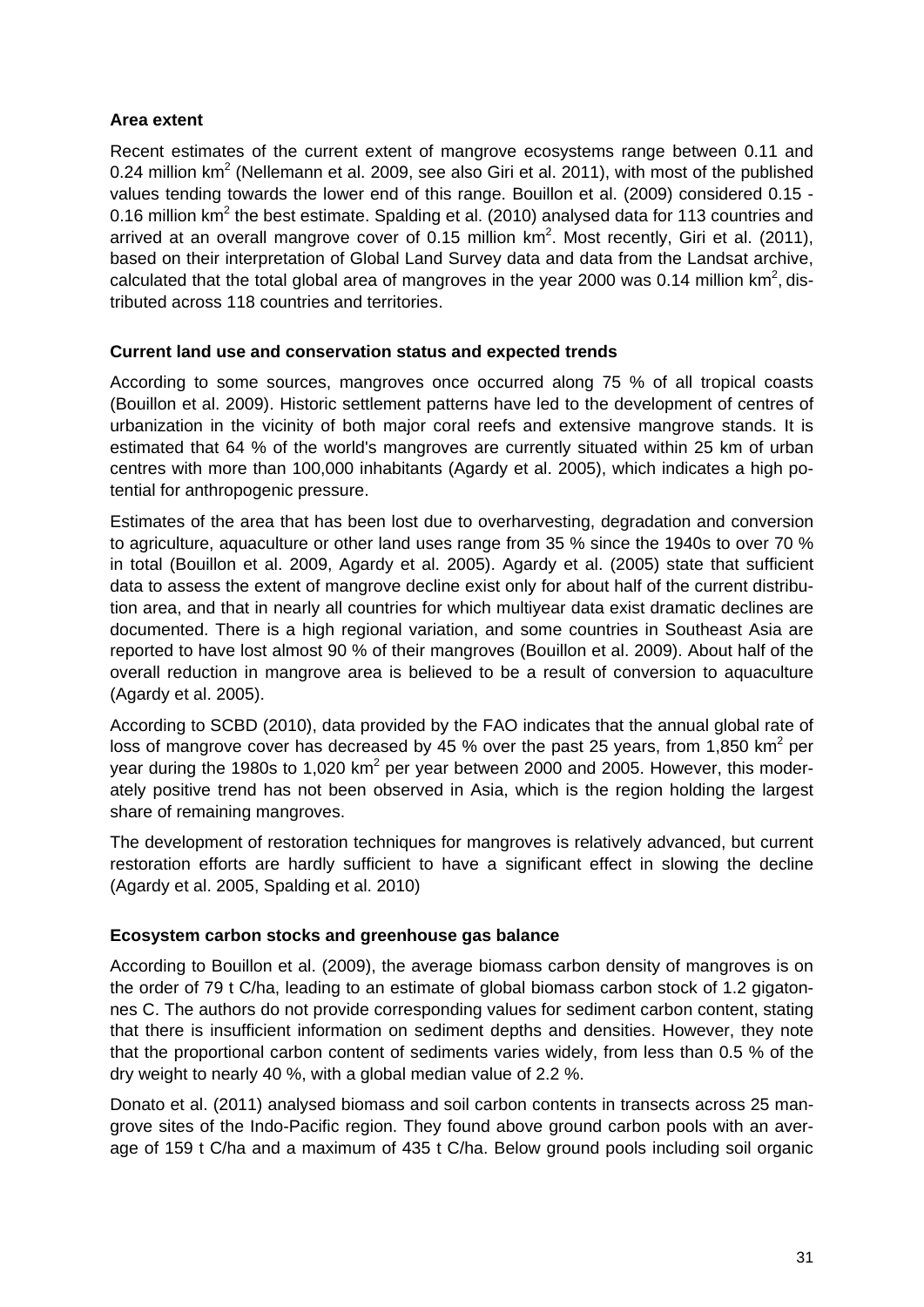carbon accounted for 71-98 % of total ecosystem carbon in estuarine sites and 49-90 % in oceanic sites. Average total ecosystem carbon within their sample of sites was 1,023 t C/ha, with estuarine sites showing slightly higher carbon densities than oceanic ones. Kauffman et al. (2011) studied two mangrove areas in Micronesia and found that they contained average ecosystem carbon stocks of 718 t C/ha and 1,062 t C/ha, respectively, with soils containing around 70 % of the total carbon stock.

Murray et al. (2011) state that biomass carbon densities in mangrove forests range between 65 and 153 t C/ha, and that average sediment organic carbon contents in the first meter are around 290 t C/ha for estuarine sites and 490 t C/ha for oceanic ones, adding that estuarine mangroves usually have deeper layers of organic soil than oceanic ones.

According to Nellemann et al. (2009), reported values of carbon burial rates in mangrove sediments range between 0.2 and 6.54 t C/ha and year, with an average value of 1.39 t C/ha and year. Murray et al. (2011) provide an average value for carbon sequestration in mangrove ecosystems of 1.7 t C/ha and year.

Clearing of mangroves can result in a rapid decline of sediment organic carbon stocks, particularly if the sediment is eroded or disturbed (e.g. in the establishment of shrimp farms). Bouillon et al. (2009) cite a study according to which up to 50 % of the sediment carbon can be lost within less than 10 years. Lovelock et al. (2011) found emission rates of around 29 t C/ha during the first year after clearance, with emissions gradually declining to around 8.2 t C/ha and year after 20 years. Donato et al. (2011) estimate that between 112 and 392 t C/ha are released after mangrove clearance, depending in large part on the subsequent land use and how deeply it affects soil carbon. Based on these values, they calculate yearly global emissions from mangrove deforestation of 0.02 to 0.12 gigatonnes of carbon.

In low saline areas, eutrophication can lead to significant emissions of nitrous oxide and methane from mangrove sediments (Allen et al. 2011).

With regard to the potential mitigation benefits of mangrove restoration, Bouillon et al. (2009) state that available information from mangrove plantations and sites undergoing rehabilitation indicates that the productivity of replanted mangrove ecosystems can reach a similar level to that of natural stands. However, restoration requires appropriate planning and design (e.g. choice of species and planting methods that are suited to the site, selection of sites with a high potential for mitigation) and can be problematic if the sediment conditions have changed as a result of the degradation process.

# **Knowledge gaps**

In order to improve the knowledge base for mitigation activities in mangroves, further research is needed into the factors that determine the distribution and accumulation of sediment organic carbon at various scales (cp. Alongi 2011), as well as into the impact of different kinds of disturbance (including eutrophication) on fluxes of carbon and nitrogen between mangroves, adjacent ecosystems and the atmosphere. Addressing the uncertainties around the current area extent, geographic distribution and rate of decline of mangroves will require the use of consistent protocols for the analysis of data from remote sensing in combination with ground-truthing and review by local experts (Fitzgerald et al. 2011). Further work is also needed on restoration methods that are efficient for achieving mitigation as well as other benefits.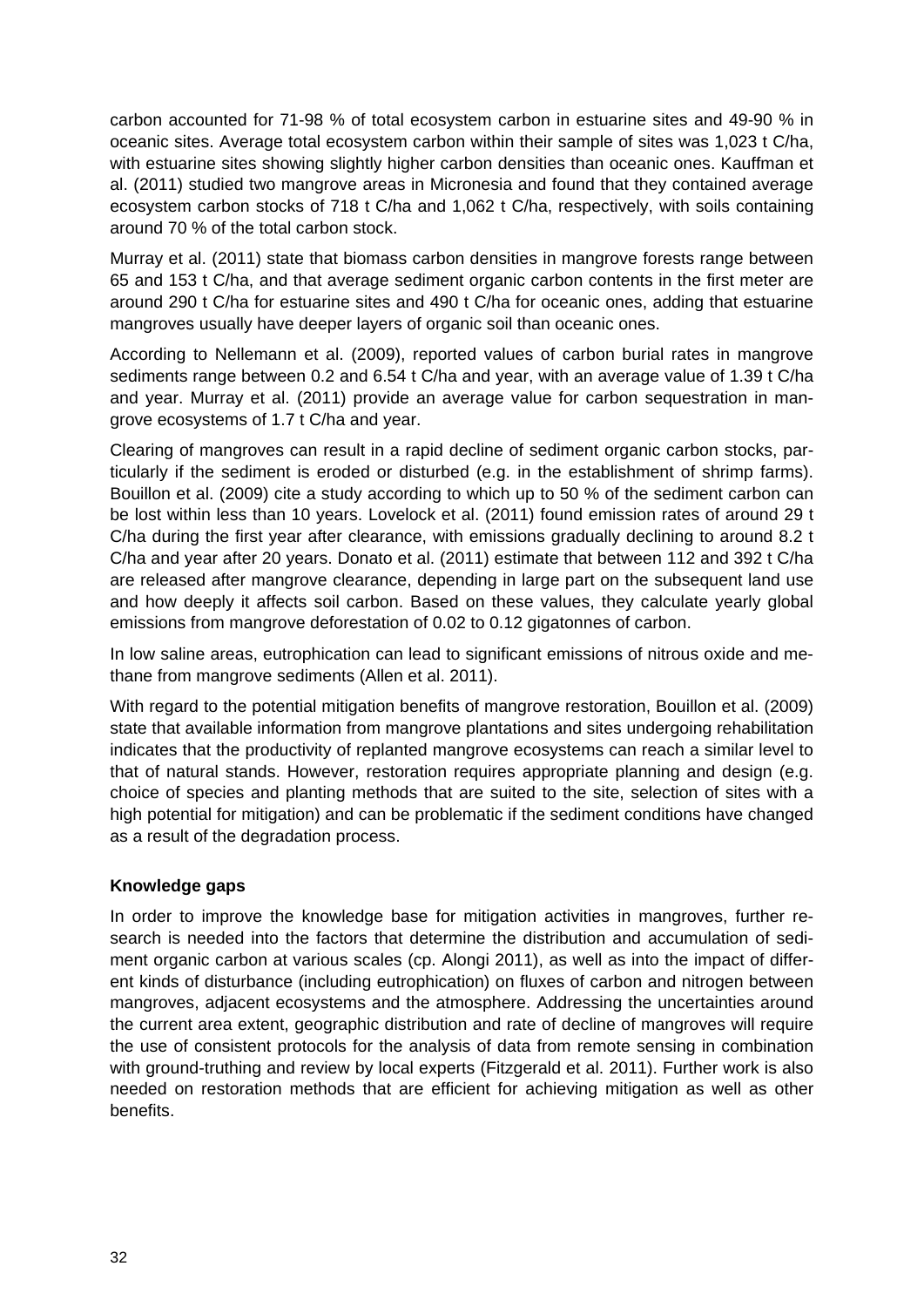# <span id="page-35-0"></span>**4.4.2 Tidal saltmarshes**

Salt marshes occur on sheltered sections of marine and estuarine coastlines in the intertidal zone, which is regularly exposed to the atmosphere. Although their distribution ranges from the sub-Arctic to the tropics, they are most common in temperate climates (Chmura 2009).

## **Area extent**

Laffoley and Grimsditch (2009) point out that there are particularly large uncertainties around the total area extent of tidal salt marshes, and cite a figure of 0.22 million  $km^2$ . Nellemann et al. (2009) state that the global coverage of tidal salt marshes is likely to be on the order of 0.4 million  $km^2$ .

### **Current land use and conservation status and expected trends**

Between 25 % (Nellemann et al. 2009) and 50 % (Crooks et al. 2011) of the area originally covered by salt marshes are believed to have been lost, with current rates of loss at about 1 to 2 % per year. The main processes leading to salt marsh destruction are land reclamation for agriculture, dredging and coastal development. Pollution and eutrophication through agricultural runoff and sewage water can also contribute to degradation. In the context of climate change, salt marshes may be particularly vulnerable to 'coastal squeeze', i.e. the loss of area due to sea level rise without the possibility to shift inland because of coastal infrastructure.

Efforts to restore salt marshes have been carried out to a limited extent, mostly in Europe and the USA. In recent years, the possibility to use salt marshes as a 'soft' measure of coastal protection has received increasing attention. Up to a certain rate of sea level rise, salt marshes can adapt through accretion of sediment. They can also form a buffer zone protecting coastal infrastructure against damage from storm surges. The restoration of drained saltmarshes can slow or reverse the process of land subsidence caused by mineralisation of organic matter under aerobic conditions, and thus combine carbon savings with increased resilience to flooding. For case studies on the carbon emissions and land subsidence that occurred as a consequence of drainage in a number of major river deltas around the world, and an assessment of the potential for restoration, see Crooks et al. (2011). Reduced sediment inputs as a result of river regulation or coastal protection measures can decrease the ability of salt marshes to adapt to rising sea levels.

# **Ecosystem carbon stocks and greenhouse gas balance**

Chmura (2009) cites a global estimate of 0.43 gigatonnes of carbon for the organic carbon content of the upper 50 cm of tidal salt marsh soils, stating that this is likely to be an underestimation as salt marsh soils usually contain significant amounts of carbon up to several meters of depth and the applied estimate of total global area of salt marshes is likely to be too low. Murray et al. (2011) cite average values for biomass carbon density in salt marshes of around 3-16 t C/ha, and for soil organic carbon content in the first meter of salt marsh sediment of 250 t C/ha.

According to Nellemann et al. (2009), reported values of carbon burial rates in tidal salt marshes range between 0.18 and 17.3 t C/ha and year, with an average value of 1.51 t C/ha and year. The significant variation is partly due to differences in species composition. Chmura (2009) provides a figure of 2.1 t C/ha and year for long term carbon accumulation in the sediment, and points out that a beneficial feature of salt marshes is their low potential for the production of methane, due to the presence of sulphates in the soil which inhibit the activity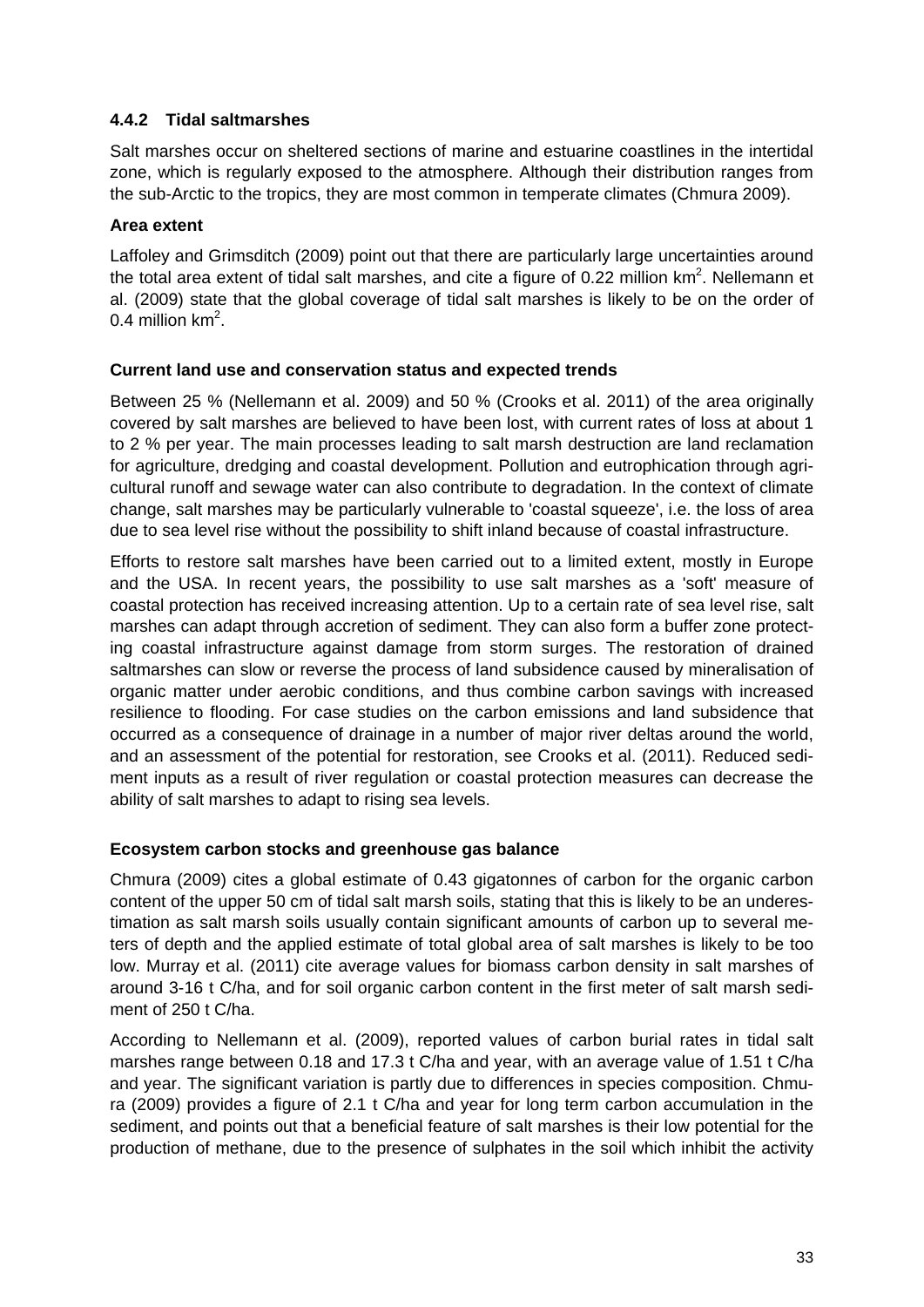of methane-producing microbes. In tidal marshes characterized by brackish conditions (as they occur in estuaries), rates of methane production are often significantly higher and can be quite variable, which constitutes a challenge for the estimation of greenhouse gas balances (Poffenbarger et al. 2011).

Following drainage and conversion, a significant part of the carbon stored in tidal salt marsh soils can be released as carbon dioxide (Murray et al. 2011).

Enrichment of coastal wetlands with nitrogen may increase the release of nitrous oxide (Chmura 2009). The global warming potential of nitrous oxide over a period of 100 years is considered by the IPCC to be about 298 times higher than that of carbon dioxide (Forster et al. 2007).

### **Knowledge gaps**

In addition to more precise information on the geographic distribution, rates of loss and degradation, total organic carbon stocks and sequestration potential of tidal saltmarshes, an improved understanding is needed of the likely impacts of sea level rise on saltmarsh ecosystems, and of their potential to deliver simultaneous benefits for climate change mitigation and adaptation. It is likely that critical thresholds for the capacity of saltmarshes to adapt to sea level rise will depend not only on the extent, but also on the speed of the change in sea levels.

### <span id="page-36-0"></span>**4.4.3 Seagrass meadows**

Seagrass meadows are found in shallow waters of all continents except the Antarctic on softbottom substrates. They are made up of a range of different species from various genera. Seagrasses form highly persistent roots and rhizomes, leading to large stores of underground biomass.

#### **Area extent**

The area extent of seagrass meadows is not well known. While the documented area is 0.12 million km<sup>2</sup>, upper estimates based on suitable distribution areas amount to 0.6 million km<sup>2</sup> (Green & Short 2003). Particularly large areas of potential seagrass habitat with limited data availability are found in South East Asia (Nellemann et al. 2009). Nellemann et al. (2009) cite 0.33 million  $km^2$  as the most likely figure, taking into account recently observed declines.

# **Current use and conservation status and expected trends**

Seagrasses require high light intensities and clear water, and are particularly susceptible to eutrophication and siltation. Other anthropogenic pressures include dredging, coastal development, destructive fishing practices, pollution, and shifts in community composition as a result of overfishing of fish and invertebrates that feed on algae. Major losses of seagrass habitat have been reported from the Mediterranean, Florida Bay and Australia (Agardy et al. 2005).

According to Waycott et al. (2009), the global extent of seagrass meadows has already been reduced by around one third, with an accelerating trend. The authors estimate that the rate of area loss was still at 0.9 % per year in the 1970s and has increased to more than 7 % per year since 2000. This would make seagrass meadows one of the most threatened ecosystems in the world. Kennedy and Björk (2009) even cite figures according to which the areal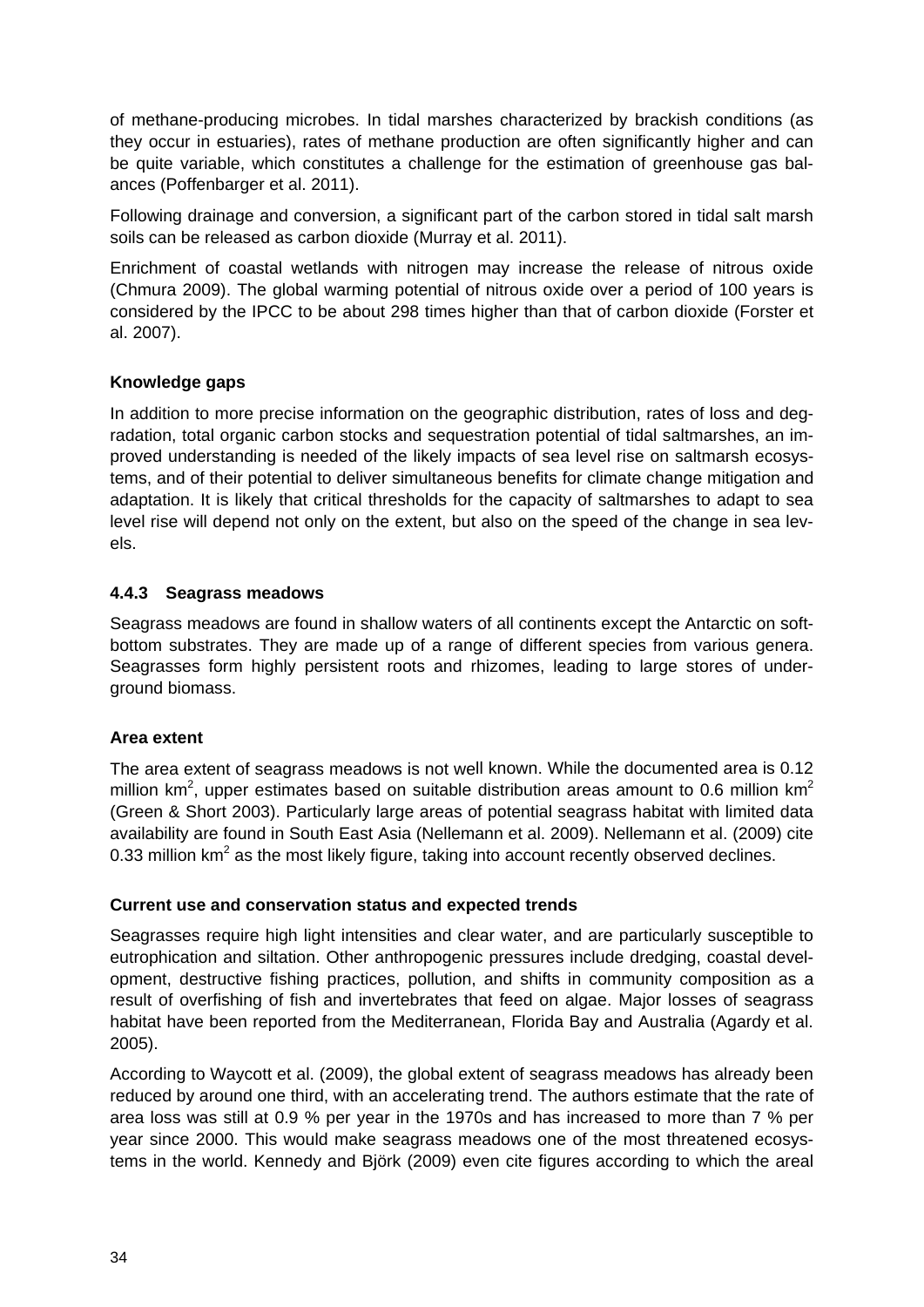extent of seagrasses has been reduced by 50 % over a period of about 15 years. It is expected that present losses will accelerate in particular in Southeast Asia and the Caribbean (SCBD 2010).

Restoration of seagrass meadows is technically difficult and costly and is currently not practised on a significant scale (Nellemann et al. 2009). Reducing pressure on still existing meadows seems to be a more practicable option.

#### **Ecosystem carbon stocks and greenhouse gas balance**

Kennedy and Björk (2009) cite estimates for average biomass carbon density in seagrass meadows of around 1.84 t C/ha, and for soil carbon of around 70 t C/ha, noting that in the most productive types of seagrass beds soil carbon stocks can be as high as 1,600 t C/ha. Using an intermediate estimate of seagrass distribution area, this would yield a value for total global carbon stock in seagrass meadows of 2.16 gigatonnes C. Murray et al. (2011) cite average values of 0.1-5 t C/ha for biomass carbon and 136 t C/ha for soil organic carbon content in the first meter of seagrass meadow sediments.

Knowledge on carbon accumulation in seagrass meadows is limited, and the main part of the available data originates from the Mediterranean Sea (Kennedy and Björk 2009). The seagrass species *Posidonia oceanica*, which is endemic to the Mediterranean, is capable of accumulating underground root mattes of several meters' depth and is considered to be the most effective species in terms of long term carbon storage. It is not yet clear whether and which other species make similarly high contributions to carbon burial.

According to Nellemann et al. (2009), reported values of long-term carbon burial rates in seagrass meadows range between 0.56 and 1.82 t C/ha and year, with an average value of 0.83 t C/ha and year. Kennedy and Björk (2009) calculate global rates of carbon sequestration in seagrass meadows of 0.027 – 0.04 gigatonnes per year, while the calculations provided by Kennedy et al. (2010) lead to a global estimate of carbon burial in seagrass meadows between 0.05 and 0.11 gigatonnes per year.

Management activities that reduce nutrient loads to coastal waters can allow for a recovery of degraded seagrass beds. However, the potential effects of such activities on carbon sequestration are difficult to estimate.

# **Knowledge gaps**

As indicated above, more accurate information on the distribution and conservation status of seagrass beds especially in South East Asia, and on the influence of species composition on ecosystem carbon stocks and sequestration rates, are among the most pressing research needs with regard to the potential of seagrass ecosystems for climate change mitigation (cp. Duarte et al. 2011). Ongoing research into the biogeography of seagrass species and the capacities of different species for carbon burial may help to significantly improve estimates of the total global carbon stock and sequestration potential of seagrass beds. More information is also needed on rates of carbon loss from degraded seagrass beds and on effective methods for seagrass restoration, including the identification of suitable areas.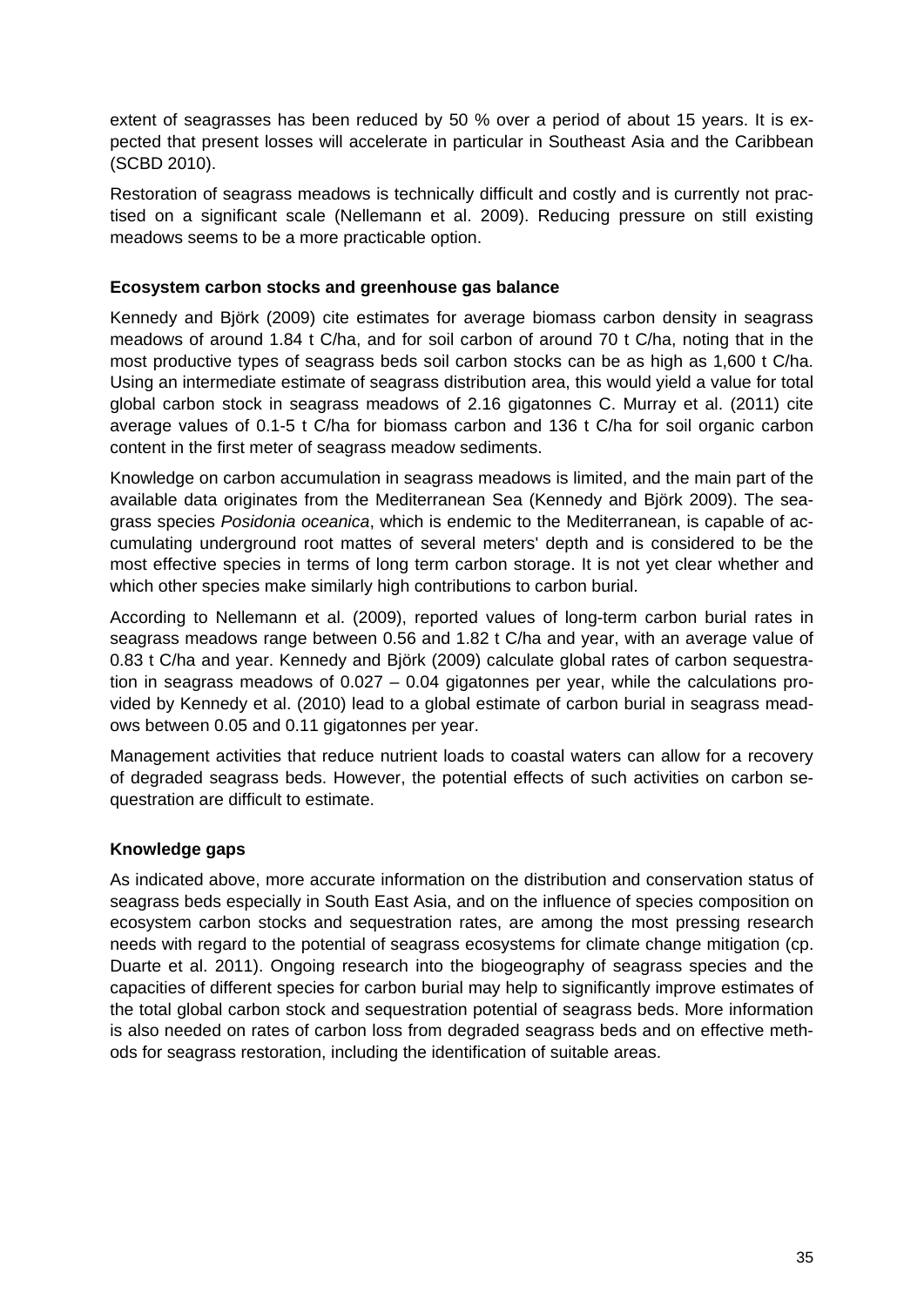# <span id="page-38-0"></span>**5 Analysis of possible priorities for action**

Many criteria can be used to rank options for ecosystem based mitigation activities, both in terms of the ecosystems to be addressed and the activities to be implemented. With regard to the potential benefits for climate change mitigation from individual projects, the possible emission and sequestration rates per hectare come to mind as most directly relevant:

- Information on rates of sequestration in natural or sustainably managed ecosystems, as well as on possible emissions through their degradation or conversion, can be used to estimate the potential benefits from approaches to reduce pressures acting on these ecosystems. It is worth noting that mitigation benefits in the form of avoided emissions may be high even where sequestration rates are low.
- Information on possible rates of sequestration during the recovery or rehabilitation of degraded ecosystems can be used to estimate the potential benefits from approaches to restore ecosystem carbon stocks, and the time scales over which these benefits could be realized.

However, other types of information should be considered as well:

- Scenarios and projections related to the future development of pressures (including land use as well as climate change) on ecosystem carbon stocks and greenhouse gas balances are important in order to estimate the actual mitigation benefits of interventions as compared to business as usual. They can also help to assess the long-term viability of achieved results.
- The potential off-site impacts and indirect effects of different types of measures and activities need to be taken into account, taking a systems perspective in order to assess the risk of displacement/leakage effects and other unintended outcomes, and the net benefits that would be achieved. For a discussion of some of the complexities surrounding predictions of the net impacts of land use-related policies, see Angelsen (2010).
- The nature and extent of possible contributions to the achievement of other environmental or socio-economic goals, such as biodiversity conservation, food security, poverty reduction and climate change adaptation, are likely to be of importance both for the funding institutions and for stakeholders in the project area and at the national level. This links with the wider question of political acceptability.
- Assessments of the practical feasibility of interventions should be carried out, taking into account technical, socio-economic and political aspects. Implementation and opportunity costs will be another key determinant of the likelihood of success.
- The quality of the knowledge base and available implementation and accounting methodologies for a specific activity will determine whether it is appropriate for one-off interventions, or whether it could most usefully be addressed as part of a comprehensive pilot programme including a scientific component.
- The total area extent of the ecosystem type and the relative importance of the pressures to be addressed can provide an indication of the potential for upscaling lessons learned from projects and for applying the developed methods and tools more widely.

A preliminary assessment of options for action with regard to the ecosystem types considered in this report, taking into account the above considerations, is given as follows.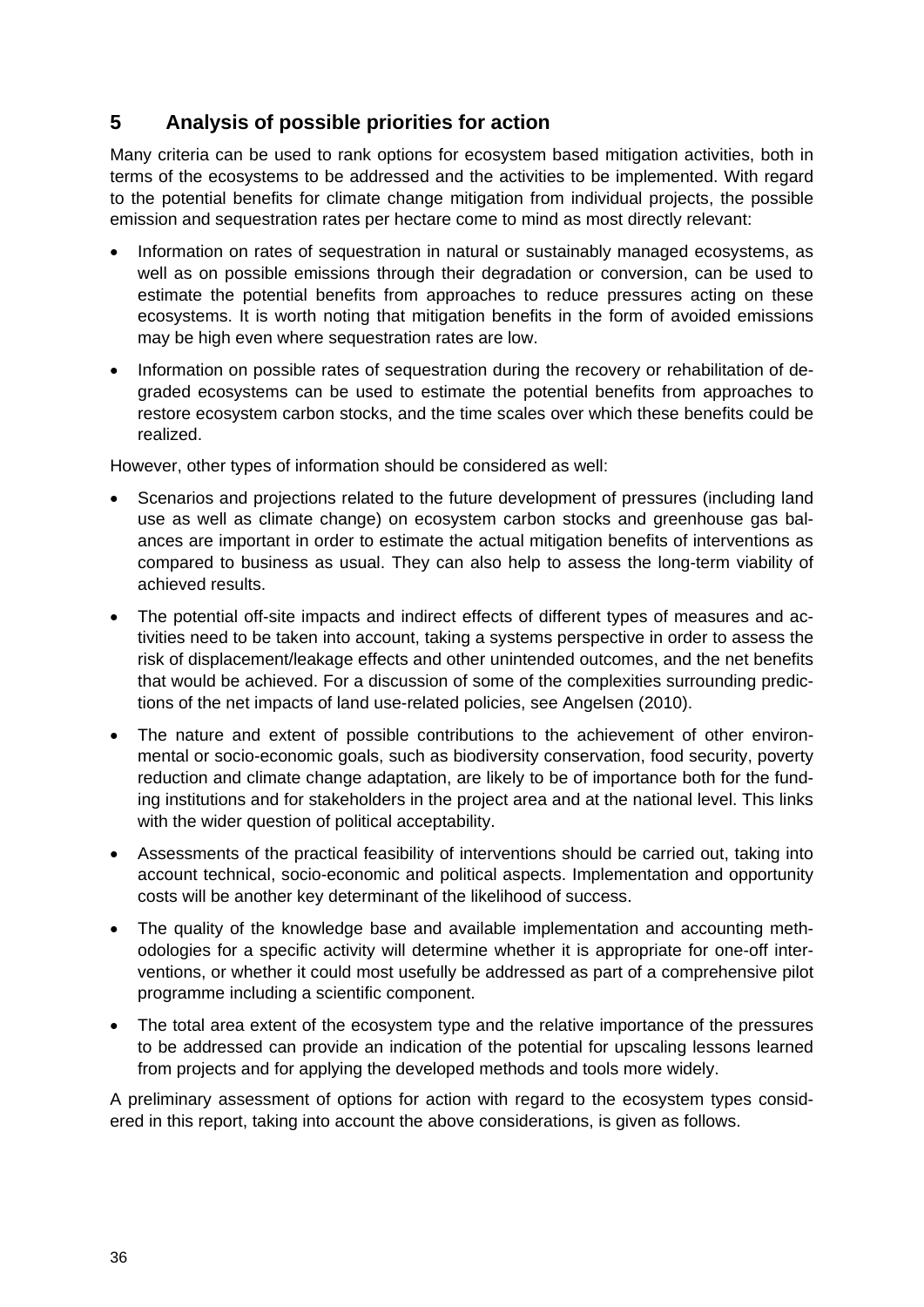# **Tundra**

Although the high-end estimates of the carbon density of tundra ecosystems are comparable to carbon densities in forest ecosystems (estimates for which range broadly between 150 and 450 t C/ha, depending on forest type; Trumper et al. 2009), the main threats to tundra carbon stocks are related to climate change. There seem to be no major opportunities for beneficial interventions other than climate change mitigation more broadly.

#### **Temperate grasslands, savannahs and shrublands**

The reported estimates of the carbon density of ecosystems in the temperate grasslands, savannahs and shrublands biome are comparable to the lower range of estimates for carbon densities in forest.

Due to the extent of past degradation, projects aimed at rehabilitating degraded landscapes could have a high potential for carbon sequestration as well as for socio-economic benefits and climate change adaptation, incurring very low opportunity costs and avoiding leakage risks. However, required initial investments for implementation are likely to be high and biodiversity benefits may be moderate unless restoration activities can take pressure off other valuable habitats. Depending on the causes of degradation, rehabilitation may need to involve restoration of vegetative cover as well as reversal of changes in hydrological regimes.

Projects improving the management of over-utilized grazing lands could be highly costefficient by combining increased productivity with climate change mitigation benefits and increased resilience to climate change (cp. Conant 2010).

For some temperate grassland areas, improved fire management may also offer opportunities for climate change mitigation, especially where fire regimes have been changed as a direct or indirect consequence of human activity (e.g. increasing frequency of fires due to reduced densities of wild grazing animals).

Projects aimed at avoiding further conversion of natural habitats could yield high benefits in terms of avoided emissions and biodiversity conservation where appropriate, and are likely to require low public investment. Associated socio-economic impacts and risks of displacement of activities would need to be assessed. Projects could build on emerging accounting methodologies.

Conversion of temperate grasslands to tree plantations has been discussed as a further ecosystem-based mitigation option. However, such projects are unlikely to produce biodiversity benefits and location, design and management regimes need to be chosen carefully in order to avoid negative ecological and socio-economic impacts.

#### **Tropical and subtropical grasslands, savannahs and shrublands**

Most estimates of the carbon density of ecosystems in the tropical and subtropical grasslands, savannahs and shrublands biome are slightly lower than the values reported for forests. At the same time, due to currently high rates of degradation and conversion, emissions from unsustainable land use activities in this biome may equal emissions from tropical deforestation (cp. Grace et al. 2006).

Interventions aiming to achieve sustainable land use patterns will face major challenges in this biome due to high population pressure and often low institutional capacities for environ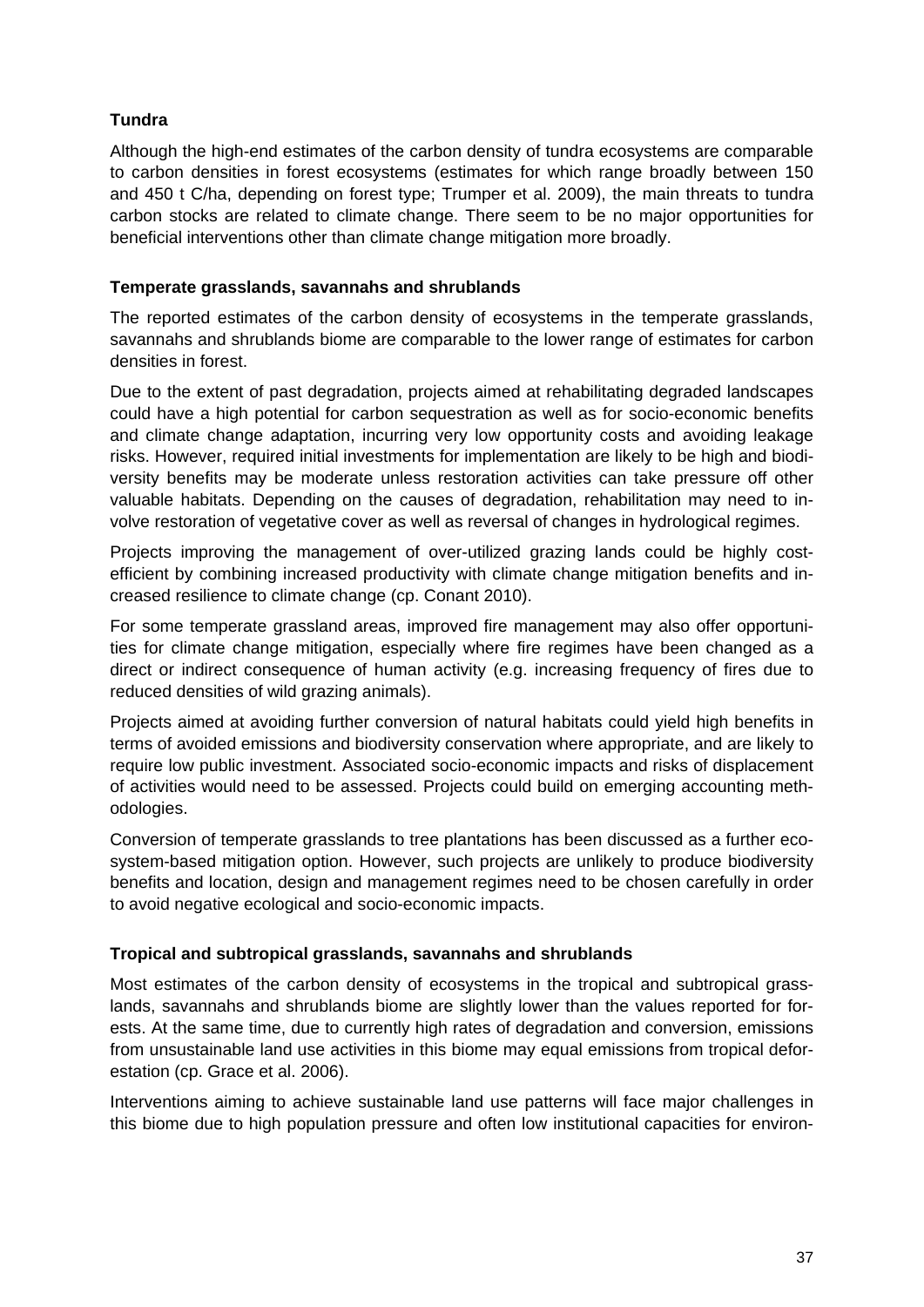mental management, but could yield significant socio-economic, adaptation and biodiversity benefits if they succeed.

Due to the fact that pastoral systems in savannah areas are often not supported by clear property rights, attempts to create financial incentives related to carbon sequestration through improved grazing regimes are likely to be difficult and innovative solutions may need to be found (Conant 2010).

Projects aiming to improve fire management could combine socio-economic and environmental benefits, incur relatively low cost and build on emerging accounting methodologies.

Projects focussing on the maintenance or restoration of the tree component in savannah woodlands can earn carbon credits by building on existing methodologies for reducing emissions from deforestation and enhancing forest carbon stocks. On the downside, the risk of negative impacts through displacement of pressures from forest areas as a consequence of measures to reduce deforestation and forest degradation is particularly high in savannah ecosystems, and REDD+ initiatives should address this.

With regard to afforestation of savannahs (i.e. planting trees in a density that would not occur without human intervention), the same ecological and socio-economic considerations need to be taken into account as for afforestation of temperate grasslands.

### **Deserts and dry shrublands**

Average carbon densities in this biome are lower than for any other area. However, variability among different types of desert and dry shrubland ecosystems is high, and some dry shrubland systems in particular come close to the carbon stock values for dry forest. Addressing degradation of such systems could be a worthwhile activity providing substantial climate change mitigation, biodiversity and socio-economic benefits. Due to low rates of productivity, the potential for restoration projects to contribute to carbon sequestration is likely to be relatively small.

#### **Mangroves**

Reported carbon stocks, sequestration capacities and potential emissions from conversion of mangrove ecosystems are higher than those estimated for terrestrial forests, and high rates of decline imply that successful initiatives for conservation and restoration could achieve significant mitigation benefits. At the same time, mangroves provide a wide range of livelihood benefits and other environmental services including coastal protection and disaster prevention, timber and non-timber forest products, as well as habitat and nursery functions for commercially relevant fish species and threatened biodiversity. Depending on environmental conditions, rates of sediment accretion in mangrove stands can be high, contributing to the potential for adaptation to sea level rise (cp. McKee 2010). Appropriate management of mangroves can further enhance their resilience to climate change (cp. McLeod & Salm 2006).

Projects aimed at maintaining or rehabilitating mangrove ecosystems have been shown in a number of case studies to provide net economic gains to society, even though they may restrict the economic opportunities of individual stakeholders (cp. Spalding et al. 2010, Millennium Ecosystem Assessment 2005, TEEB 2009). Because of the importance of mangrove ecosystem goods and services for local populations, supporting sustainable livelihood options should be a central component of interventions.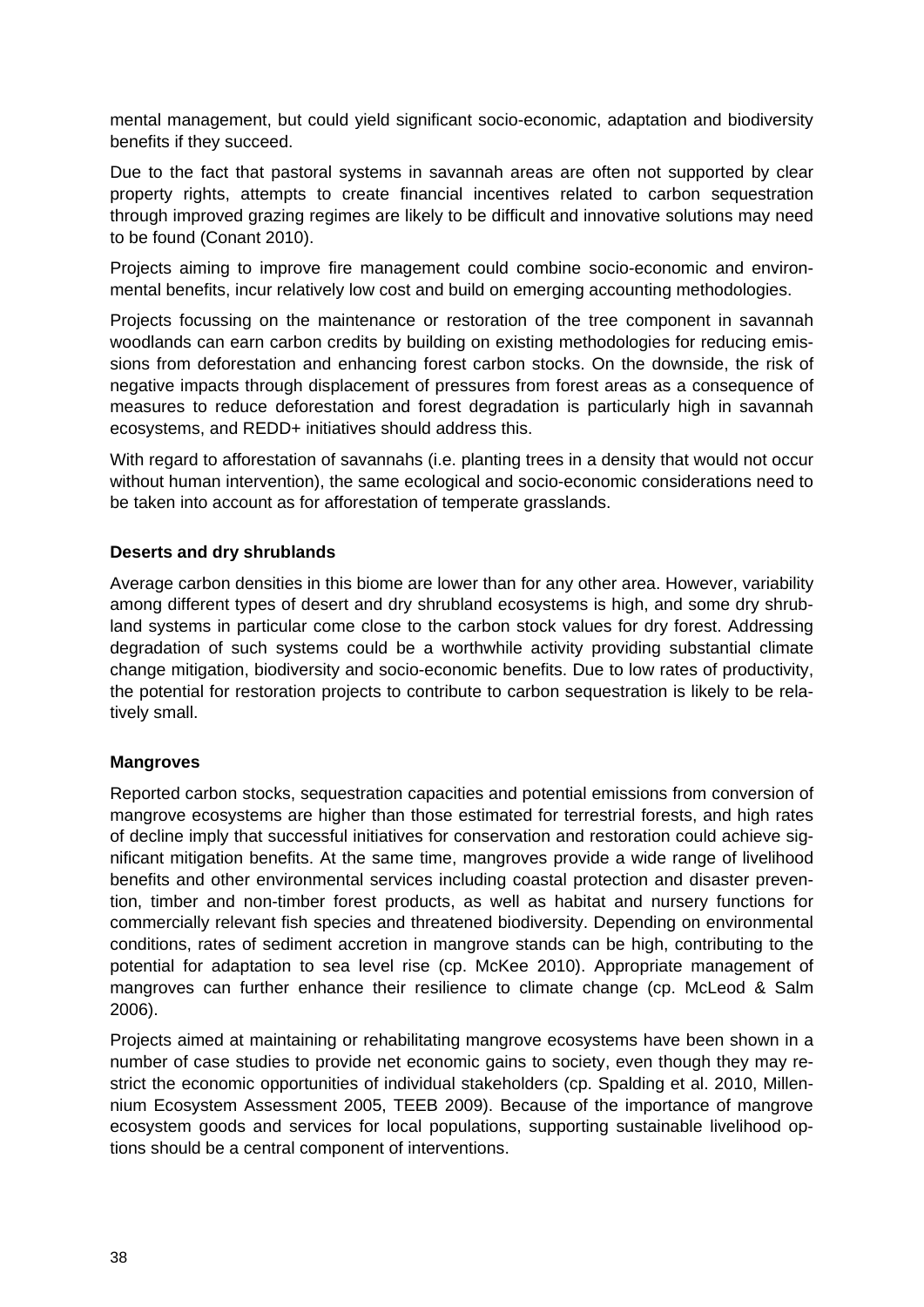Activities can be linked with REDD+ initiatives and build on emerging specific accounting standards. A review of methods to quantify impacts of human activity on greenhouse gas emissions in wetlands, including tidally influenced wetlands like mangrove, saltmarsh, seagrass and tidal freshwater systems, is currently being carried out by the IPCC and is expected to be concluded by 2013.

# **Tidal saltmarshes**

Reported carbon sequestration rates in tidal saltmarshes are comparable to those of mangroves, and estimated rates of loss are giving similar reason for concern. Projects combining climate change adaptation and mitigation in tidal saltmarshes could bring significant advantages where they are realistic given current coastal settlement and infrastructure patterns. Due to the fact that most tidal saltmarshes are situated in developed countries, the possibility for synergies with poverty reduction is low. Activities can build on emerging accounting standards (see above).

### **Seagrass meadows**

Seagrass meadows have important ecological functions (including forage, habitat and nursery functions for fish, marine mammals and reptiles, molluscs and other species, sediment stabilization, and buffering of coral reefs against siltation and pollution) that are estimated to deliver large economic benefits to society (cp. Duarte et al. 2008), and appear to be highly threatened. However, due to the extent of uncertainty with regard to their carbon contents and storage rates, it seems too early to make a conclusive assessment of their mitigation potential. Also, projects trying to address climate change by conserving or restoring seagrass ecosystems will face large difficulties related to monitoring as well as to demonstrating causality, as the pressures acting on seagrass meadows mostly originate from land-based activities which can take place at a large distance from the area of impact. Where such projects are undertaken, they should have a strong research component.

Efforts to restore seagrass ecosystems should be concentrated in areas where the root causes for decline (e.g. eutrophication and sedimentation) can be addressed, as they are unlikely to succeed otherwise.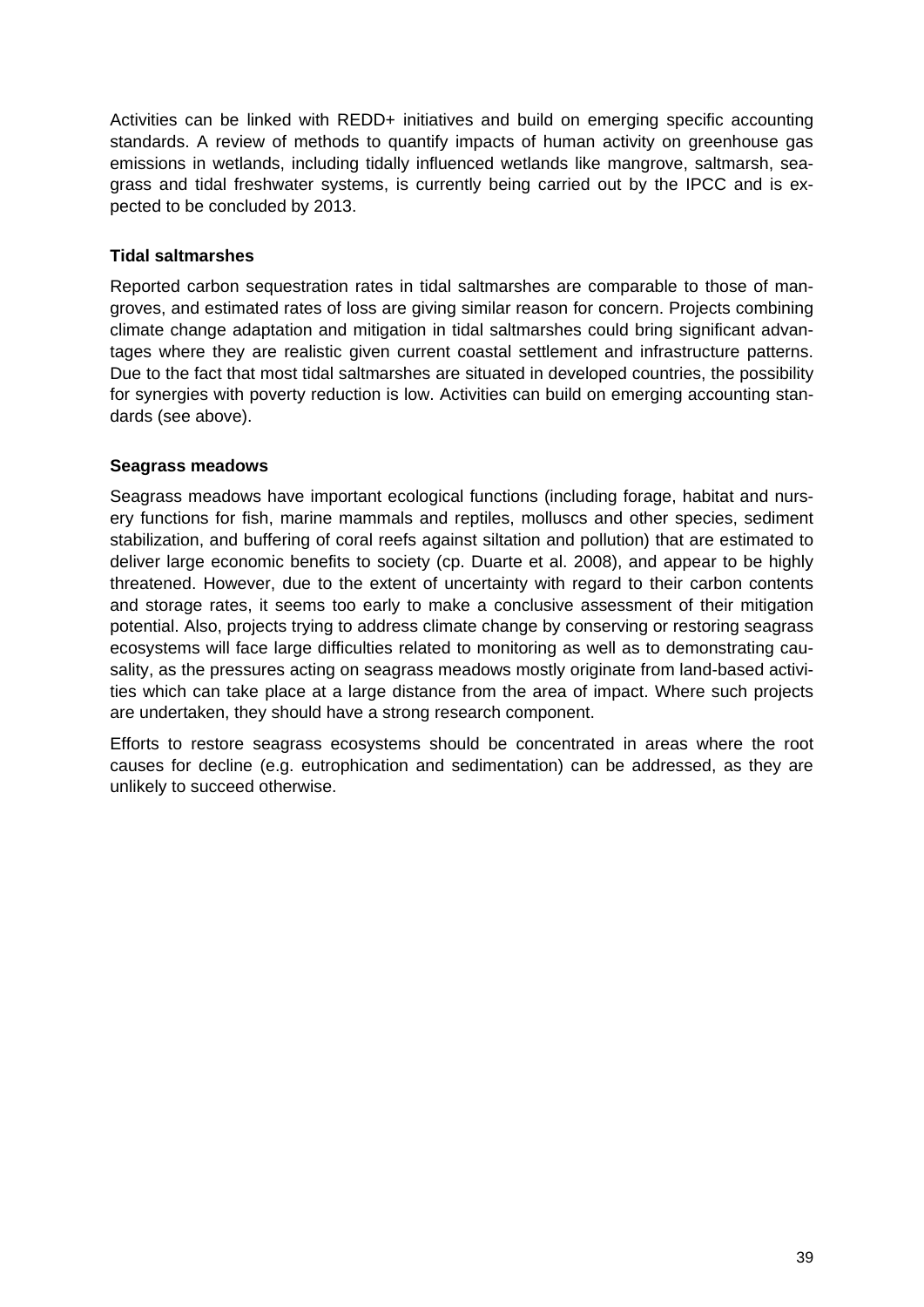# <span id="page-42-0"></span>**6 Conclusion**

As discussed in this paper, with few exceptions most ecosystem types have the potential to serve as a basis for ecosystem-based mitigation approaches, due to the fact that they hold significant carbon stocks and are suffering from a variety of anthropogenic pressures that lead to the depletion of these stocks. This potential should be used more widely, and measures for the conservation, restoration and sustainable use of ecosystems and their carbon stocks should be implemented in a way that provides multiple benefits for climate change mitigation, adaptation and other social and environmental goals.

Challenges are likely to include the reconciliation of competing demands for land in order to arrive at management regimes that are both sustainable and acceptable to stakeholders, and the development of knowledge and methodological approaches in order to plan for, measure and verify the success of interventions.

With regard to remaining gaps in knowledge, there are good reasons to invest in the improvement of data on carbon stocks and greenhouse gas fluxes for understudied regions, ecosystems, carbon pools (e.g. soil carbon), greenhouse gases or activities, both through further field studies and through desk reviews of existing literature, as well as in the development of simple accounting tools and methodologies, including regionally appropriate default values, indicator-based approaches and computer-based modelling.

More information is also needed on the likely impacts of climate change and associated phenomena, such as sea level rise and elevated carbon dioxide concentrations, on ecosystem carbon stocks.

Finally, the potential synergies and trade-offs between the climate-related benefits and other positive environmental and social outcomes from different kinds of ecosystem-based mitigation measures should be investigated more closely.

Pilot projects with appropriate scientific support could help to test and demonstrate the feasibility of new approaches and at the same time enhance the knowledge base on the climate relevance of ecosystems other than forests and peatlands, and on best practices for strengthening their role in climate change mitigation. In the long run, such projects could pave the way for the development of results-based incentive systems for a broad portfolio of ecosystem-based mitigation activities.

Where suitable accounting methodologies are already available, existing and/or emerging mechanisms that can (and should) be used to support ecosystem-based mitigation activities beyond forests and peatlands are the development of carbon credits for the voluntary market, the development of Nationally Appropriate Mitigation Actions (NAMAs) in developing countries, and direct support to climate change mitigation from governments, environmental funds and organizations.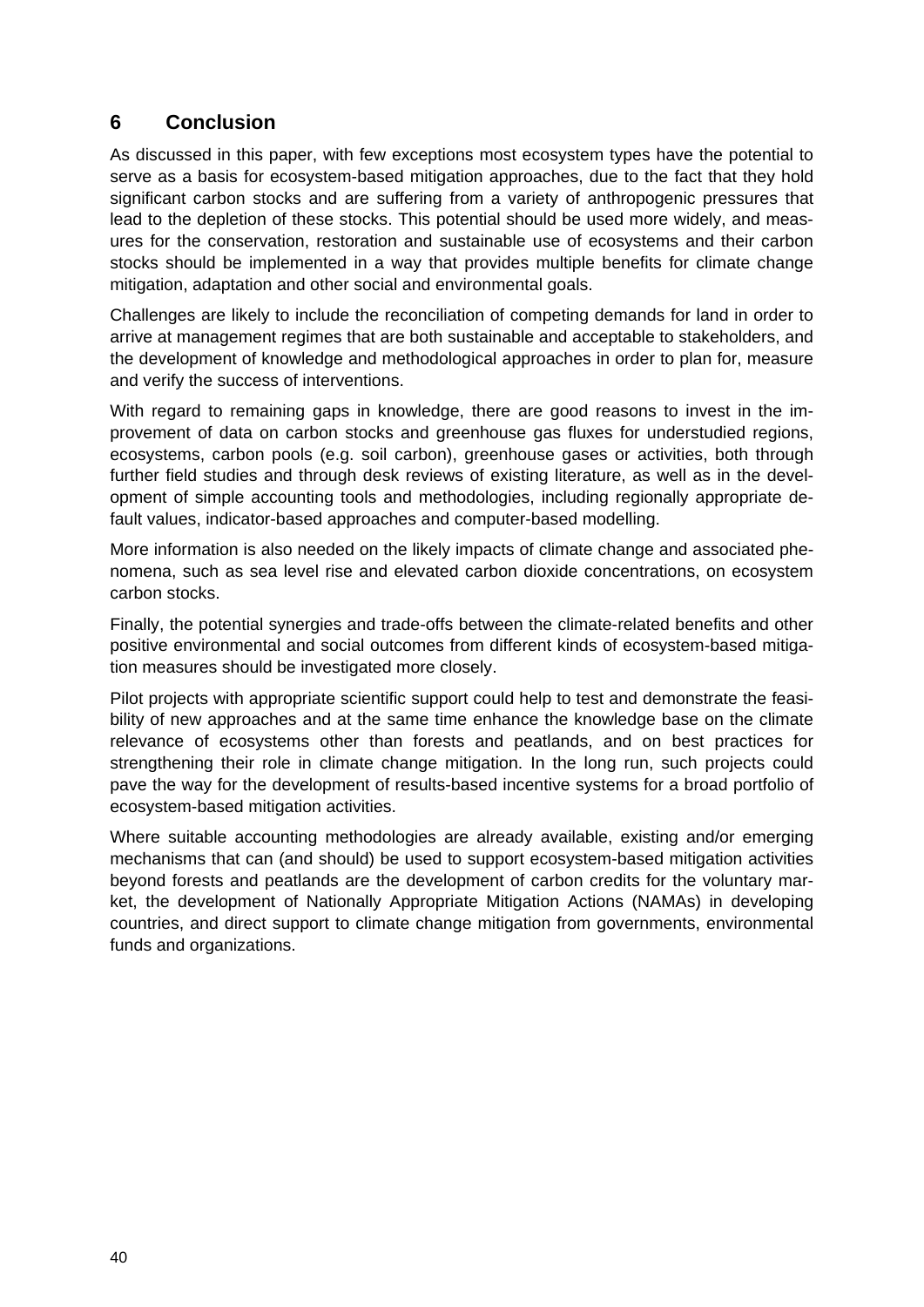# <span id="page-43-0"></span>**References**

- ABIDEEN, Z., ANSARI, R., KHAN, M. A. (2011): Halophytes: Potential source of ligno-cellulosic biomass for ethanol production. Biomass and Bioenergy 35: 1818-1822.
- AGARDY, T., ALDER, J., DAYTON, P., CURRAN, S., KITCHINGMAN, A., WILSON, M., CATENAZZI, A., RESTREPO, J., BIRKELAND, C., BLABER, S., SAIFULLAH, S., BRANCH, G., BOERSMA, D., NIXON, S., DUGAN, P., DAVIDSON, N., VÖRÖSMARTY, C. (2005): Coastal Systems. UN Millennium Ecosystem Assessment. Chapter 19. pp. 513-548.
- ALLEN, D., DALAL, R. C., RENNENBERG, H. AND SCHMIDT, S. (2011): Seasonal variation in nitrous oxide and methane emissions from subtropical estuary and coastal mangrove sediments, Australia. Plant Biology, 13: 126–133. doi: 10.1111/j.1438- 8677.2010.00331.x.
- ALONGI, D. M. (2011): Carbon payments for mangrove conservation: ecosystem constraints and uncertainties in sequestration potential. Environ Sci Pol 14: 462–470.
- AMTHOR, J. S., DALE, V. H., EDWARDS, N. T., GARTEN, C. T., GUNDERSON, C. A., HANSON, P. J., HUSTON, M. A., KING, A. W., LUXMOORE, R. J., MCLAUGHLIN, S. B., MARLAND, G., MUL-HOLLAND, P. J., NORBY, R. J., O'NEILL, E. G., O'NEILL, R. V., POST, W. M., SHRINER, D. S., TODD, D. E., TSCHAPLINSKI, T. J., TURNER, R. S., TUSKAN, G. A., WULLSCHLEGER, S. D. (1998): Terrestrial Ecosystem Responses to Global Change: a Research Strategy. Report by the Ecosystems Working Group. Environmental Sciences Division Publication No. 4821. U.S. Department of Energy.
- AMUNDSON, R. (2001). The carbon budget in soils. Annual Review of Earth and Planetary Sciences 29, 535-562.
- ANGELSEN, A. (2010): Policies for reduced deforestation and their impact on agricultural production. PNAS (107) 46: 19639–19644.
- BAI, Z. G., D. L. DENT, L. OLSSON AND M. E. SCHAEPMAN (2008): Global assessment of land degradation and improvement. 1. Identification by remote sensing. Report 2008/01, IS-RIC – World Soil Information, Wageningen. LADA technical Report no. 12.
- BAI, Z. G., JONG, R. DE, VAN LYNDEN, G. W. J. (2010): An update of GLADA Global assessment of land degradation and improvement. ISRIC report 2010/08, ISRIC – World Soil Information, Wageningen
- BOUILLON, S., BORGES, A. V., CASTAÑEDA-MOYA, E., DIELE, K., DITTMAR, T., DUKE, N. C., KRISTENSEN, E., LEE, S. Y., MARCHAND, C., MIDDELBURG, J. J,. RIVERA-MONROY, V. H., SMITH, T. J. AND R. R. TWILLEY (2008): Mangrove production and carbon sinks: A revision of global budget estimates, Global Biogeochem. Cycles, 22, GB2013
- BOUILLON, S., RIVERA-MONROY, V., TWILLEY, R., KAIRO, J. (2009): Mangroves. In: Laffoley, D.d'A. & Grimsditch, G. (eds.): The management of natural coastal carbon sinks. IUCN, Gland, Switzerland. 53 pp
- CASSMAN, K. G., WOOD, S., CHOO, P. S., COOPER, H. D., DEVENDRA, C., DIXON, J., GASKELL, J., KHAN, S., LAL, R., LIPPER, L., PRETTY, J., PRIMAVERA, J., RAMANKUTTY, N., VIGLIZZO, E., WIEBE, K. (2005): Cultivated Systems. UN Millennium Ecosystem Assessment Chapter 26. pp. 745-794
- CHAPIN, F. S., BERMAN, M., CALLAGHAN, T. V., CONVEY, P., CRÉPIN, A., DANELL, K., DUCKLOW, H., FORBES, B., KOFINAS, G., MCGUIRE, A. D., NUTTALL, M., VIRGINIA, R., YOUNG, O., ZI-MOV, S. (2005): Polar Systems. UN Millennium Ecosystem Assessment Chapter 25. pp. 717-743.
- CHMURA, G. (2009): Tidal Salt Marshes. In: Laffoley, D.d'A. & Grimsditch, G. (eds.): The management of natural coastal carbon sinks. IUCN, Gland, Switzerland. 53 pp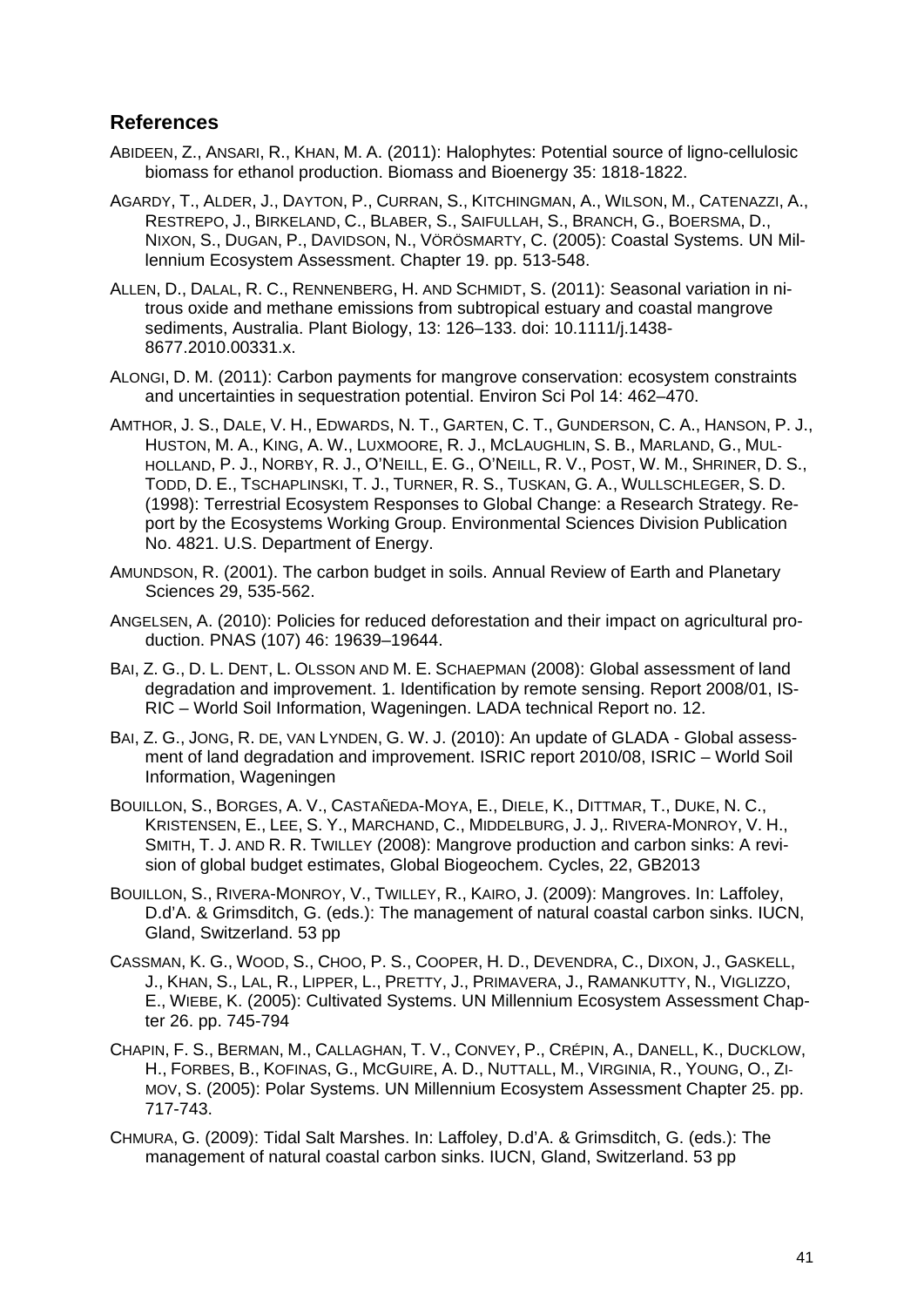- CIAIS, P., BOMBELLI, A., WILLIAMS, M., PIAO, S. L., CHAVE, J., RYAN, C. M., HENRY, M., BREN-DER, P., VALENTINI, R. (2011): The carbon balance of Africa: synthesis of recent research studies. Phil. Trans. R. Soc. A (2011) 369, 1–20
- COAD L., BURGESS, N.D., BOMHARD, B. AND BESANCON, C. (2009): Progress on the Convention on Biological Diversity's 2010 and 2012 Targets for Protected Area Coverage. A technical report for the IUCN international workshop "Looking to the Future of the CBD Programme of Work on Protected Areas", Jeju Island, Republic of Korea, 14-17 September 2009. UNEP-WCMC, Cambridge, UK.
- CONANT, R. (2010): Challenges and opportunities for carbon sequestration in grassland systems. A technical report on grassland management and climate change mitigation. Integrated Crop Management Vol. 9–2010.
- CROOKS, S., HERR, D., TAMELANDER, J., LAFFOLEY, D., VANDEVER, J. (2011): Mitigating Climate Change through Restoration and Management of Coastal Wetlands and Nearshore Marine Ecosystems: Challenges and Opportunities. Environment Department Paper 121, World Bank, Washington, DC.
- DE DEYN, G. B., CORNELISSEN, J. H. C., AND BARDGETT, R. D. (2008). Plant functional traits and soil carbon sequestration in contrasting biomes. Ecology Letters 11, 516-531.
- DONATO, D. C., KAUFFMAN, J. B., MURDIYARSO, D., KURNIANTO, S., STIDHAM, M., KANNINEN, M. (2011): Mangroves among the most carbon-rich forests in the tropics. Nature Geoscience Letters. NGEO1123.
- DONEY, S.C., BALCH, W.M., FABRY, V.J., FEELY, R.A. (2009): Ocean acidification: A critical emerging problem for the ocean sciences. Oceanography 22(4):16–25.
- DOUGLASS, L. L., POSSINGHAM, H. P., CARWARDINE, J., KLEIN, C. J., ROXBURGH, S. H., ET AL. (2011) The Effect of Carbon Credits on Savanna Land Management and Priorities for Biodiversity Conservation. PLoS ONE 6(9): e23843
- DUARTE, C. M., CEBRIÁN, J. (1996): The fate of marine autotrophic production. Limnol. Oceanogr., 41(8), 1996, 1758-1766.
- DUARTE, C. M., DENNISON, W. C., ORTH, R. J. W., CARRUTHERS, T. J. B. (2008): The Charisma of Coastal Ecosystems: Addressing the Imbalance. Estuaries and Coasts: J CERF (2008) 31:233–238.
- DUARTE, C. M., KENNEDY, H., MARBÀ, N., HENDRIKS, I. (2011): Assessing the capacity of seagrass meadows for carbon burial: current limitations and future strategies. Ocean & Coastal Management doi:10.1016/j.ocecoaman.2011.09.001.
- DUARTE, C. M., MIDDELBURG, J. J., AND CARACO, N. (2005). Major role of marine vegetation on the oceanic carbon cycle. Biogeosciences 2, 1-8.
- FAN, J., ZHONG, H., HARRIS, W., YU, G., WANG, S., HU, Z., AND YUE, Y. (2008). Carbon storage in the grasslands of China based on field measurements of above- and below-ground biomass. Climatic Change 86, 375-396.
- FITZGERALD, C., GIRI, C., KAINUMA, M., LATHAM, J., LOYCHE WILKIE, M., SINGH, A., SPALDING, M., WOOD, L. (2011): Global mangrove mapping techniques: a comparison of two approaches and their implications for real world decision making. Poster.
- FORSTER, P., V. RAMASWAMY, P. ARTAXO, T. BERNTSEN, R. BETTS, D.W. FAHEY, J. HAYWOOD, J. LEAN, D.C. LOWE, G. MYHRE, J. NGANGA, R. PRINN,G. RAGA, M. SCHULZ AND R. VAN DORLAND (2007): Changes in Atmospheric Constituents and in Radiative Forcing. In: Climate Change 2007: The Physical Science Basis. Contribution of Working Group I to the Fourth Assessment Report of the Intergovernmental Panel on Climate Change.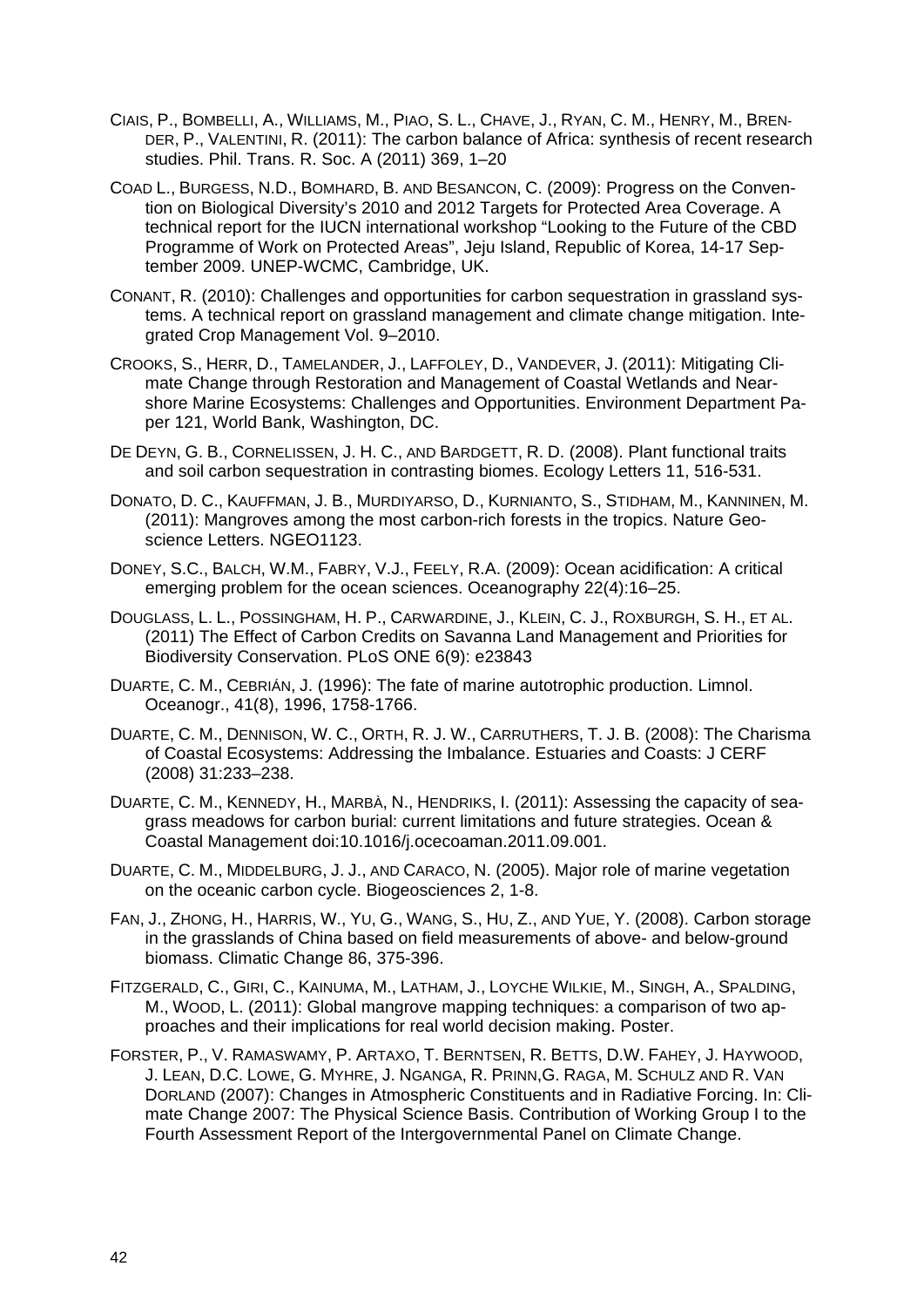- GIRI, C., OCHIENG, E., TIESZEN, L. L., ZHU, Z., SINGH, A., LOVELAND, T., MASEK, J., DUKE, N. (2011): Status and distribution of mangrove forests of the world using earth observation satellite data. Global Ecology and Biogeography (20): 154-159.
- GOETZ, S. J., BACCINI, A., LAPORTE, N. T., JOHNS, T., WALKER, W., KELLNDORFER, J., HOUGH-TON, R. A., SUN, M. (2009): Mapping and monitoring carbon stocks with satellite observations: a comparison of methods. Carbon Balance and Management 2009, 4:2
- GRACE, J., SAN JOSÉ, J., MEIR, P., MIRANDA, H. S., AND MONTES, R. A. (2006). Productivity and carbon fluxes of tropical savannas. Journal of Biogeography 33, 387-400.
- GREEN, E.P., SHORT, F.T.(EDS). (2003): World Atlas of Seagrasses. University of California Press, Berkeley, CA. 298 pp.
- GUO, L. B., GIFFORD, R. M. (2002): Soil carbon stocks and land use change: a meta analysis. Global Change Biology 8 (4): 345-360.
- HE, N. P., Y. H. ZHANG, Q. YU, Q. S. CHEN, Q. M. PAN, G. M. ZHANG, AND X. G. HAN. (2011): Grazing intensity impacts soil carbon and nitrogen storage of continental steppe. Ecosphere 2(1):art8. doi:10.1890/ES10-00017.1
- HENRY, M., VALENTINI, R. AND BERNOUX, M. (2009): Soil carbon stocks in ecoregions of Africa. Biogeosciences Discuss., 6, 797–823.
- IGBP-DIS (2000). Global Soil Data Products CD-ROM. Global Soil Data Task, International Geosphere-Biosphere Programme, Data and Information System, Potsdam, Germany. Sourced from Oak Ridge National Laboratory Distributed Active Archive Center, Oak Ridge, Tennessee, USA. URL: http://www.daac.ornl.gov/SOILS/guides/igbpsurfaces.html.
- IPCC (2003): Good Practice Guidance for Land Use, Land-Use Change and Forestry. Available from: http://www.ipcc-nggip.iges.or.jp/public/gpglulucf/gpglulucf\_contents.html
- IPCC (2006): 2006 IPCC Guidelines for National Greenhouse Gas Inventories. Volume 4: AFOLU. Available from: http://www.ipcc-nggip.iges.or.jp/public/2006gl/index.html
- IPCC (2007): Climate Change 2007: Mitigation. Contribution of Working Group III to the Fourth Assessment Report of the Intergovernmental Panel on Climate Change. B. Metz, O.R. Davidson, P.R. Bosch, R. Dave & L.A. Meyer, eds. Cambridge, UK, and New York, USA, Cambridge University Press.
- JANETOS, A., KASPERSON, R., AGARDY, T., ALDER, J., ASH, N., DEFRIES, R., NELSON, G. (2005): Synthesis: Condition and Trends in Systems and Services, Trade-offs for Human Well-being, and Implications for the Future. UN Millennium Ecosystem Assessment Chapter 28, pp. 827-838.
- JOBBÁGY, E., JACKSON, R. B., (2000): The vertical distribution of soil organic carbon and its relation to climate and vegetation. Ecological Applications 10(2), 2000, pp. 423– 436
- KAUFFMAN, J. B., HEIDER, C., COLE, T. G., DWIRE, K. A., DONATO, D. C. (2011): Ecosystem Carbon Stocks of Micronesian Mangrove Forests. Wetlands (2011) 31:343–352
- KENNEDY, H., BJÖRK, M. (2009): Seagrass Meadows. In: Laffoley, D.d'A. & Grimsditch, G. (eds.): The management of natural coastal carbon sinks. IUCN, Gland, Switzerland. 53 pp
- KENNEDY, H., BEGGINS, J., DUARTE, C. MM, FOURQUREAN, J. W., HOLMER, M., MARBÀ, N., MID-DELBURG, J. J. (2010): Seagrass sediments as a global carbon sink: isotopic constraints. Global Biogeochem Cycles 24:GB4026 doi:10.1029/2010GB003848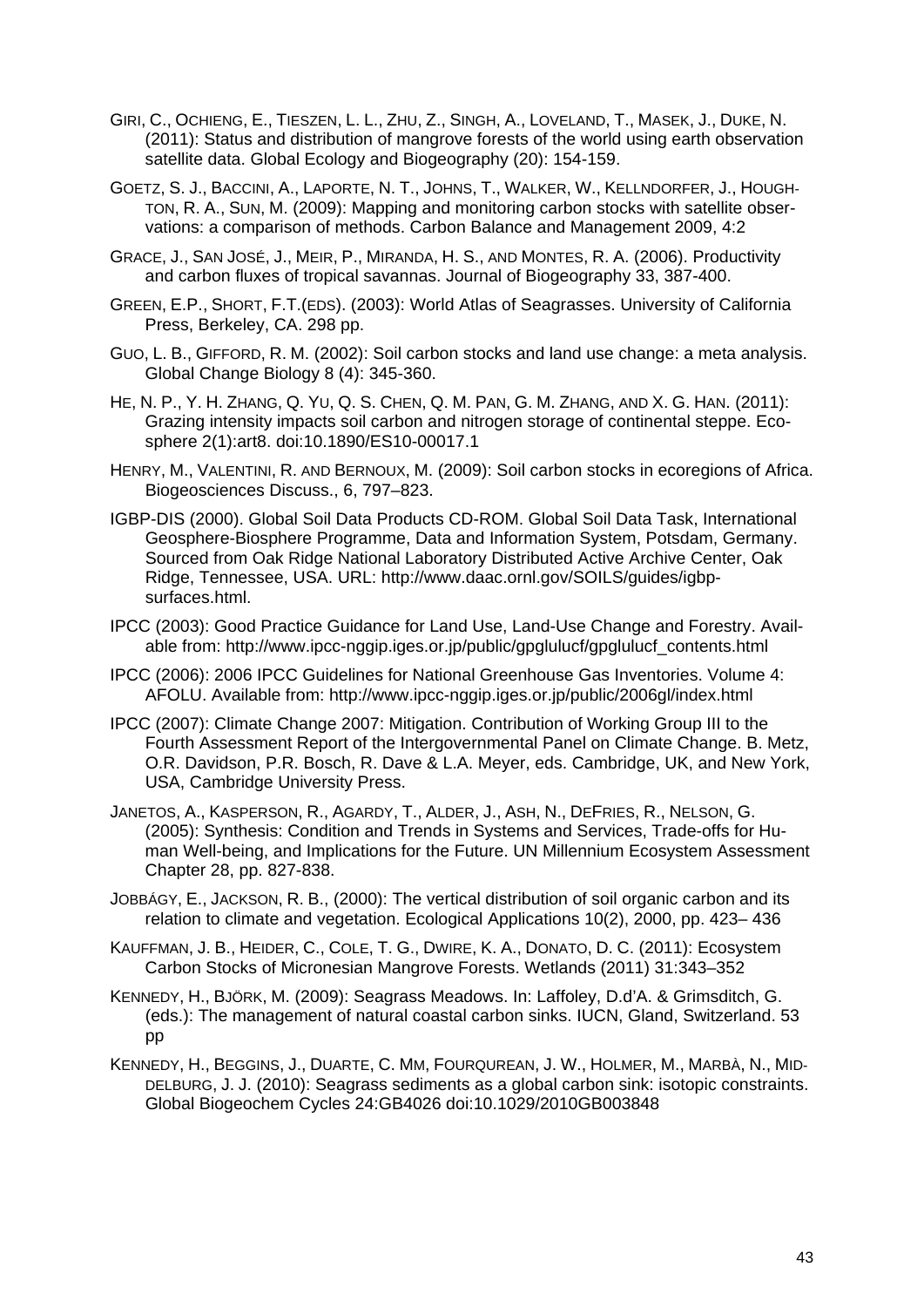- KOVEN, C. D., RINGEVALA, B., FRIEDLINGSTEIN, P., CIAIS, P., CADULEA, P., KHVOROSTYANOV, D., KRINNER, G., TARNOCAI, C. (2011): Permafrost carbon-climate feedbacks accelerate global warming. PNAS August 18, 2011.
- KUTSCH, W. L., MERBOLD, L., ZIEGLER, W., MUKELABAI, M. M., MUCHINDA, M., KOLLE, O., SCHOLES, R. J. (2011): The charcoal trap: Miombo forests and the energy needs of people. Carbon Balance and Management 2011 6:5.
- LAFFOLEY, D.D'A. & GRIMSDITCH, G. (EDS.) (2009): The management of natural coastal carbon sinks. IUCN, Gland, Switzerland. 53 pp
- LAL, R. (2001): Potential of desertification control to sequester carbon and mitigate the greenhouse effect. Climatic Change, vol. 51, pp. 35–72.
- LAL, R. (2004). Soil Carbon Sequestration Impacts on Global Climate Change and Food Security. Science 304, 1623-1627.
- LAL, R. (2009): Mitigating desertification and climate change through soil quality restoration and carbon sequestration. Published online at [http://tinread.usb.md:8888/tinread/fulltext/lal/mitigating.pdf,](http://tinread.usb.md:8888/tinread/fulltext/lal/mitigating.pdf) last accessed on February 12, 2012.
- LE QUÉRÉ, C., RAUPACH, M., R., CANADELL, J., G., MARLAND, G., BOPP, L., CIAIS, P., CONWAY, T., J., DONEY, S., C., FEELY, R., A., FOSTER, P., FRIEDLINGSTEIN, P., GURNEY, K., HOUGH-TON, R., A., HOUSE, J., I., HUNTINGFORD, C., LEVY, P., E., LOMAS, M., R., MAJKUT, J., METZL, N., OMETTO, J., P., PETERS, G., P., PRENTICE, I., C., RANDERSON, J., T., RUNNING, S., W., SARMIENTO, J., L., SCHUSTER, U., SITCH, S., TAKAHASHI, T., VIOVY, N., VAN DER WERF, G., R., WOODWARD, F., I. (2009): Trends in the sources and sinks of carbon dioxide. Nature Geoscience 2, 831-835.
- LOVELOCK, C. E., ELLISON, J. (2007): Vulnerability of mangroves and tidal wetlands of the Great Barrier Reef to climate change. In: Johnson, J.E., Marshall, P.A. (eds.): Climate Change and the Great Barrier Reef: A Vulnerability Assessment. Great Barrier Reef Marine Park Authority and Australian Greenhouse Office, Australia.
- LOVELOCK, C. E., RUESS, R. W., FELLER, I. C. (2011): CO2 Efflux from Cleared Mangrove Peat. PLoS ONE 6(6): e21279. doi:10.1371/journal.pone.0021279.
- MACK, M.C., BRET-HARTE, M.S., HOLLINGSWORTH, T.N., JANDT, R.R., SCHUUR, E.A. G., SHAVER, G.R. AND D.L. VERBYLA (2011): Carbon loss from an unprecedented Arctic tundra wildfire. Nature 475 pp. 489–492
- MCKEE, K. L. (2010): Biophysical controls on accretion and elevation change in Caribbean mangrove ecosystems. Estuarine, Coastal and Shelf Science (91) 4: 475-483.
- MCLEOD, E., AND SALM, R. V. (2006): Managing Mangroves for Resilience to Climate Change. IUCN, Gland, Switzerland. 64pp.
- MERBOLD, L., KUTSCH, W. L., CORRADI, C., KOLLE, O., REBMANN, C., STOY, P. C., ZIMOV, S. A., SCHULZE, E.-D. (2009): Artificial drainage and associated carbon fluxes (CO2/CH4) in a tundra ecosystem. Global Change Biology Volume 15, Issue 11, pages 2599–2614.

MIDDLETON, N. AND THOMAS, D. (1997): World Atlas of Desertification, Arnold, London.

- MILES, L. AND KAPOS, V. (2008). Reducing greenhouse gas emissions from deforestation and forest degradation: Global land-use implications. Science 320, 1454-1455.
- MILLENNIUM ECOSYSTEM ASSESSMENT (2005): Ecosystems and Human Well-being: Biodiversity Synthesis. World Resources Institute, Washington, DC.
- MÜLLER, C., EICKHOUT, B., ZAEHLE, S., BONDEAU, A., CRAMER, W., LUCHT, W. (2007): Effects of changes in CO2 , climate, and land use on the carbon balance of the land biosphere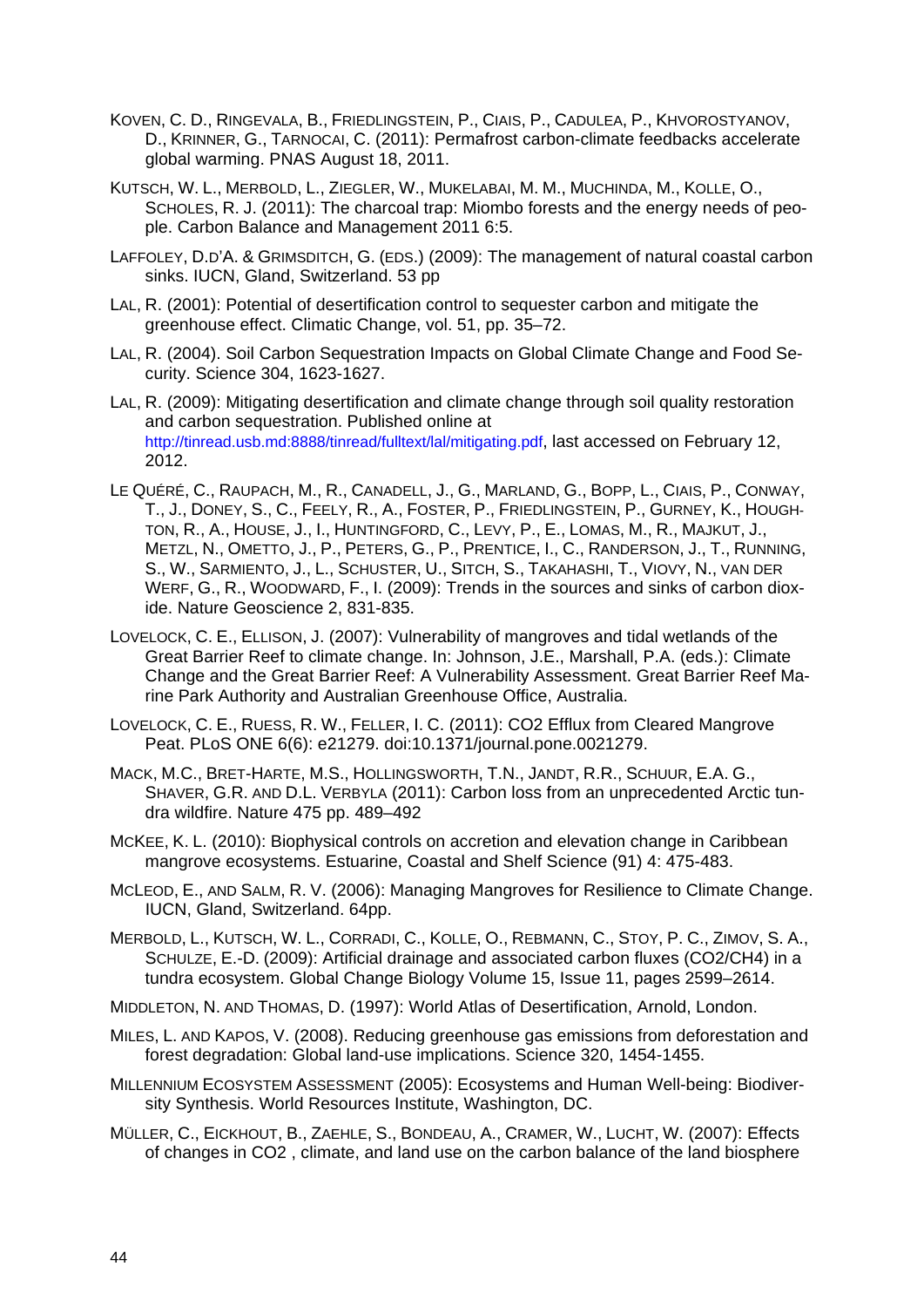during the 21st century. - Journal of Geophysical Research G - Biogeosciences, 112, G02032.

- MURRAY, B. C., PENDLETON, L., JENKINS, W. A., SIFLEET, S. (2011): Green Payments for Blue Carbon. Economic Incentives for Protecting Threatened Coastal Habitats. Nicholas Institute for Environmental Policy Solutions. Report NI R 11-04.
- NELLEMANN, C., CORCORAN, E., DUARTE, C. M., VALDÉS, L., DE YOUNG, C., FONSECA, L., GRIMSDITCH, G. (EDS). (2009): Blue Carbon. A Rapid Response Assessment. United Nations Environment Programme, GRID-Arendal, www.grida.no
- OGLE, S.M., BREIDT, F.J., PAUSTIAN, K. (2005): Agricultural management impacts on soil organic carbon storage under moist and dry climatic conditions of temperate and tropical regions. Biogeochemistry 72:87-121.
- OLANDER, L. P., AND HAUGEN-KOZYRA, K. (2011): Using Biogeochemical Process Models to Quantify Greenhouse Gas Mitigation from Agricultural Management Projects. Technical Working Group on Agricultural Greenhouse Gases (T-AGG) Supplemental Report. Nicholas Institute for Environmental Policy Solutions Report NI R 11-03.
- OLSON, D. M., DINERSTEIN, E, WIKRAMANAYAKE, E. D, BURGESS, N. D., POWELL, G. V. N, UN-DERWOOD, E. C., D'AMICO, J. A, ITOUA, I, STRAND, H. E, MORRISON, J. C., LOUCKS, C. J, ALLNUTT, T., RICKETTS, T. H., KURA, Y, LAMOREUX, J. F, WETTENGEL, W. W., HEDAO, P, AND KASSEM, K. R (2001). Terrestrial Ecoregions of the World: a new map of life on Earth. Bioscience 51, 933-938.
- PARISH, F., SIRIN, A., CHARMAN, D., JOOSTEN, H., MINAYEVA, T., SILVIUS, M., STRINGER, L., (EDS.) (2008). Assessment on Peatlands, Biodiversity and Climate Change: Main Report. Global Environment Centre and Wetlands International: Kuala Lumpur, Malaysia, and Wageningen, Netherlands.
- PENDALL, E., OSANAI, Y., WILLIAMS, A. L., HOVENDEN, M. J. (2011): Soil carbon storage under simulated climate change is mediated by plant functional type. Global Change Biology (2011) 17, 505–514
- PHALAN, B., ONIAL, M., BALMFORD, A., GREEN, R. E. (2011): Reconciling Food Production and Biodiversity Conservation: Land Sharing and Land Sparing Compared. Science (333): 1289 – 1291.
- POFFENBARGER, H. J., NEEDELMAN, B. A., MEGONIGAL J. P. (2011): Salinity influence on methane emissions from tidal marshes. Wetlands. doi: 10.1007/s13157-011-0197-0
- PRIHODKO, L., HANAN, N. P., MCKEOWN, B., BUCINI, G., TREDENNICK, A. (2011): Fueling the Source: Mapping and Modeling Carbon and Woody Resources for Continental Africa. Proceedings of the 34th International Symposium on Remote Sensing of Environment, Sydney, Australia, 10-15 April 2011, [http://www.isprs.org/proceedings/2011/ISRSE-](http://www.isprs.org/proceedings/2011/ISRSE-34/211104015Final00650.pdf)[34/211104015Final00650.pdf,](http://www.isprs.org/proceedings/2011/ISRSE-34/211104015Final00650.pdf) last accessed on January 3, 2012.
- RANDERSON, J. T., LIU, H., FLANNER, M. G., CHAMBERS, S. D., JIN, Y., HESS, P. G., PFISTER, G., MACK, M. C., TRESEDER, K. K., WELP, L. R., CHAPIN, F. S., HARDEN, J. W., GOULDEN, M. L., LYONS, E., NEFF, J. C., SCHUUR, E. A. G., ZENDER, C. S. (2006): The Impact of Boreal Forest Fire on Climate Warming. Science (314) 5802:1130-1132.
- REED, D. C. AND BRZEZINSKI, M. A. (2009): Kelp Forests. In: Laffoley, D.d'A. & Grimsditch, G. (eds.): The management of natural coastal carbon sinks. IUCN, Gland, Switzerland. 53 pp
- RUESCH, A. S. AND GIBBS, H. (2008). New Global Biomass Carbon Map for the Year 2000 Based on IPCC Tier-1 Methodology. Oak Ridge National Laboratory's Carbon Dioxide Information Analysis Center: Oak Ridge, USA. Available online from the Carbon Dioxide Information Analysis Center, URL: http://cdiac.ornl.gov.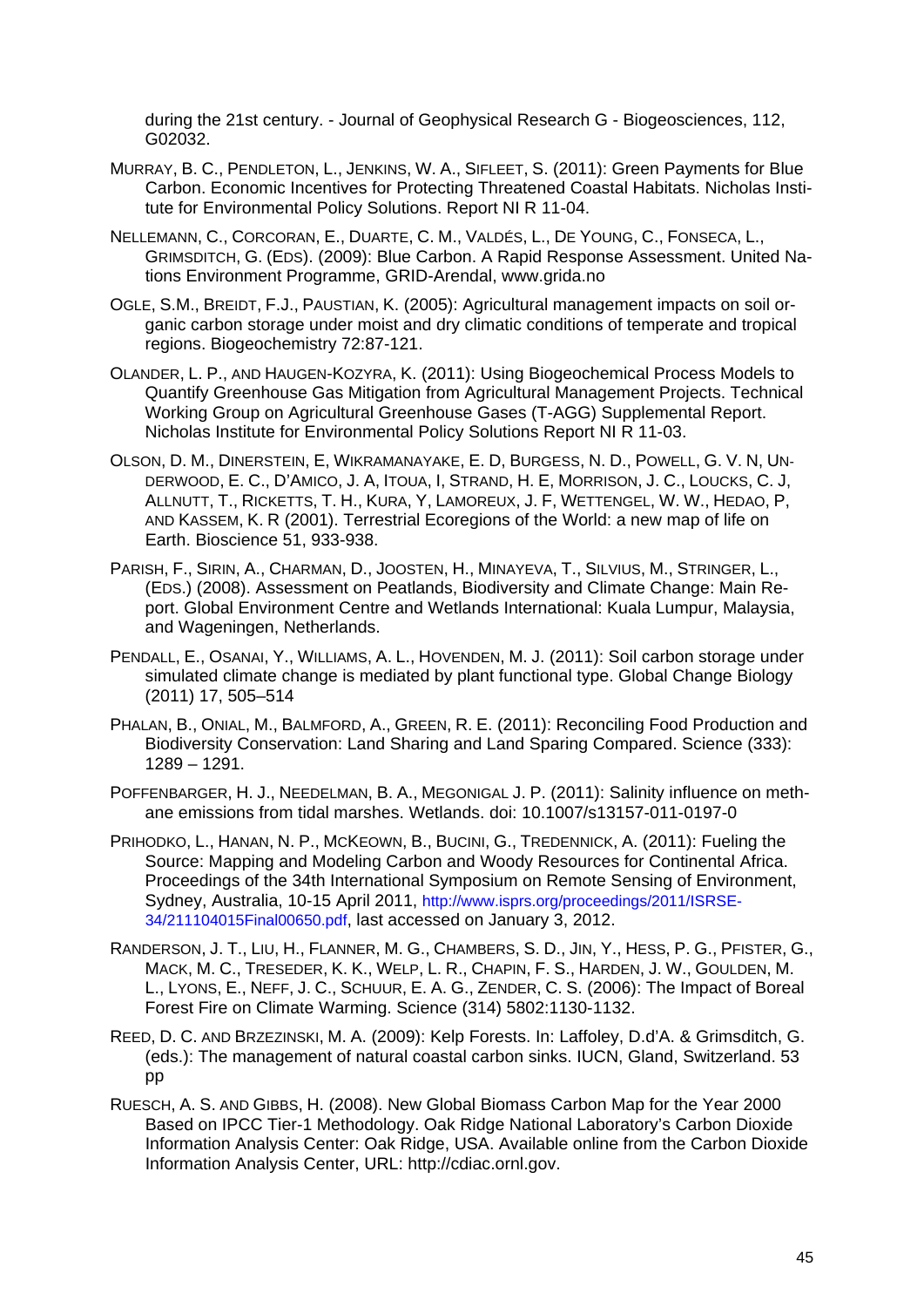- RUSSELL-SMITH, J., AND WHITEHEAD, P. (2008): Background notes prepared for Parliament of Australia: Joint Standing Committee on Treaties, Public hearing, Darwin 19 August 2008, by Tropical Savannas Management Cooperative Research Centre, Charles Darwin University. Submission No.10, TT 25 June 2008.
- SAFRIEL, U., Z. ADEEL, D. DIEMEIJER, J. PUIGDEFABREGES, R. WHITE, R. LAL, M. WINSLOW, J. ZIEDLER, S. PRINCE, E. ARCHER AND C. KING (2005): Dryland Systems. UN Millennium Ecosystem Assessment Chapter 22, pp. 623-62.
- SCBD (Secretariat of the Convention on Biological Diversity) (2010): Global Biodiversity Outlook 3. Montréal, 94 pages.
- SCHLESINGER, W. H., BELNAP, J., AND MARION, G. (2009). On carbon sequestration in desert ecosystems. Global Change Biology 15: online.
- SCHUUR, E. A. G., BOCKHEIM, J., CANADELL, J. G., EUSKIRCHEN, E., FIELD, C. B., GORYACHKIN, S. V., HAGEMANN, S., KUHRY, P., LAFLEUR, P. M., LEE, H., MAZHITOVA, G., NELSON, F. E., RINKE, A., ROMANOVSKY, V. E., SHIKLOMANOV, N., TARNOCAI, C., VENEVSKY, S., VOGEL, J. G., AND ZIMOV, S. A. (2008). Vulnerability of permafrost carbon to climate change: Implications for the global carbon cycle. Bioscience 58, 701-714.
- SHAVER, G. R., BILLINGS, W. D., CHAPIN, F. S., GILBIN, A. E., NADELHOFFER, K. J., OECHEL, W. C., AND RASTETTER, E. B. (1992). Global change and the carbon balance of arctic ecosystems. Bioscience 42, 433-441.
- SIEBERT, S., BURKE, J., FAURES, J. M., FRENKEN, K., HOOGEVEEN, J., DÖLL, P., PORTMANN, F. T. (2010): Groundwater use for irrigation – a global inventory. Hydrol. Earth Syst. Sci. Discuss. 7: 3977–4021
- SMITH, J., SMITH, P., WATTENBACH, M., ZÄHLE, S., HIEDERER, R., JONES, R. J. A., MON-TANARELLA, L., ROUNSEVELL, M. D. A., REGINSTER, I., EWERTS, F. (2005): Projected changes in mineral soil carbon of European croplands and grasslands, 1990–2080. Global Change Biology (11) 12: 2141–2152.
- SMITH, P., MARTINO, D., CAI, Z., GWARY, D., JANZEN, H., KUMAR, P., MCCARL, B., OGLE, S., O'MARA, F., RICE, C., SCHOLES, B., SIROTENKO, O., HOWDEN, M., MCALLISTER, T., PAN, G., ROMANENKOV, V., SCHNEIDER, U., TOWPRAYOON, S., WATTENBACH, M. & SMITH, J. (2008): Greenhouse gas mitigation in agriculture. Philosophical Transactions of the Royal Society B - Biological Sciences, 363: 789–813.
- SMITH, S. V. AND GATTUSO, J. (2009): Coral Reefs. In: Laffoley, D.d'A. & Grimsditch, G. (eds.): The management of natural coastal carbon sinks. IUCN, Gland, Switzerland. 53 pp
- SPALDING, M., KALNUMA, M. COLLINS, L. (2010): World Atlas of Mangroves. Earthscan. London, Washinton, DC.
- STEFFENS, M , KÖLBL, A., TOTSCHE, K.U., KÖGEL-KNABNER, I. (2008): Grazing effects on soil chemical and physical properties in a semiarid steppe of Inner Mongolia (P.R. China). Geoderma (143) 1-2: 63-72.
- STEFFENS, M., KÖLBL, A., KÖGEL-KNABNER, I. (2009): Alteration of soil organic matter pools and aggregation in semi-arid steppe topsoils as driven by organic matter input. European Journal of Soil Science 60 pp. 198–212
- STERN, N. (2007): The Economics of Climate Change. The Stern Review. Cambridge: Cambridge University Press.
- TEEB The Economics of Ecosystems and Biodiversity for National and International Policy Makers (2009).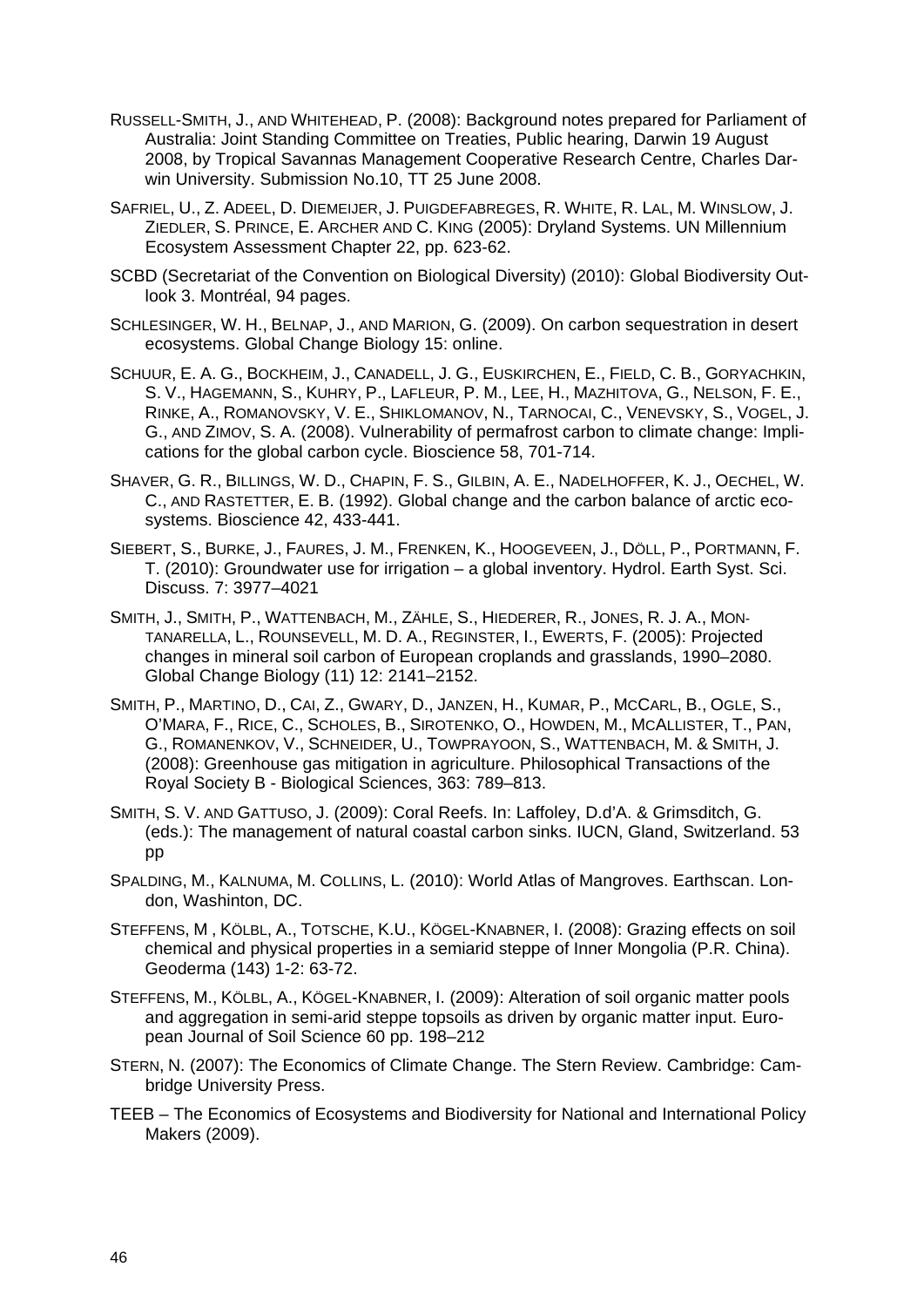- Terrestrial Carbon Group (2009): Policy Brief 6. Estimating Terrestrial Carbon at Risk of Emission. Discussion Draft December 2009.
- Terrestrial Carbon Group (2010): Roadmap for Terrestrial Carbon Science. Research Needs for Carbon Management in Agriculture, Forestry and Other Land Uses
- Tropical Savannas CRC (Cooperative Research Centre) (2011): Fire management and greenhouse gas emissions. Online at [http://savanna.cdu.edu.au/information/greenhouse\\_emissions.html](http://savanna.cdu.edu.au/information/greenhouse_emissions.html), last accessed on 21<sup>st</sup> September 2011.
- TRUMPER, K., BERTZKY, M., DICKSON, B., VAN DER HEIJDEN, G., JENKINS, M., MANNING, P. (2009). The Natural Fix? The role of ecosystems in climate mitigation. A UNEP rapid response assessment. United Nations Environment Programme, UNEPWCMC, Cambridge, UK.
- TRUMPER, K., RAVILIOUS, C., DICKSON, B. (2008): Carbon in Drylands: Desertification, Climate Change and Carbon Finance. A UNEP-UNDP-UNCCD Technical Note for Discussions at CRIC 7, Istanbul, Turkey - 03-14.
- UNEP (2012): A Glass Half Empty: Regions at Risk Due to Groundwater Depletion. UNEP Global Environmental Alert Service, January 2012, available online at [http://na.unep.net/geas/getUNEPPageWithArticleIDScript.php?article\\_id=76](http://na.unep.net/geas/getUNEPPageWithArticleIDScript.php?article_id=76), last accessed on February 12, 2012.
- UNEP-WCMC (2007): A spatial analysis approach to the global delineation of dryland areas of relevance to the CBD Programme of Work on Dry and Subhumid Lands. Available online at: http://www.unep-wcmc.org/habitats/drylands/dryland\_report\_final\_HR.pdf
- UNEP-WCMC (2008). Carbon and biodiversity: a demonstration atlas. Kapos, V., Ravilious, C., Campbell, A., Dickson, B., Gibbs, H., Hansen, M., Lysenko, I., Miles, L., Price, J., Scharlemann, J. P. W., and Trumper, K. UNEP-WCMC: Cambridge, UK.
- VAN DER WERF, G. R., D.C. MORTON, R.S. DEFRIES, J.G.J. OLIVIER, P.S. KASIBHATLA, R.B. JACKSON, G.J. COLLATZ, AND J.T. RANDERSON (2009): CO2 emissions from forest loss. Nature Geoscience, 2:737-738.
- VUICHARD, N., P. CIAIS, L. BELELLI, P. SMITH, AND R. VALENTINI (2008), Carbon sequestration due to the abandonment of agriculture in the former USSR since 1990, Global Biogeochem. Cycles, 22, GB4018
- WAYCOTT, M., DUARTE, C. M., CARRUTHERS, T. J. B., ORTH, R. J., DENNISON, W. C., OLYARNIK, S., CALLADINE, A., FOURQUREAN, J. W., HECK, K. L., HUGHES, A. R., KENDRICK, G. A., KENWORTHY, W. J., SHORT, F. T., WILLIAMS, S. L. (2009): Accelerating loss of seagrasses across the globe threatens coastal ecosystems. PNAS (106) 30: 12377-12381.
- WBGU (1998): The Accounting of Biological Sinks and Sources Under the Kyoto Protocol A Step Forwards or Backwards for Global Environmental Protection?
- WILKINSON, C. (2008): Status of the Coral Reefs of the World: 2008. Townsville, Australia. Global Coral Reef Monitoring Network and Reef and Rainforest Research Centre.
- WILLIAMS, C. A., HANAN, N. P., NEFF, J. C., SCHOLES, R. J., BERRY, J. A., DENNING, A. S., BAKER, D. F. (2007): Africa and the global carbon cycle. Carbon Balance and Management 2007, 2:3; doi:10.1186/1750-0680-2-3.
- WOHLFAHRT, G., FENSTERMAKER, L. F., AND ARNONE, J. A. (2008). Large annual net ecosystem CO2 uptake of a Mojave Desert ecosystem. Global Change Biology 14, 1475-1487.
- XIE, Z., ZHU, J., LIU, G., CADISCH, G., HASEGAWA, T., CHEN, C., SUN, H., TANG, H., AND ZENG, Q. (2007): Soil organic carbon stocks in China and changes from 1980s to 2000s. Global Change Biology, vol. 13, no.9, pp.1989-2007.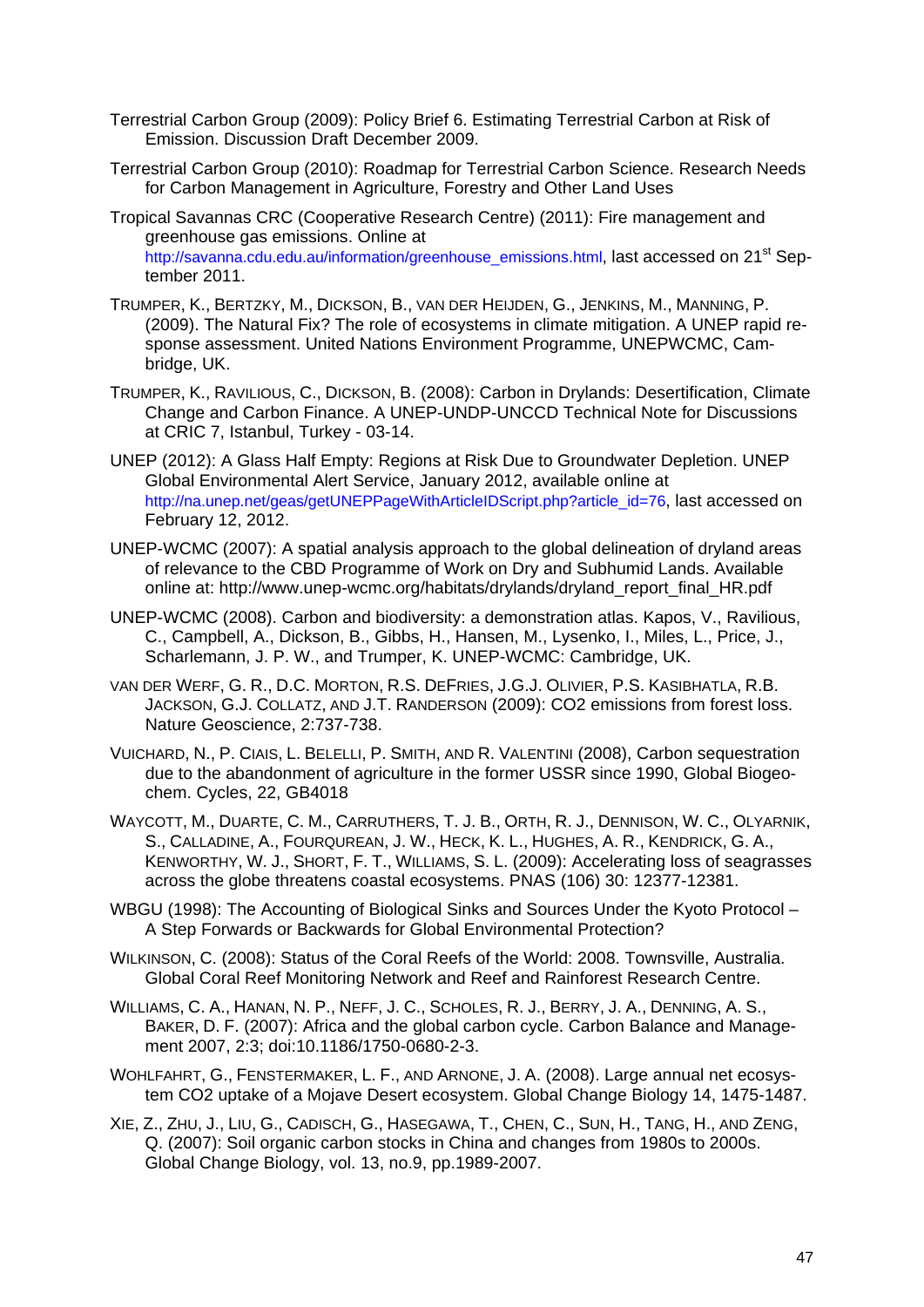- ZÄHLE, S., FRIEDLINGSTEIN, P. AND FRIEND, A.D. (2010): Terrestrial nitrogen feedbacks may accelerate future climate change. Geophysical Research Letters, 37, L01401: doi:10.1029/2009GL041345.
- ZINGORE S., MANYAME C., NYAMUGAFATA P. AND GILLER K.E. (2005): Long-term changes in organic matter of woodland soils cleared for arable cropping in Zimbabwe. European Journal of Soil Science 57: 727-736.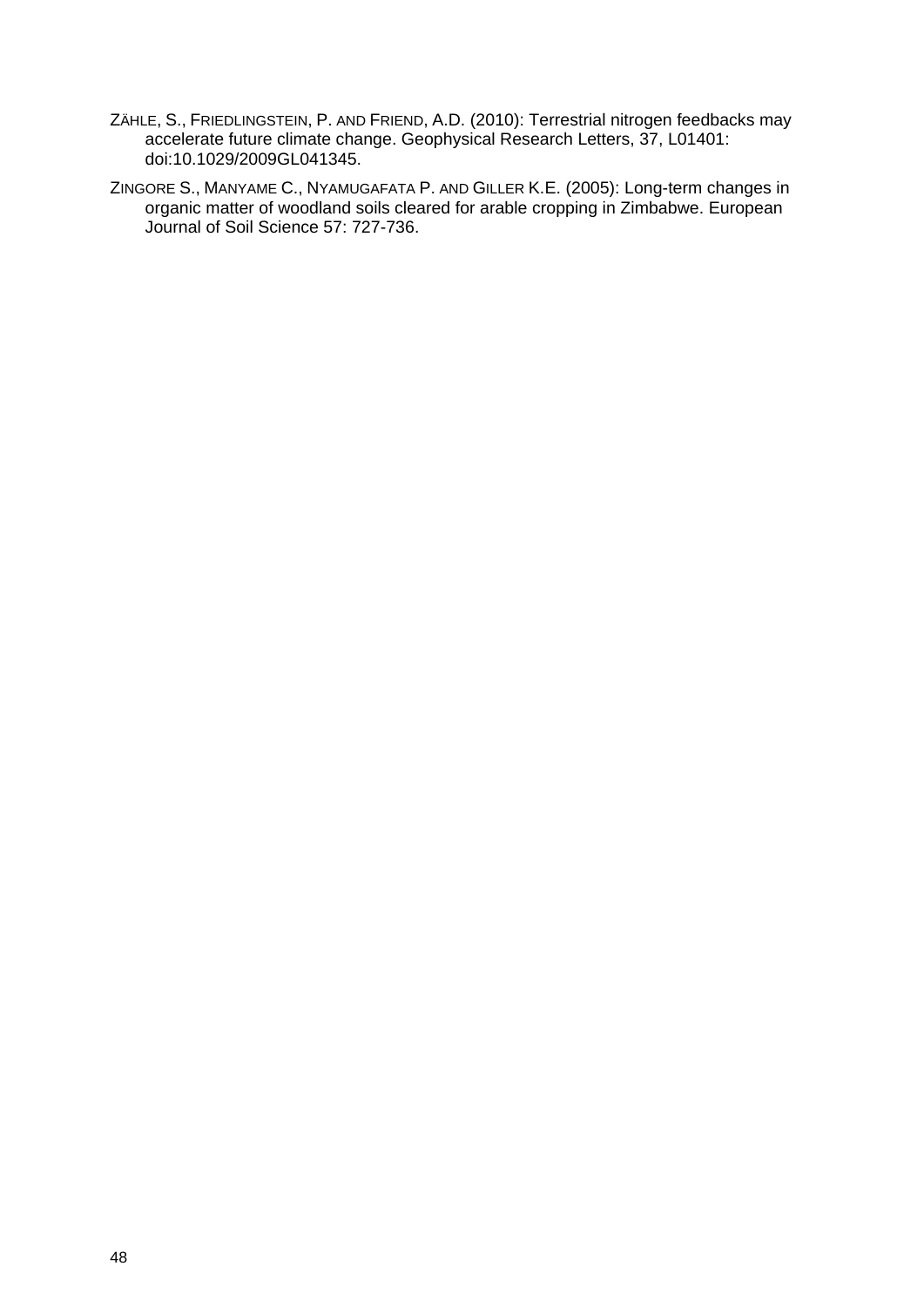# <span id="page-51-0"></span>**Annex: Recommendations of the workshop "The climate relevance of ecosystems beyond forests and peatlands", 26 - 29 October 2011**

The German Federal Agency for Nature Conservation and the UNEP World Conservation Monitoring Centre convened a workshop at the International Academy for Nature Conservation Isle of Vilm to review and explore the climate change mitigation potential of ecosystems other than terrestrial forests and peatlands, and identify knowledge gaps and research needs.

32 participants from science, national conservation authorities, the European Commission, UNDP, NGOs and consultancies and an observer from UNFCCC participated in the workshop. UNEP-WCMC had produced a draft background report that reviews relevant literature and was discussed during the workshop.

This discussion is in line with interest expressed by some Parties within the UNFCCC process in the potential of various types of ecosystems for climate change mitigation. In the CBD process, making use of the mitigation potential of a range of ecosystems has been supported by several COP decisions and technical reports.

The presentations and discussions at the workshop focussed particularly on temperate and tropical grasslands and savannahs, deserts and dry shrublands, mangroves, seagrass meadows and tidal marshes.

The participants came up with the following conclusions and recommendations:

# **A. General conclusions**

All ecosystems can contribute to climate change mitigation, and some have a higher potential than has previously been recognized, due in part to the often overlooked importance of soil carbon. The full potential of ecosystem-based climate change mitigation beyond forests and peatlands should be realised, including the opportunities for the multiple benefits to society which can be provided by such ecosystem-based approaches.

Considering the soil carbon pools and their stabilisation and sequestration capacities is important for any mitigation activities in temperate and tropical grasslands and savannahs, deserts and dry shrublands and mangroves, seagrass meadows and tidal marshes.

Maintenance of intact ecosystems, ecosystem restoration and sustainable forms of land management are all relevant mitigation strategies. The most appropriate strategy for any intervention should be identified depending on the context taking into account i.a. the following factors: mitigation potential as compared to business as usual over relevant time scales, availability of suitable areas, risk of leakage with regard to carbon and biodiversity, cost effectiveness incl. opportunity and implementation costs, technical feasibility, availability of information and measuring tools, and potential for multiple benefits (e.g. biodiversity conservation, poverty reduction, food security, water supply and purification, climate change adaptation).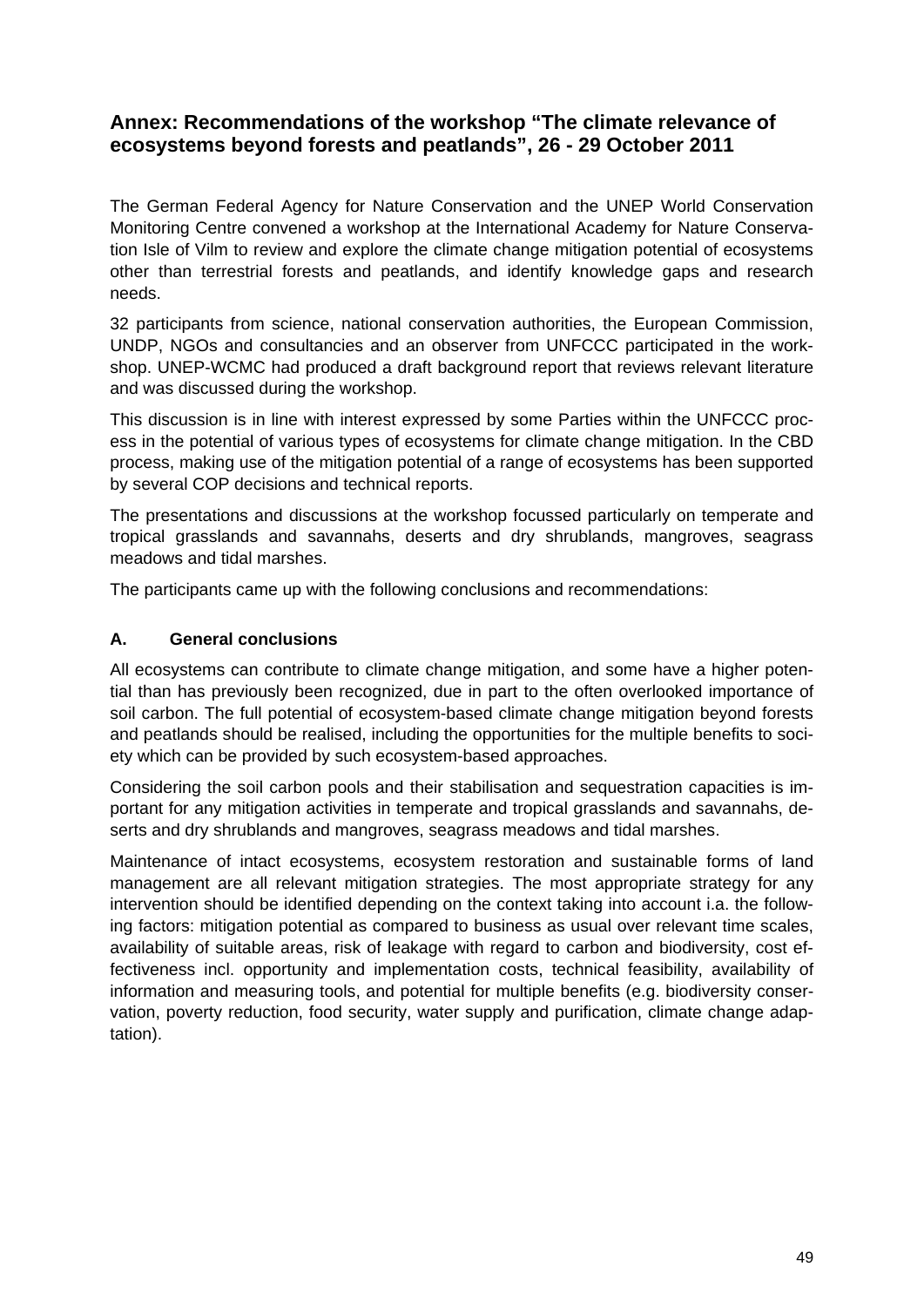The Ecosystem Approach of the CBD $<sup>8</sup>$  $<sup>8</sup>$  $<sup>8</sup>$  is a useful tool when designing ecosystem-based</sup> mitigation strategies and activities, also with regard to participation of local communities.

Ecosystem-based approaches to mitigation in ecosystems other than forests and peatlands can at present be funded through the voluntary carbon market, governments, specific programmes such as the International Climate Initiative (ICI) and donors including environmental funds and NGOs. For developing countries, the development of Nationally Appropriate Mitigation Actions (NAMAs) using ecosystem-based approaches could emerge as one option to support and promote such mitigation measures.

For those ecosystems with relatively low climate change mitigation potential but high potential for multiple benefits, support from governments and donors plays an important role and should be encouraged.

Finding ways to reward the provision of multiple benefits can provide key additional incentives for mitigation approaches based on all types of ecosystems. Such additional incentives can enhance the uptake of ecosystem-based mitigation approaches even for ecosystems with very high mitigation potential due to their carbon stocks and sequestration capacity, such as some coastal marine systems.

# **B. Recommendations to Policy-Makers**

- Enabling legal and policy frameworks for ecosystem-based mitigation need to be adopted in-country (e.g. regulations for land use planning) – the Rio Conventions (UNFCCC, CBD, UNCCD) can help promote this process.
- National implementation of UNFCCC, CBD and UNCCD should take place in a more integrated manner in order to promote multiple benefits and increase synergies and efficient use of resources. In addition, application of ecosystem-based approaches contributing to both climate change mitigation and adaptation should be enhanced.
- Mechanisms to fund ecosystem-based mitigation measures should be identified, developed and implemented.
- Guidance on how to address ecosystem-based mitigation as possible part of NAMAs should be developed. Assistance should be provided to countries that wish to develop such measures.
- Payment for Ecosystem Services (PES) schemes should be applied to provide incentives to institutions, land managers etc. for sustainable land management.
- In order to facilitate enhanced generation and use of voluntary carbon offsets, the development of accounting standards for mitigation activities and/or ecosystem types which are not covered by already existing standards should be supported, building on the existing standards.

-

<span id="page-52-0"></span><sup>&</sup>lt;sup>8</sup> see http://www.cbd.int/ecosystem/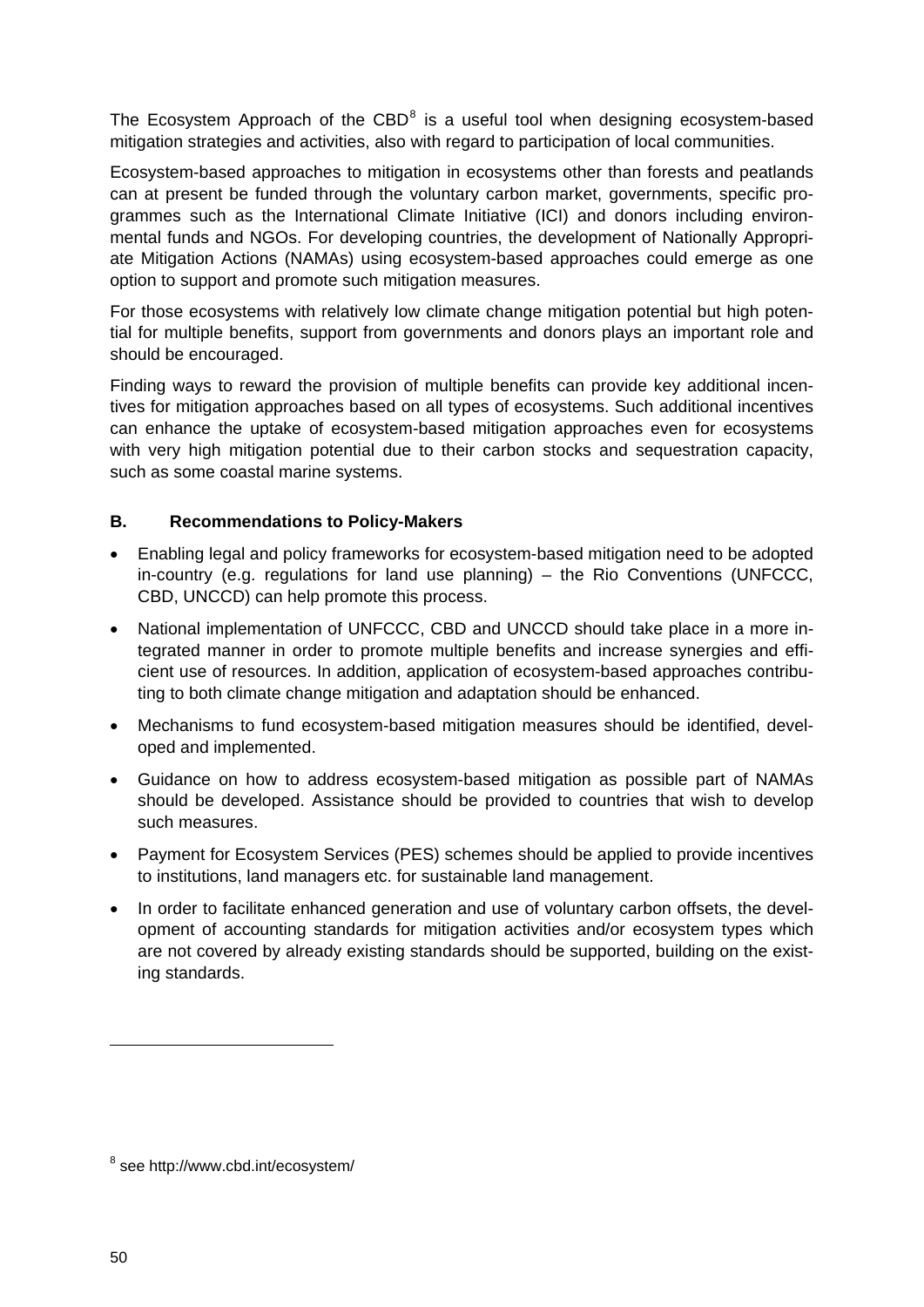- The special management needs of wooded ecosystems not traditionally seen as forests (i.e. ecosystems with sparse tree cover) should be taken into account in existing and planned funding mechanisms, and the potential and risks of REDD+ and CDM for the conservation of savannahs and mangrove forests and their carbon stocks should be considered.
- Avoided conversion of terrestrial and coastal marine ecosystems, beyond those covered by REDD and LULUCF, should be addressed by UNFCCC, UNCCD and CBD.
- The downstream impacts of land based pollution and degradation on coastal ecosystembased climate change mitigation should be recognized.

# **C. Recommendations to Science**

- Improve global mapping of current and potential carbon stocks and fluxes.
- Enhance knowledge on greenhouse gas sequestration and emission rates for available management options across all types of ecosystems.
- Make available knowledge more easily accessible, also for decision-makers, donors, project developers and conservation practitioners.
- Carry out further research on soil carbon stocks, sequestration potentials and stabilisation capacities. Soil carbon stocks in general, their spatial heterogeneity and their dynamics including the temporal aspect need much greater attention. Internationally standardised methods need to be developed for measuring soil carbon across all types of ecosystems.
- Enhance the process-level understanding of dynamics related to all major greenhouse gases and carry out Integrated Net Radiative Forcing analysis (not just GHGs) for important processes and land use options.
- For temperate grasslands and savannahs, carry out research into the consequences of fire management and afforestation for mitigation, land use and biodiversity.
- Pay attention to the particular knowledge gaps for coastal ecosystems with regard to monitoring of trends, mapping of current and potential carbon stocks and fluxes, identification of drivers leading to loss and degradation of carbon stocks, and development of standardized methods for estimation of carbon stocks, sequestration and emissions.
- Develop feasible accounting tools for all types of ecosystems, carbon pools and greenhouse gases, including regionally appropriate default values, indicator-based approaches and computer-based modelling.
- Carry out further research on the likely impacts of climate change and associated phenomena, such as sea level rise and elevated carbon dioxide concentrations, on ecosystem carbon stocks, paying attention to the issue of critical thresholds.
- Improve the representation of non-forest ecosystems in process-oriented models on carbon stock changes and their interaction with climate change.
- Carry out further research into impacts of man-made changes of hydrology on carbon stocks and interactions with climate change.
- Develop and calibrate models to make sensitivity analyses of how ecosystem feedbacks to climate are affected by interactions with ecosystem-based mitigation measures.